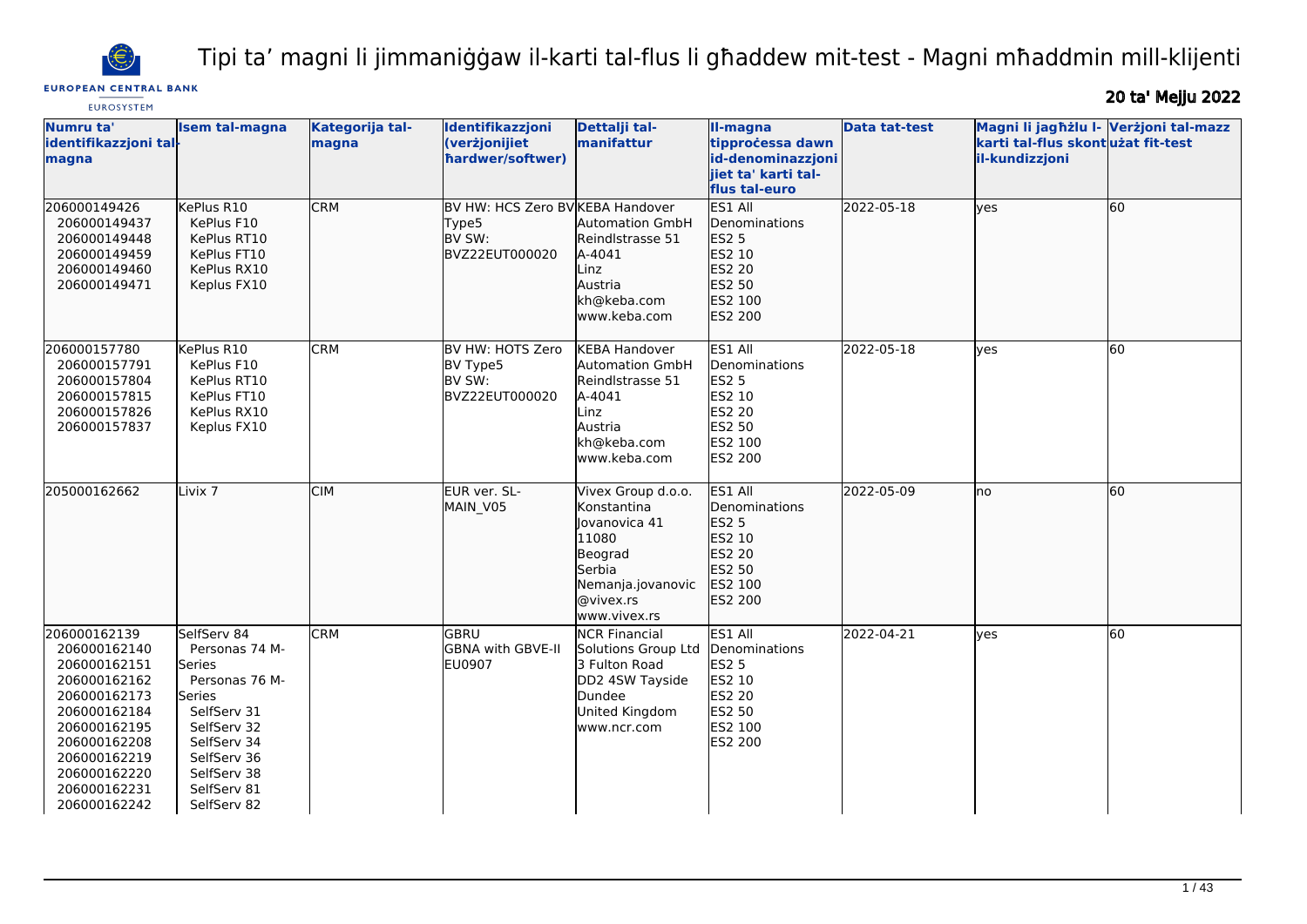

| Numru ta'<br>identifikazzjoni tal-<br>magna                                                                                                                                                  | <b>Isem tal-magna</b>                                                                                                                                                                                              | Kategorija tal-<br>magna | Identifikazzjoni<br>(verżjonijiet<br>hardwer/softwer) | Dettalji tal-<br>manifattur                                                                                                | II-magna<br>tipprocessa dawn<br>id-denominazzjoni<br>jiet ta' karti tal-<br>flus tal-euro           | <b>Data tat-test</b> | Magni li jagħżlu I- Verżjoni tal-mazz<br>karti tal-flus skont użat fit-test<br>il-kundizzjoni |    |
|----------------------------------------------------------------------------------------------------------------------------------------------------------------------------------------------|--------------------------------------------------------------------------------------------------------------------------------------------------------------------------------------------------------------------|--------------------------|-------------------------------------------------------|----------------------------------------------------------------------------------------------------------------------------|-----------------------------------------------------------------------------------------------------|----------------------|-----------------------------------------------------------------------------------------------|----|
|                                                                                                                                                                                              | SelfServ 88<br>SelfServ 91                                                                                                                                                                                         |                          |                                                       |                                                                                                                            |                                                                                                     |                      |                                                                                               |    |
| 206000162264<br>206000162446<br>206000162457<br>206000162468<br>206000162479<br>206000162480<br>206000162491<br>206000162505<br>206000162516<br>206000162527<br>206000162538<br>206000162549 | SelfServ 84<br>Personas 74 M-<br><b>Series</b><br>Personas 76 M-<br>lSeries<br>SelfServ 31<br>SelfServ 32<br>SelfServ 34<br>SelfServ 36<br>SelfServ 38<br>SelfServ 81<br>SelfServ 82<br>SelfServ 88<br>SelfServ 91 | <b>CRM</b>               | <b>GBRU</b><br><b>GBNA with GBVE</b><br><b>EU0907</b> | <b>NCR Financial</b><br>Solutions Group Ltd<br>3 Fulton Road<br>DD2 4SW Tayside<br>Dundee<br>United Kingdom<br>www.ncr.com | ES1 All<br>Denominations<br>ES2 5<br>ES2 10<br>ES2 20<br>ES2 50<br>ES2 100<br>ES2 200               | 2022-04-21           | lyes                                                                                          | 60 |
| 206000161888<br>206000162026<br>206000162037<br>206000162048<br>206000162059<br>206000162060<br>206000162071<br>206000162082<br>206000162093<br>206000162106<br>206000162117<br>206000162128 | SelfServ 84<br>Personas 74 M-<br>Series<br>Personas 76 M-<br>Series<br>SelfServ 31<br>SelfServ 32<br>SelfServ 34<br>SelfServ 36<br>SelfServ 38<br>SelfServ 81<br>SelfServ 82<br>SelfServ 88<br>SelfServ 91         | <b>CRM</b>               | GBRU<br><b>GBNA with GBVE</b><br><b>EU0906IB</b>      | <b>NCR Financial</b><br>Solutions Group Ltd<br>3 Fulton Road<br>DD2 4SW Tayside<br>Dundee<br>United Kingdom<br>www.ncr.com | ES1 All<br>Denominations<br><b>ES2 5</b><br>ES2 10<br>ES2 20<br>ES2 50<br>ES2 100<br><b>ES2 200</b> | 2022-04-20           | <b>ves</b>                                                                                    | 60 |
| 206000161899<br>206000161902                                                                                                                                                                 | SelfServ 83<br>SelfServ 87                                                                                                                                                                                         | <b>CRM</b>               | BRM with HVD300<br>EUR00000596                        | <b>NCR Financial</b><br>Solutions Group Ltd<br>3 Fulton Road<br>DD2 4SW Tayside<br>Dundee<br>United Kingdom<br>www.ncr.com | ES1 All<br>Denominations<br><b>ES2 5</b><br>ES2 10<br>ES2 20<br>ES2 50<br>ES2 100<br>ES2 200        | 2022-04-20           | lyes                                                                                          | 60 |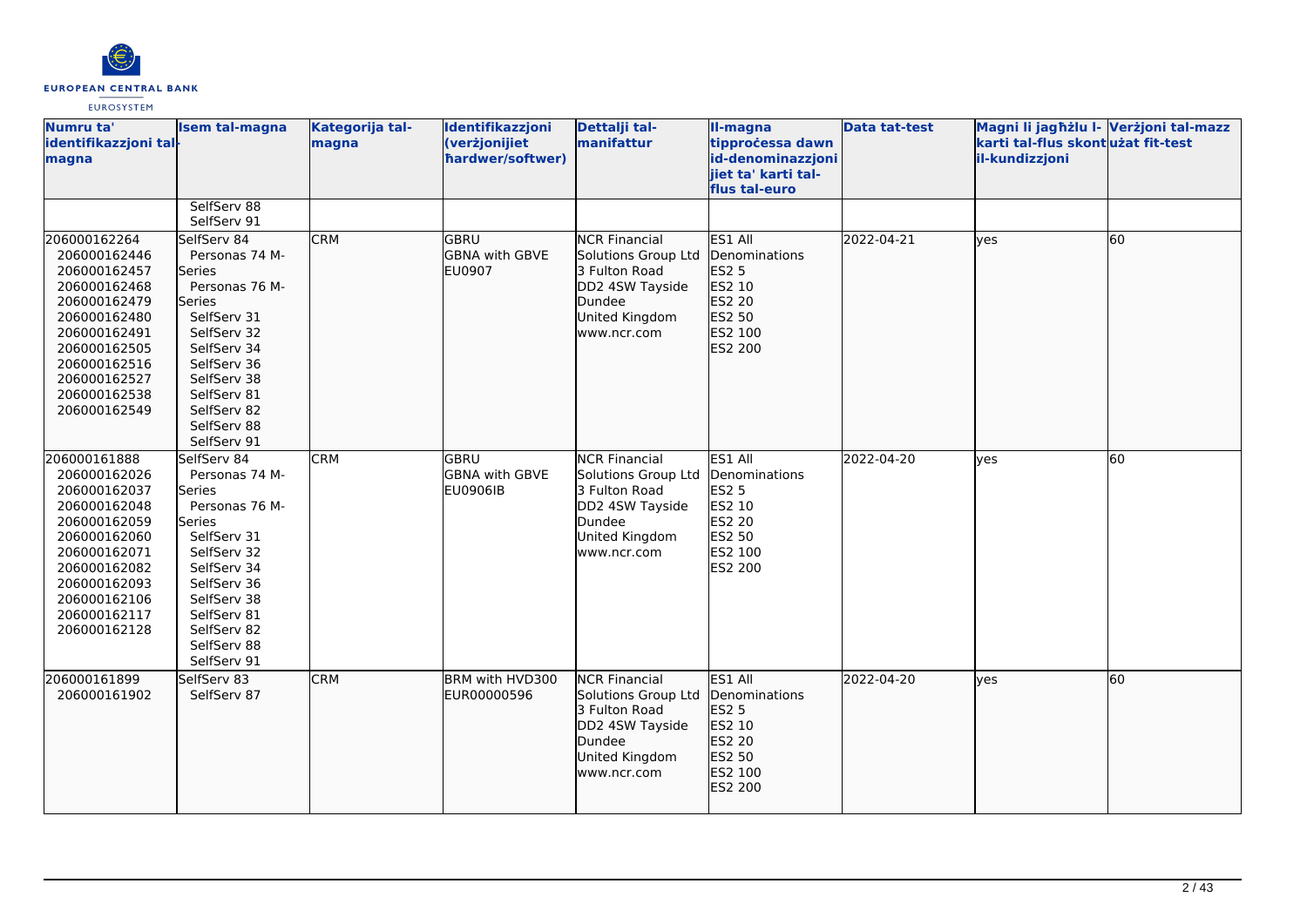

| Numru ta'<br>identifikazzjoni tal-<br>magna                                                                                                                                                                                                                  | <b>Isem tal-magna</b>                                                                                                                                                                                                                                      | Kategorija tal-<br>magna | Identifikazzjoni<br>(verżjonijiet<br>hardwer/softwer)      | Dettalji tal-<br>manifattur                                                                                                                                               | II-magna<br>tipprocessa dawn<br>id-denominazzjoni<br>jiet ta' karti tal-<br>flus tal-euro    | <b>Data tat-test</b> | Magni li jagħżlu I- Verżjoni tal-mazz<br>karti tal-flus skontużat fit-test<br>il-kundizzjoni |    |
|--------------------------------------------------------------------------------------------------------------------------------------------------------------------------------------------------------------------------------------------------------------|------------------------------------------------------------------------------------------------------------------------------------------------------------------------------------------------------------------------------------------------------------|--------------------------|------------------------------------------------------------|---------------------------------------------------------------------------------------------------------------------------------------------------------------------------|----------------------------------------------------------------------------------------------|----------------------|----------------------------------------------------------------------------------------------|----|
| 206000161844<br>206000161913<br>206000161924<br>206000161935<br>206000161946<br>206000161957<br>206000161968<br>206000161979<br>206000161980<br>206000161991<br>206000162004<br>206000162015                                                                 | SelfServ 84<br>Personas 74 M-<br>Series<br>Personas 76 M-<br>Series<br>SelfServ31<br>SelfServ 32<br>SelfServ 34<br>SelfServ 36<br>SelfServ38<br>SelfServ 81<br>SelfServ 82<br>SelfServ 88<br>SelfServ 91                                                   | <b>CRM</b>               | GBRU<br><b>GBNA with GBVE-II</b><br>EU0906IB               | <b>NCR Financial</b><br>Solutions Group Ltd<br>3 Fulton Road<br>DD2 4SW Tayside<br>Dundee<br>United Kingdom<br>www.ncr.com                                                | ES1 All<br>Denominations<br><b>ES2 5</b><br>ES2 10<br>ES2 20<br>ES2 50<br>ES2 100<br>ES2 200 | 2022-04-19           | <b>ves</b>                                                                                   | 60 |
| 206000111104<br>206000111115<br>206000111126<br>206000111137<br>206000111148<br>206000111159                                                                                                                                                                 | KePlus R6<br>KEBA KePlus D6<br>KEBA KePlus X6<br><b>KEBA KePlus M6</b><br><b>KEBA Rondo</b><br>4cashcycle+ R4<br><b>KEBA Rondo</b><br>4cashcycle+ R5                                                                                                       | <b>CRM</b>               | BV HW: HOTS BV-<br>ZBV Type 4a<br>BV SW:<br>HBV2MEUA001001 | <b>KEBA Handover</b><br><b>Automation GmbH</b><br>Reindlstrasse 51<br>A-4041<br>Linz<br>Austria<br>kh@keba.com<br>www.keba.com                                            | ES1 All<br>Denominations<br>ES2 5<br>ES2 10<br>ES2 20<br>ES2 50<br>ES2 100<br><b>ES2 200</b> | 2022-04-06           | lyes                                                                                         | 60 |
| 206000145160<br>206000145171<br>206000145182<br>206000145193<br>206000145206<br>206000145217<br>206000145228<br>206000145239<br>206000145605<br>206000145616<br>206000145627<br>206000145638<br>206000145649<br>206000145650<br>206000145661<br>206000145672 | DT-7000H68NL<br>DT-7000H68N<br>DT-7000H68NLR<br>DT-7000H68NX<br>DT-7000P5800<br>DT-7000P5800L<br>DT-7000160-COMB<br>Virtual Teller Mach<br>ine(VTM)/Videokasse<br>DT-7000160A<br>DT-7000160B<br>DT-7000160NL<br>DT-7000160X<br>DT-7000160XL<br>DT-7000164A | <b>CRM</b>               | SNV-001<br>V22004A0B2                                      | <b>GRG Banking</b><br>Equipment Co Ltd<br>9 Kelin Road Science ES2 5<br>City<br>510663<br>Guangzhou, District ES2 50<br>Luogang<br><b>China</b><br>www.grgbanking.co<br>m | ES1 All<br>Denominations<br>ES2 10<br>ES2 20<br>ES2 100<br><b>ES2 200</b>                    | 2022-04-06           | yes                                                                                          | 60 |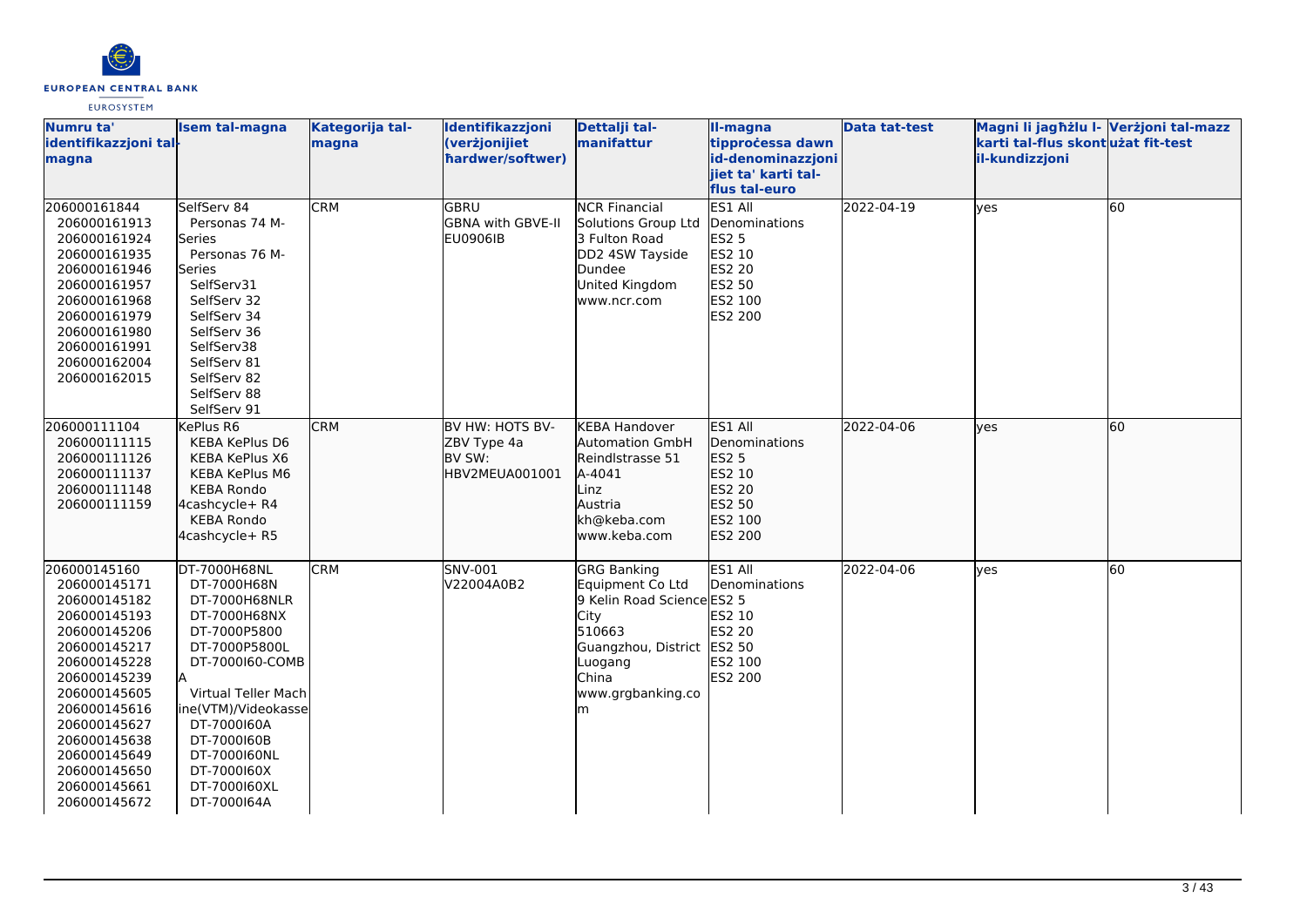

| Numru ta'<br>identifikazzjoni tal-<br>magna                                                                                                                  | <b>Isem tal-magna</b>                                                                                                                              | Kategorija tal-<br>magna | Identifikazzjoni<br>(verżjonijiet<br>hardwer/softwer) | Dettalji tal-<br>manifattur                                                                                                | II-magna<br>tipprocessa dawn<br>id-denominazzjoni<br>jiet ta' karti tal-<br>flus tal-euro    | <b>Data tat-test</b> | Magni li jagħżlu I- Verżjoni tal-mazz<br>karti tal-flus skontużat fit-test<br>il-kundizzjoni |    |
|--------------------------------------------------------------------------------------------------------------------------------------------------------------|----------------------------------------------------------------------------------------------------------------------------------------------------|--------------------------|-------------------------------------------------------|----------------------------------------------------------------------------------------------------------------------------|----------------------------------------------------------------------------------------------|----------------------|----------------------------------------------------------------------------------------------|----|
| 206000145683<br>206000145694<br>206000145707<br>206000145718                                                                                                 | DT-7000164B<br>DT-7000164C<br>DT-7000166<br>DT-7000P5800<br>DT-7000P5800E<br>DT-7000P5800L                                                         |                          |                                                       |                                                                                                                            |                                                                                              |                      |                                                                                              |    |
| 207000161195<br>207000161208<br>207000161219<br>207000161220<br>207000161231<br>207000161242<br>207000161253<br>207000161264<br>207000161275<br>207000161286 | SelfServ 34<br>SelfServ 31<br>SelfServ 32<br>SelfServ 36<br>SelfServ 38<br>SelfServ 91<br>SelfServ 81<br>SelfServ 82<br>SelfServ 84<br>SelfServ 88 | <b>CCM</b>               | <b>DVM</b><br>DVM-STD-EUR<br>Version 01.09.00         | <b>NCR Financial</b><br>Solutions Group Ltd<br>3 Fulton Road<br>DD2 4SW Tayside<br>Dundee<br>United Kingdom<br>www.ncr.com | ES1 All<br>Denominations<br>ES2 5<br>ES2 10<br>ES2 20<br>ES2 50<br>ES2 100<br>ES2 200        | 2022-04-05           | lno                                                                                          | 60 |
| 206000146764                                                                                                                                                 | Wincash - SD960                                                                                                                                    | <b>CRM</b>               | SNV-001<br>V22004A0B2                                 | Sigma S.p.A.<br>Via Po 14<br>63017<br>Altidona (FM)<br><b>Italy</b><br>www.sigmaspa.com                                    | ES1 All<br>Denominations<br><b>ES2 5</b><br>ES2 10<br>ES2 20<br>ES2 50<br>ES2 100<br>ES2 200 | 2022-04-04           | yes                                                                                          | 60 |
| 206000161105<br>206000161116                                                                                                                                 | SR1000<br>SR2000                                                                                                                                   | <b>CRM</b>               | <b>BV3 - MHTD</b><br>GAUL2203040E                     | Sigma S.p.A.<br>Via Po 14<br>63017<br>Altidona (FM)<br><b>Italy</b><br>www.sigmaspa.com                                    | ES1 All<br>Denominations<br>ES2 5<br>ES2 10<br>ES2 20<br>ES2 50<br>ES2 100<br>ES2 200        | 2022-04-04           | lyes                                                                                         | 60 |
| 206000161127<br>206000161138                                                                                                                                 | SR1000<br>SR2000                                                                                                                                   | <b>CRM</b>               | BV3 - MOTD<br>GAUL2203040E                            | Sigma S.p.A.<br>Via Po 14<br>63017<br>Altidona (FM)                                                                        | ES1 All<br>Denominations<br><b>ES2 5</b><br>ES2 10                                           | 2022-04-04           | yes                                                                                          | 60 |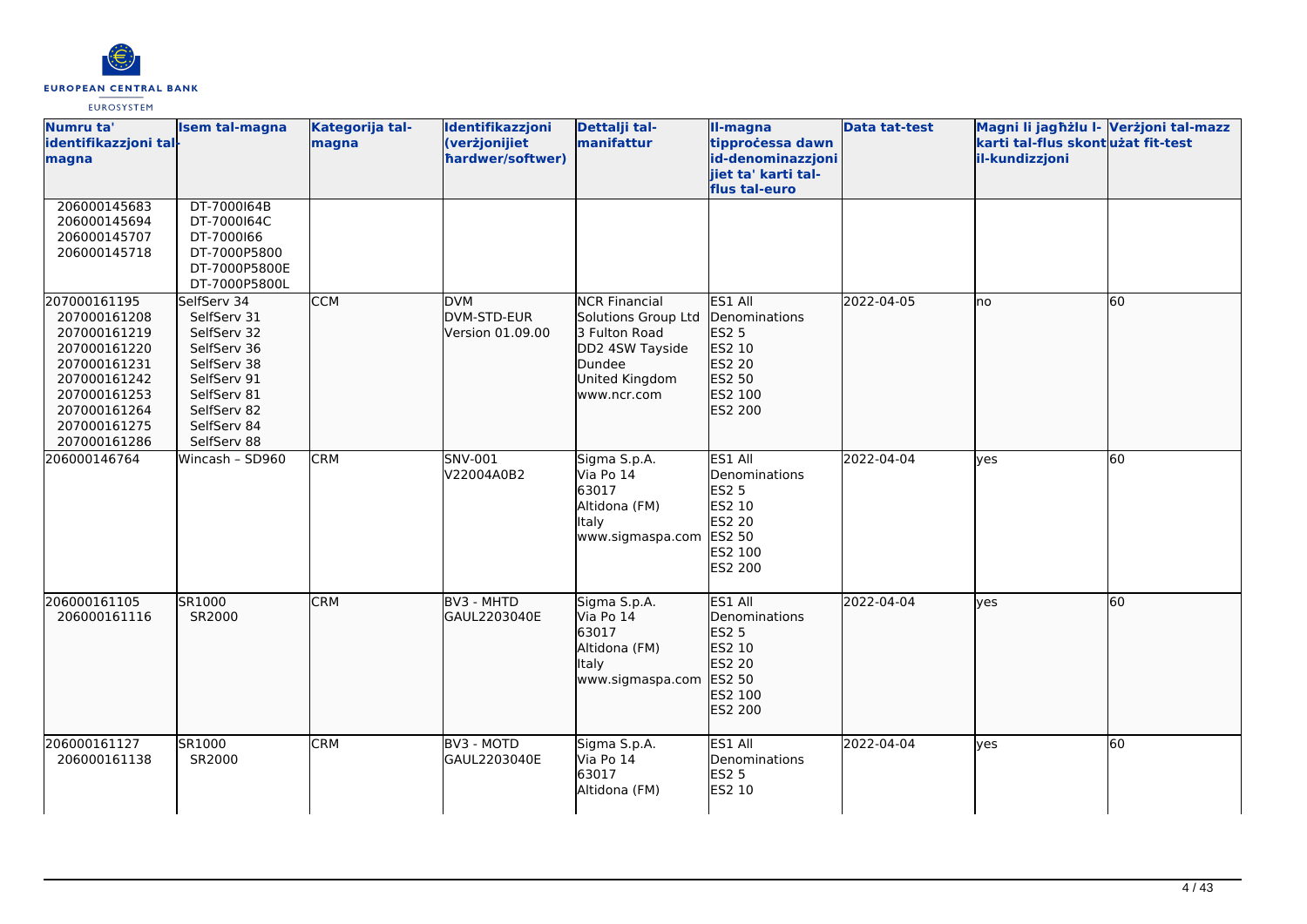

| Numru ta'<br>identifikazzjoni tal-<br>magna                                                                                                                                                                                                                                                                                                                                                  | <b>Isem tal-magna</b>                                                                                                                                                                                                                                                                                                                                                                                                | Kategorija tal-<br>magna | Identifikazzjoni<br>(verżjonijiet<br>hardwer/softwer) | Dettalji tal-<br>manifattur                                                                                                                       | II-magna<br>tipprocessa dawn<br>id-denominazzjoni<br>jiet ta' karti tal-<br>flus tal-euro | <b>Data tat-test</b> | Magni li jagħżlu I- Verżjoni tal-mazz<br>karti tal-flus skontużat fit-test<br>il-kundizzjoni |    |
|----------------------------------------------------------------------------------------------------------------------------------------------------------------------------------------------------------------------------------------------------------------------------------------------------------------------------------------------------------------------------------------------|----------------------------------------------------------------------------------------------------------------------------------------------------------------------------------------------------------------------------------------------------------------------------------------------------------------------------------------------------------------------------------------------------------------------|--------------------------|-------------------------------------------------------|---------------------------------------------------------------------------------------------------------------------------------------------------|-------------------------------------------------------------------------------------------|----------------------|----------------------------------------------------------------------------------------------|----|
|                                                                                                                                                                                                                                                                                                                                                                                              |                                                                                                                                                                                                                                                                                                                                                                                                                      |                          |                                                       | Italy<br>www.sigmaspa.com                                                                                                                         | <b>ES2 20</b><br>ES2 50<br>ES2 100<br>ES2 200                                             |                      |                                                                                              |    |
| 206000161172<br>206000161183                                                                                                                                                                                                                                                                                                                                                                 | Wincash - SD960<br>Wincash - SD960N                                                                                                                                                                                                                                                                                                                                                                                  | <b>CRM</b>               | <b>UNV-010</b><br>V28004A014                          | Sigma S.p.A.<br>Via Po 14<br>63017<br>Altidona (FM)<br>Italy<br>www.sigmaspa.com                                                                  | ES1 All<br>Denominations<br>ES2 5<br>ES2 10<br>ES2 20<br>ES2 50<br>ES2 100<br>ES2 200     | 2022-04-04           | lyes                                                                                         | 60 |
| 206000160536<br>206000160547<br>206000160558<br>206000160569<br>206000160570<br>206000160581<br>206000160592<br>206000160605<br>206000160616<br>206000160627<br>206000160638<br>206000160649<br>206000160650<br>206000160661<br>206000160672<br>206000160683<br>206000160694<br>206000160707<br>206000160718<br>206000160729<br>206000160730<br>206000160741<br>206000160752<br>206000160763 | CINEO C4060<br><b>CINEO C4040</b><br>CS 4040<br><b>CINEO C4080</b><br>CS 4080<br><b>CINEO C4560</b><br>CS 4560<br><b>CINEO C4580</b><br>CS 4580<br><b>CINEO C2090</b><br>CS 2090<br><b>CINEO C4090</b><br>CS 4090<br><b>CINEO C2080</b><br>CS 2080<br><b>CINEO C6040</b><br>CS 6040<br><b>CINEO C6040</b><br>Compact<br>CS 6040 Compact<br><b>CINEO C6030</b><br>CS 6030<br><b>CINEO C6050</b><br>CS 6050<br>CS 4060 | <b>CRM</b>               | MOVE CWCA<br>MOVE_CWAA_EUR_1 Systems GmbH<br>055      | Diebold Nixdorf<br>Heinz-Nixdorf-Ring 1<br>33106<br>Paderborn<br>Germany<br>info.de@dieboldnixd ES2 100<br>lorf.com<br>www.dieboldnixdorf.<br>com | ES1 All<br>Denominations<br><b>ES2 5</b><br>ES2 10<br>ES2 20<br>ES2 50<br><b>ES2 200</b>  | 2022-03-23           | lyes                                                                                         | 60 |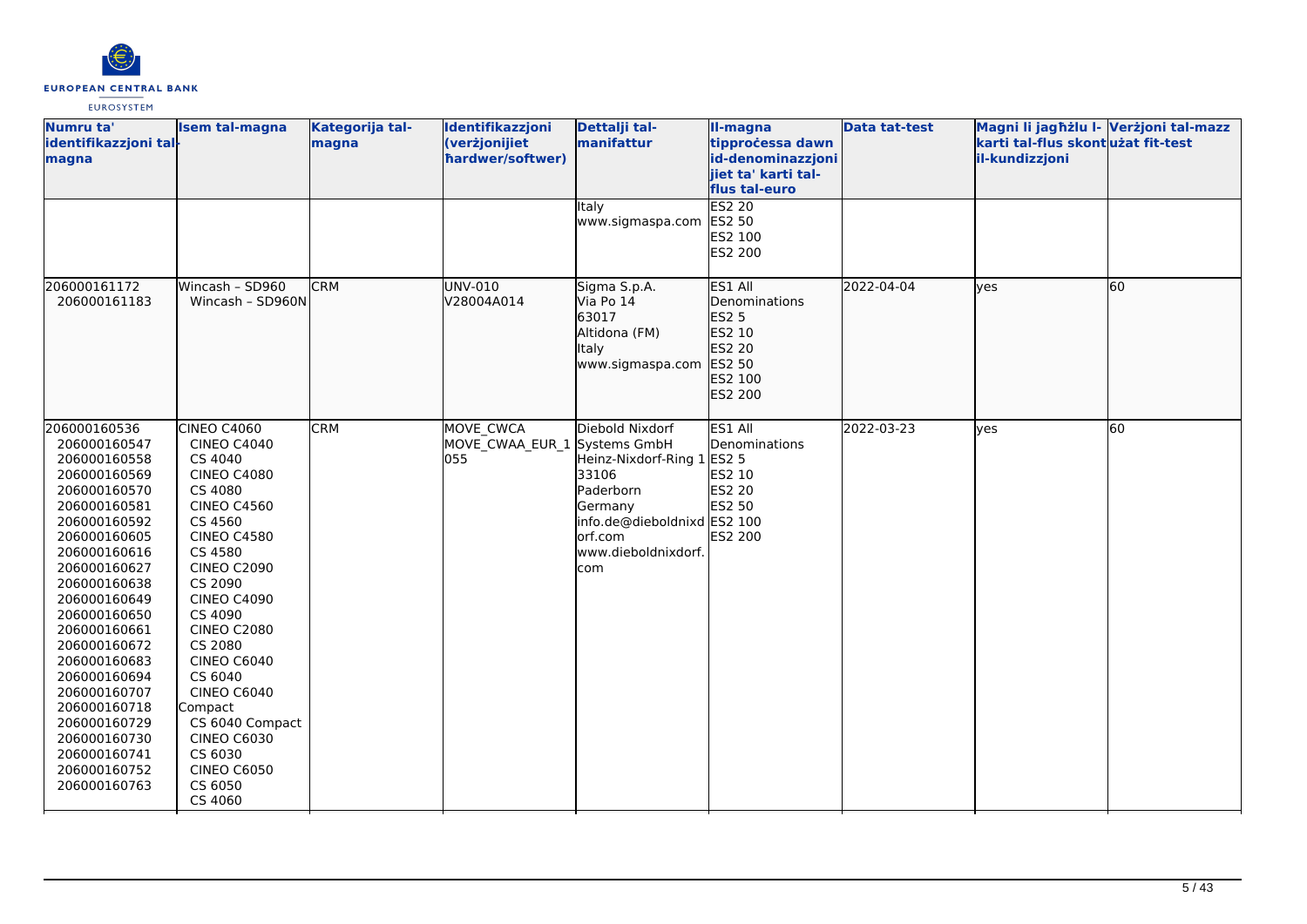

| Numru ta'<br>identifikazzjoni tal- | <b>Isem tal-magna</b>          | Kategorija tal-<br>magna | Identifikazzjoni<br>(verżjonijiet | Dettalji tal-<br>manifattur     | II-magna<br>tipprocessa dawn | <b>Data tat-test</b> | Magni li jagħżlu I- Verżjoni tal-mazz<br>karti tal-flus skont użat fit-test |    |
|------------------------------------|--------------------------------|--------------------------|-----------------------------------|---------------------------------|------------------------------|----------------------|-----------------------------------------------------------------------------|----|
| magna                              |                                |                          | hardwer/softwer)                  |                                 | id-denominazzjoni            |                      | il-kundizzjoni                                                              |    |
|                                    |                                |                          |                                   |                                 | jiet ta' karti tal-          |                      |                                                                             |    |
|                                    |                                |                          |                                   |                                 | flus tal-euro                |                      |                                                                             |    |
| 208000160776                       | Cineo C6010                    | <b>COM</b>               | MOVE PWCC                         | Diebold Nixdorf                 | ES1 All                      | 2022-03-23           | yes                                                                         | 60 |
| 208000160787                       | CS 6010                        |                          | MOVE_PWBA_EUR_1 Systems GmbH      |                                 | Denominations                |                      |                                                                             |    |
|                                    |                                |                          | 055                               | Heinz-Nixdorf-Ring 1            | ES2 5                        |                      |                                                                             |    |
|                                    |                                |                          |                                   | 33106                           | ES2 10                       |                      |                                                                             |    |
|                                    |                                |                          |                                   | Paderborn                       | ES2 20                       |                      |                                                                             |    |
|                                    |                                |                          |                                   | Germany                         | ES2 50                       |                      |                                                                             |    |
|                                    |                                |                          |                                   | info.de@dieboldnixd ES2 100     |                              |                      |                                                                             |    |
|                                    |                                |                          |                                   | lorf.com                        | <b>ES2 200</b>               |                      |                                                                             |    |
|                                    |                                |                          |                                   | www.dieboldnixdorf.             |                              |                      |                                                                             |    |
|                                    |                                |                          |                                   | com                             |                              |                      |                                                                             |    |
| 206000160898                       | DN Series 200                  | <b>CRM</b>               | MOVEm CDAA                        | Diebold Nixdorf                 | ES1 All                      | 2022-03-23           | yes                                                                         | 60 |
| 206000160901                       | CS 4060                        |                          | MOVEm CDAA EUR Systems GmbH       |                                 | Denominations                |                      |                                                                             |    |
| 206000160912                       | CS 4560                        |                          | 1019                              | Heinz-Nixdorf-Ring 1            | <b>ES2 5</b>                 |                      |                                                                             |    |
| 206000160923                       | DN Series 250                  |                          |                                   | 33106                           | ES2 10                       |                      |                                                                             |    |
| 206000160934                       | DN Series 400                  |                          |                                   | Paderborn                       | ES2 20                       |                      |                                                                             |    |
| 206000160945                       | DN Series 405DT                |                          |                                   | Germany                         | <b>ES2 50</b>                |                      |                                                                             |    |
| 206000160956                       | DN Series 450                  |                          |                                   | info.de@dieboldnixd ES2 100     |                              |                      |                                                                             |    |
| 206000160967<br>206000160978       | DN Series 470<br>DN Series 490 |                          |                                   | lorf.com<br>www.dieboldnixdorf. | <b>ES2 200</b>               |                      |                                                                             |    |
|                                    |                                |                          |                                   | lcom                            |                              |                      |                                                                             |    |
| 207000160047                       | SelfServ 34                    | <b>CCM</b>               | EUR-IBVM-CN-16N                   | <b>NCR Financial</b>            | ES1 All                      | 2022-03-22           | no                                                                          | 60 |
| 207000160058                       | SelfServ 31                    |                          |                                   | Solutions Group Ltd             | Denominations                |                      |                                                                             |    |
| 207000160069                       | SelfServ 32                    |                          |                                   | 3 Fulton Road                   | <b>ES2 5</b>                 |                      |                                                                             |    |
| 207000160070                       | SelfServ 36                    |                          |                                   | DD2 4SW Tayside                 | ES2 10                       |                      |                                                                             |    |
| 207000160081                       | SelfServ 38                    |                          |                                   | Dundee                          | ES2 20                       |                      |                                                                             |    |
| 207000160092                       | SelfServ 91                    |                          |                                   | United Kingdom                  | ES2 50                       |                      |                                                                             |    |
| 207000160105                       | SelfServ 81                    |                          |                                   | www.ncr.com                     | ES2 100                      |                      |                                                                             |    |
| 207000160116                       | SelfServ 82                    |                          |                                   |                                 | ES2 200                      |                      |                                                                             |    |
| 207000160127                       | SelfServ 84                    |                          |                                   |                                 |                              |                      |                                                                             |    |
| 207000160138                       | SelfServ 88                    |                          |                                   |                                 |                              |                      |                                                                             |    |
| 206000160273                       | <b>CINEO C4060</b>             | <b>CRM</b>               | MOVE CWAA                         | Diebold Nixdorf                 | ES1 All                      | 2022-03-22           | yes                                                                         | 60 |
| 206000160284                       | <b>CINEO C4040</b>             |                          | MOVE_CWAA_EUR_1 Systems GmbH      |                                 | Denominations                |                      |                                                                             |    |
| 206000160295                       | CS 4040                        |                          | 055                               | Heinz-Nixdorf-Ring 1            | <b>ES2 5</b>                 |                      |                                                                             |    |
| 206000160308                       | <b>CINEO C4080</b>             |                          |                                   | 33106                           | ES2 10                       |                      |                                                                             |    |
| 206000160319                       | CS 4080                        |                          |                                   | Paderborn                       | ES2 20                       |                      |                                                                             |    |
| 206000160320                       | <b>CINEO C4560</b>             |                          |                                   | Germany                         | ES2 50                       |                      |                                                                             |    |
| 206000160331                       | CS 4560                        |                          |                                   | info.de@dieboldnixd ES2 100     |                              |                      |                                                                             |    |
| 206000160342                       | <b>CINEO C4580</b>             |                          |                                   | orf.com                         | ES2 200                      |                      |                                                                             |    |
| 206000160353                       | CS 4580                        |                          |                                   | www.dieboldnixdorf.             |                              |                      |                                                                             |    |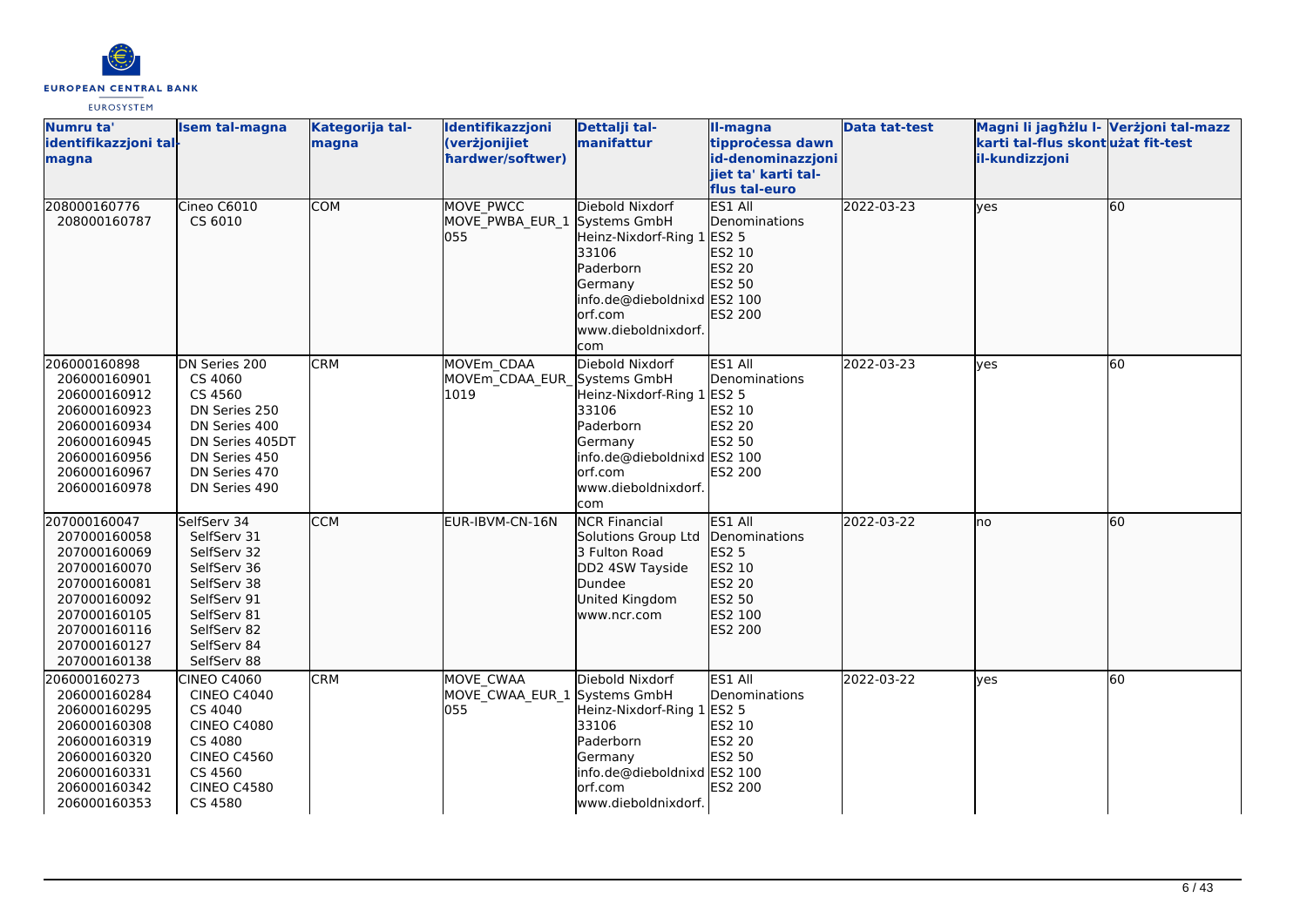

| Numru ta'<br>identifikazzjoni tal-<br>magna                                                                                                                                                                                                  | <b>Isem tal-magna</b>                                                                                                                                                                                                                                             | Kategorija tal-<br>magna | Identifikazzjoni<br>(verżjonijiet<br>hardwer/softwer) | Dettalji tal-<br>manifattur                                                                                                                                      | II-magna<br>tipprocessa dawn<br>id-denominazzjoni<br>jiet ta' karti tal-<br>flus tal-euro    | <b>Data tat-test</b> | Magni li jagħżlu l- Verżjoni tal-mazz<br>karti tal-flus skont użat fit-test<br>il-kundizzjoni |    |
|----------------------------------------------------------------------------------------------------------------------------------------------------------------------------------------------------------------------------------------------|-------------------------------------------------------------------------------------------------------------------------------------------------------------------------------------------------------------------------------------------------------------------|--------------------------|-------------------------------------------------------|------------------------------------------------------------------------------------------------------------------------------------------------------------------|----------------------------------------------------------------------------------------------|----------------------|-----------------------------------------------------------------------------------------------|----|
| 206000160364<br>206000160375<br>206000160386<br>206000160397<br>206000160400<br>206000160411<br>206000160422<br>206000160433<br>206000160444<br>206000160455<br>206000160466<br>206000160477<br>206000160488<br>206000160499<br>206000160503 | <b>CINEO C2090</b><br>CS 2090<br><b>CINEO C4090</b><br>CS 4090<br><b>CINEO C2080</b><br>CS 2080<br><b>CINEO C6040</b><br>CS 6040<br><b>CINEO C6040</b><br>Compact<br>CS 6040 Compact<br><b>CINEO C6030</b><br>CS 6030<br><b>CINEO C6050</b><br>CS 6050<br>CS 4060 |                          |                                                       | com                                                                                                                                                              |                                                                                              |                      |                                                                                               |    |
| 208000160516<br>208000160527                                                                                                                                                                                                                 | Cineo C6010<br>CS 6010                                                                                                                                                                                                                                            | <b>COM</b>               | MOVE PWBA<br>MOVE_PWBA_EUR_1<br>055                   | Diebold Nixdorf<br>Systems GmbH<br>Heinz-Nixdorf-Ring 1<br>33106<br>Paderborn<br>Germany<br>info.de@dieboldnixd ES2 100<br>orf.com<br>www.dieboldnixdorf.<br>com | ES1 All<br>Denominations<br><b>ES2 5</b><br>ES2 10<br>ES2 20<br>ES2 50<br>ES2 200            | 2022-03-22           | lyes                                                                                          | 60 |
| 206000142668<br>206000142679<br>206000142680<br>206000142691<br>206000142704<br>206000142715<br>206000142726<br>206000157735                                                                                                                 | CM18<br>CM18T<br>CM18b<br>CM18EvoT<br>CM18Evo<br>CM18 DaVinci<br>myTeller<br>CM18 DaVinciT                                                                                                                                                                        | <b>CRM</b>               | <b>RS32</b><br>ZGC7.EUG010.02                         | Arca Technologies<br>lsrl<br>Via Statale 17<br>10012<br>Bollengo (TO)<br><b>Italy</b><br>www.arca.com                                                            | ES1 All<br>Denominations<br><b>ES2 5</b><br>ES2 10<br>ES2 20<br>ES2 50<br>ES2 100<br>ES2 200 | 2022-03-21           | lyes                                                                                          | 60 |
| 206000149028<br>206000149039<br>206000149040<br>206000149051                                                                                                                                                                                 | CM18<br>CM18T<br>CM18b<br>CM18EvoT                                                                                                                                                                                                                                | <b>CRM</b>               | RS <sub>22</sub><br>HJC4.EUN030.19                    | Arca Technologies<br>lsrl<br>Via Statale 17<br>10012                                                                                                             | ES1 All<br><b>Denominations</b><br><b>ES2 5</b><br>ES2 10                                    | 2022-03-21           | lyes                                                                                          | 60 |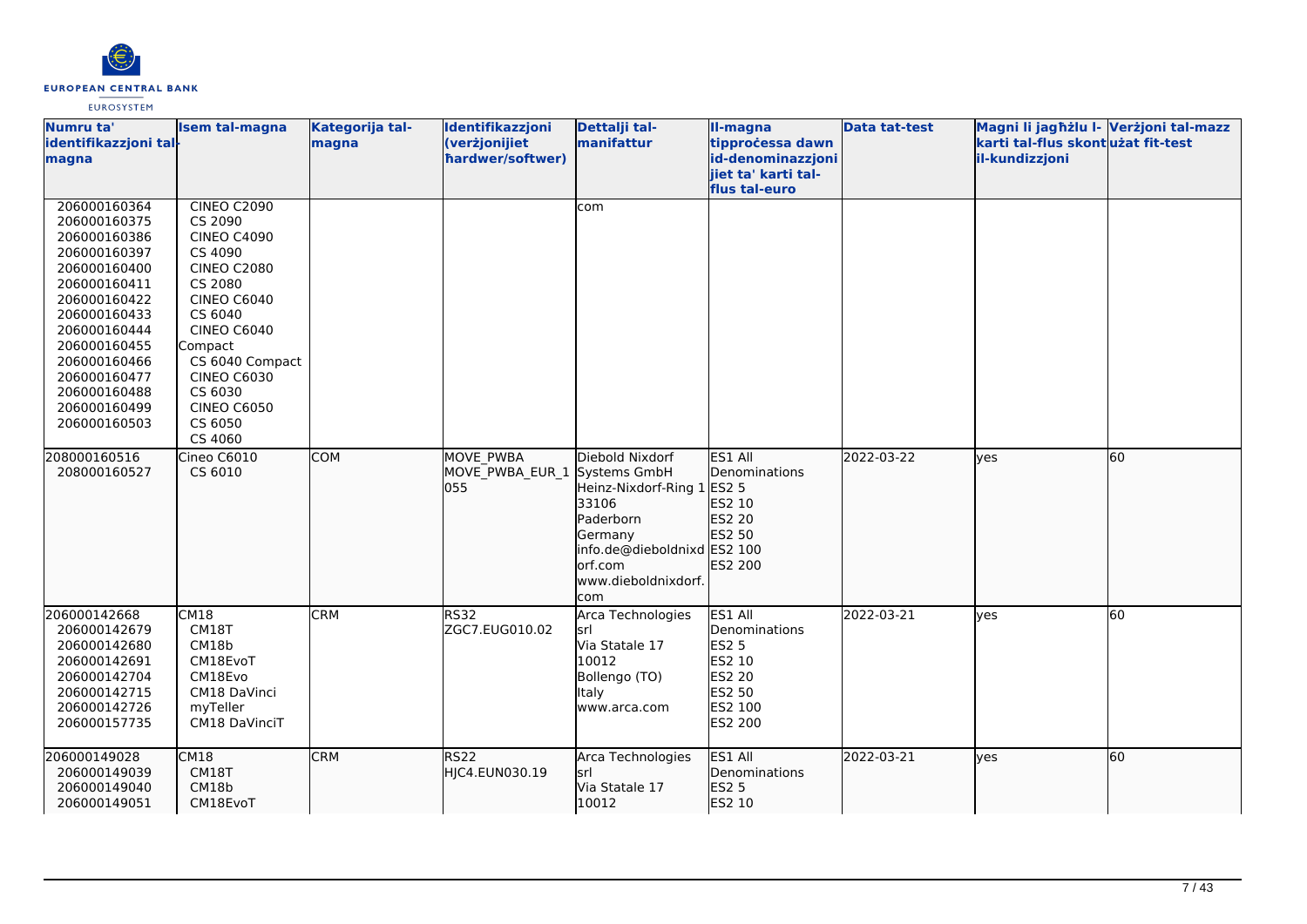

| Numru ta'<br>identifikazzjoni tal-<br>magna                                                                                                                                                                                  | <b>Isem tal-magna</b>                                                                                                                                                                                                                                        | Kategorija tal-<br>magna | Identifikazzjoni<br>(verżjonijiet<br>hardwer/softwer)       | Dettalji tal-<br>manifattur                                                                                                | II-magna<br>tipprocessa dawn<br>id-denominazzjoni<br>jiet ta' karti tal-                     | Data tat-test | Magni li jagħżlu I- Verżjoni tal-mazz<br>karti tal-flus skontużat fit-test<br>il-kundizzjoni |    |
|------------------------------------------------------------------------------------------------------------------------------------------------------------------------------------------------------------------------------|--------------------------------------------------------------------------------------------------------------------------------------------------------------------------------------------------------------------------------------------------------------|--------------------------|-------------------------------------------------------------|----------------------------------------------------------------------------------------------------------------------------|----------------------------------------------------------------------------------------------|---------------|----------------------------------------------------------------------------------------------|----|
| 206000149062<br>206000149073<br>206000149084<br>206000157746                                                                                                                                                                 | CM18Evo<br>CM18 DaVinci<br>myTeller<br>CM18 DaVinciT                                                                                                                                                                                                         |                          |                                                             | Bollengo (TO)<br>Italy<br>www.arca.com                                                                                     | flus tal-euro<br>ES2 20<br>ES2 50<br>ES2 100<br>ES2 200                                      |               |                                                                                              |    |
| 207000159395<br>207000159408<br>207000159419<br>207000159420<br>207000159431<br>207000159442<br>207000159453<br>207000159464<br>207000159475<br>207000159486<br>207000159497<br>207000159501<br>207000159512<br>207000159523 | SelfServ 32<br>SelfServ 31<br>SelfServ 34<br>SelfServ 36<br>SelfServ 38<br><b>MIMO</b><br>Personas 76 M-<br><b>Series</b><br>Personas 86 M-<br>Series<br>Personas 87 M-<br>Series<br>Personas 90<br>SelfServ 81<br>SelfServ 82<br>SelfServ 84<br>SelfServ 88 | <b>CCM</b>               | HBV-EUR-<br>HVE100-CS-17N                                   | <b>NCR Financial</b><br>Solutions Group Ltd<br>3 Fulton Road<br>DD2 4SW Tayside<br>Dundee<br>United Kingdom<br>www.ncr.com | ES1 All<br>Denominations<br>ES2 5<br>ES2 10<br><b>ES2 20</b><br>ES2 50<br>ES2 100<br>ES2 200 | 2022-03-16    | lno                                                                                          | 60 |
| 207000159885<br>207000159896<br>207000159909<br>207000159910<br>207000159921<br>207000159932<br>207000159943<br>207000159954<br>207000159965<br>207000159976<br>207000159987<br>207000159998<br>207000160003<br>207000160014 | SelfServ 32<br>SelfServ 31<br>SelfServ 34<br>SelfServ 36<br>SelfServ 38<br><b>MIMO</b><br>Personas 76 M-<br><b>Series</b><br>Personas 86 M-<br>Series<br>Personas 87 M-<br>Series<br>Personas 90<br>SelfServ 81<br>SelfServ 82<br>SelfServ 84<br>SelfServ 88 | <b>CCM</b>               | <b>Bunch Note</b><br>Acceptor<br>HBV+-EUR-<br>HVE100-CS-17N | <b>NCR Financial</b><br>Solutions Group Ltd<br>3 Fulton Road<br>DD2 4SW Tayside<br>Dundee<br>United Kingdom<br>www.ncr.com | ES1 All<br>Denominations<br>ES2 5<br>ES2 10<br>ES2 20<br>ES2 50<br>ES2 100<br>ES2 200        | 2022-03-16    | Ino                                                                                          | 60 |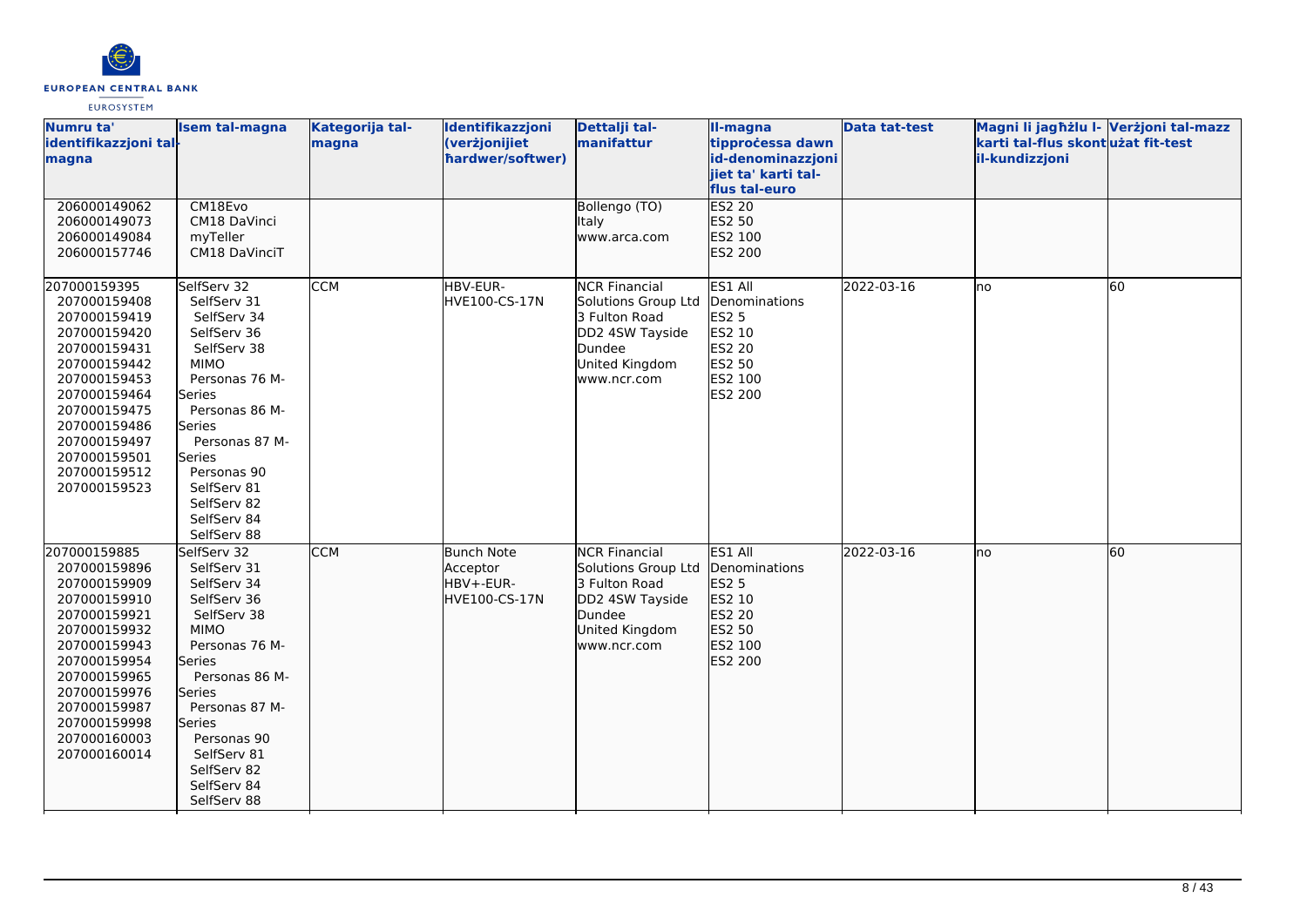

| Numru ta'                    | <b>Isem tal-magna</b>       | Kategorija tal- | Identifikazzjoni      | Dettalji tal-                | II-magna                | <b>Data tat-test</b> | Magni li jagħżlu I- Verżjoni tal-mazz |                 |
|------------------------------|-----------------------------|-----------------|-----------------------|------------------------------|-------------------------|----------------------|---------------------------------------|-----------------|
| identifikazzjoni tal-        |                             | magna           | (verżjonijiet         | manifattur                   | tipprocessa dawn        |                      | karti tal-flus skontużat fit-test     |                 |
| magna                        |                             |                 | hardwer/softwer)      |                              | id-denominazzjoni       |                      | il-kundizzjoni                        |                 |
|                              |                             |                 |                       |                              | jiet ta' karti tal-     |                      |                                       |                 |
|                              |                             |                 |                       |                              | flus tal-euro           |                      |                                       |                 |
| 206000159599                 | C71                         | <b>CRM</b>      | BV3                   | <b>ATEC AP Co. Ltd.</b>      | ES1 All                 | 2022-03-15           | lyes                                  | $\overline{60}$ |
| 206000159602                 | <b>LC70</b>                 |                 | GAUL2203040E          | 9F, 7, 289, Pangyo-          | Denominations           |                      |                                       |                 |
| 206000159613                 | LC63                        |                 |                       | ro, Bundang-gu,              | <b>ES2 5</b>            |                      |                                       |                 |
| 206000159624<br>206000159635 | LC94<br>LC51                |                 |                       | Seongnam-si<br>13488         | ES2 10<br><b>ES2 20</b> |                      |                                       |                 |
| 206000159646                 | <b>LC50</b>                 |                 |                       | Gyeonggi-do                  | ES2 50                  |                      |                                       |                 |
| 206000159657                 | ezATM6100                   |                 |                       | South Korea                  | ES2 100                 |                      |                                       |                 |
| 206000159668                 | ezATM6000                   |                 |                       | http://www.atecap.k ES2 200  |                         |                      |                                       |                 |
| 206000159679                 | <b>RC91</b>                 |                 |                       |                              |                         |                      |                                       |                 |
| 206000159680                 | <b>RC93</b>                 |                 |                       |                              |                         |                      |                                       |                 |
| 207000159772                 | Series 100, ATM             | <b>CCM</b>      | G60 with BV10         | Fujitsu Frontech             | ES1 All                 | 2022-03-03           | Ino                                   | 60              |
| 207000159783                 | Model 20                    |                 | EU35AA                | Limited                      | Denominations           |                      |                                       |                 |
| 207000159794                 | Series 100, ATM             |                 |                       | 1766 Yanokuchi,              | ES2 5                   |                      |                                       |                 |
|                              | Model 21                    |                 |                       | Inagi-shi                    | ES2 10                  |                      |                                       |                 |
|                              | Series 100, ATM             |                 |                       | 206-855                      | ES2 20                  |                      |                                       |                 |
|                              | Model 22                    |                 |                       | Tokyo                        | ES2 50                  |                      |                                       |                 |
|                              |                             |                 |                       | Japan                        | ES2 100                 |                      |                                       |                 |
|                              |                             |                 |                       | www.frontech.fujitsu ES2 200 |                         |                      |                                       |                 |
|                              |                             |                 |                       | .com/en                      |                         |                      |                                       |                 |
| 206000159715                 | Series 100 ATM,             | <b>CRM</b>      | <b>GBRU</b>           | Fujitsu Frontech             | ES1 All                 | 2022-03-02           | yes                                   | 60              |
| 206000159726                 | Model 20                    |                 | <b>GBNA with GBVM</b> | Limited                      | Denominations           |                      |                                       |                 |
| 206000159737                 | Series 100 ATM,<br>Model 21 |                 | EU7594                | 1766 Yanokuchi,              | <b>ES2 5</b><br>ES2 10  |                      |                                       |                 |
|                              | Series 100 ATM,             |                 |                       | Inagi-shi<br>206-855         | ES2 20                  |                      |                                       |                 |
|                              | Model 22                    |                 |                       | Tokyo                        | ES2 50                  |                      |                                       |                 |
|                              |                             |                 |                       | <b>Japan</b>                 | ES2 100                 |                      |                                       |                 |
|                              |                             |                 |                       | www.frontech.fujitsu ES2 200 |                         |                      |                                       |                 |
|                              |                             |                 |                       | .com/en                      |                         |                      |                                       |                 |
| 206000159748                 | Serie 8000, Model           | <b>CRM</b>      | <b>GBRU</b>           | Denso Ten España,            | ES1 All                 | 2022-03-02           | ves                                   | 60              |
| 206000159759                 | 8148                        |                 | <b>GBNA with GBVM</b> | S.A.                         | Denominations           |                      |                                       |                 |
| 206000159760                 | Serie 8000, Model           |                 | EU7594                | Cesar Vallejo nº 16          | ES2 5                   |                      |                                       |                 |
|                              | 8048R                       |                 |                       | 29004                        | ES2 10                  |                      |                                       |                 |
|                              | Serie 8000, Model           |                 |                       | Malaga                       | ES2 20                  |                      |                                       |                 |
|                              | 8028R                       |                 |                       | Spain                        | ES2 50                  |                      |                                       |                 |
|                              |                             |                 |                       | www.ftesa.es                 | ES2 100                 |                      |                                       |                 |
|                              |                             |                 |                       |                              | ES2 200                 |                      |                                       |                 |
|                              |                             |                 |                       |                              |                         |                      |                                       |                 |
| 206000159533                 | Series 100 ATM,             | <b>CRM</b>      | GBRU                  | Fujitsu Frontech             | ES1 All                 | 2022-03-01           | yes                                   | 60              |
|                              |                             |                 |                       |                              |                         |                      |                                       |                 |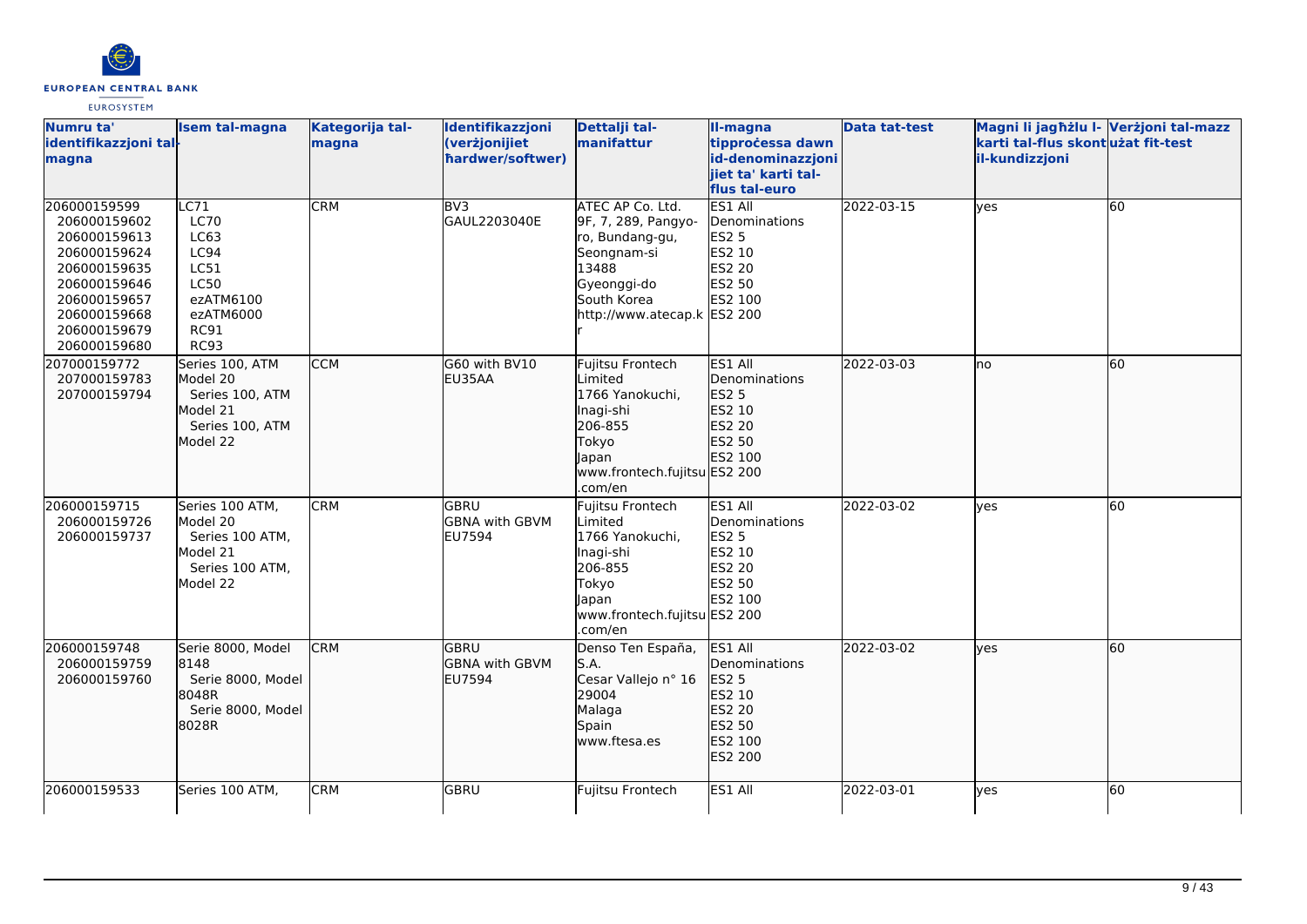

| Numru ta'<br>identifikazzjoni tal-<br>magna  | <b>Isem tal-magna</b>                                                                  | Kategorija tal-<br>magna | Identifikazzjoni<br>(verżjonijiet<br>hardwer/softwer)   | Dettalji tal-<br>manifattur                                                                                                         | Il-magna<br>tipprocessa dawn<br>id-denominazzjoni<br>jiet ta' karti tal-<br>flus tal-euro | <b>Data tat-test</b> | Magni li jagħżlu I- Verżjoni tal-mazz<br>karti tal-flus skontużat fit-test<br>il-kundizzjoni |    |
|----------------------------------------------|----------------------------------------------------------------------------------------|--------------------------|---------------------------------------------------------|-------------------------------------------------------------------------------------------------------------------------------------|-------------------------------------------------------------------------------------------|----------------------|----------------------------------------------------------------------------------------------|----|
| 206000159544<br>206000159555                 | Model 20<br>Series 100 ATM,<br>Model 21<br>Series 100 ATM,<br>Model 22                 |                          | <b>GBNA with BV100E</b><br>EU7594                       | Limited<br>1766 Yanokuchi,<br>Inagi-shi<br>206-855<br>Tokyo<br>Japan<br>www.frontech.fujitsu ES2 200<br>.com/en                     | Denominations<br>ES2 5<br>ES2 10<br>ES2 20<br>ES2 50<br>ES2 100                           |                      |                                                                                              |    |
| 206000159566<br>206000159577<br>206000159588 | Serie 8000, Model<br>8148<br>Serie 8000, Model<br>8048R<br>Serie 8000, Model<br>8028R  | <b>CRM</b>               | <b>GBRU</b><br><b>GBNA with BV100E</b><br><b>EU7594</b> | Denso Ten España,<br>S.A.<br>Cesar Vallejo nº 16<br>29004<br>Malaga<br>Spain<br>www.ftesa.es                                        | ES1 All<br>Denominations<br>ES2 5<br>ES2 10<br>ES2 20<br>ES2 50<br>ES2 100<br>ES2 200     | 2022-03-01           | <b>lves</b>                                                                                  | 60 |
| 206000159338<br>206000159349<br>206000159350 | Series 100 ATM<br>Model 20<br>Series 100 ATM<br>Model 21<br>Series 100 ATM<br>Model 22 | <b>CRM</b>               | lgbru<br>GBNA with BV100<br>EU7594                      | Fujitsu Frontech<br>Limited<br>1766 Yanokuchi,<br>Inagi-shi<br>206-855<br>Tokyo<br>Japan<br>www.frontech.fujitsu ES2 200<br>.com/en | ES1 All<br>Denominations<br><b>ES2 5</b><br>ES2 10<br>ES2 20<br>ES2 50<br>ES2 100         | 2022-02-28           | yes                                                                                          | 60 |
| 206000159361<br>206000159372<br>206000159383 | Serie 8000, Model<br>8148<br>Serie 8000, Model<br>8048R<br>Serie 8000, Model<br>8028R  | <b>CRM</b>               | lgbru<br>GBNA with BV100<br><b>EU7594</b>               | Denso Ten España,<br>S.A.<br>Cesar Vallejo nº 16<br>29004<br>Malaga<br>Spain<br>www.ftesa.es                                        | ES1 All<br>Denominations<br>ES2 5<br>ES2 10<br>ES2 20<br>ES2 50<br>ES2 100<br>ES2 200     | 2022-02-28           | lyes                                                                                         | 60 |
| 206000159225                                 | CI-50_RBW-15X                                                                          | <b>CRM</b>               | HVE-2XX<br>5008                                         | Glory Global<br>Solutions<br>Thomas-Edison-Platz ES2 5                                                                              | ES1 All<br>Denominations                                                                  | 2022-02-24           | yes                                                                                          | 60 |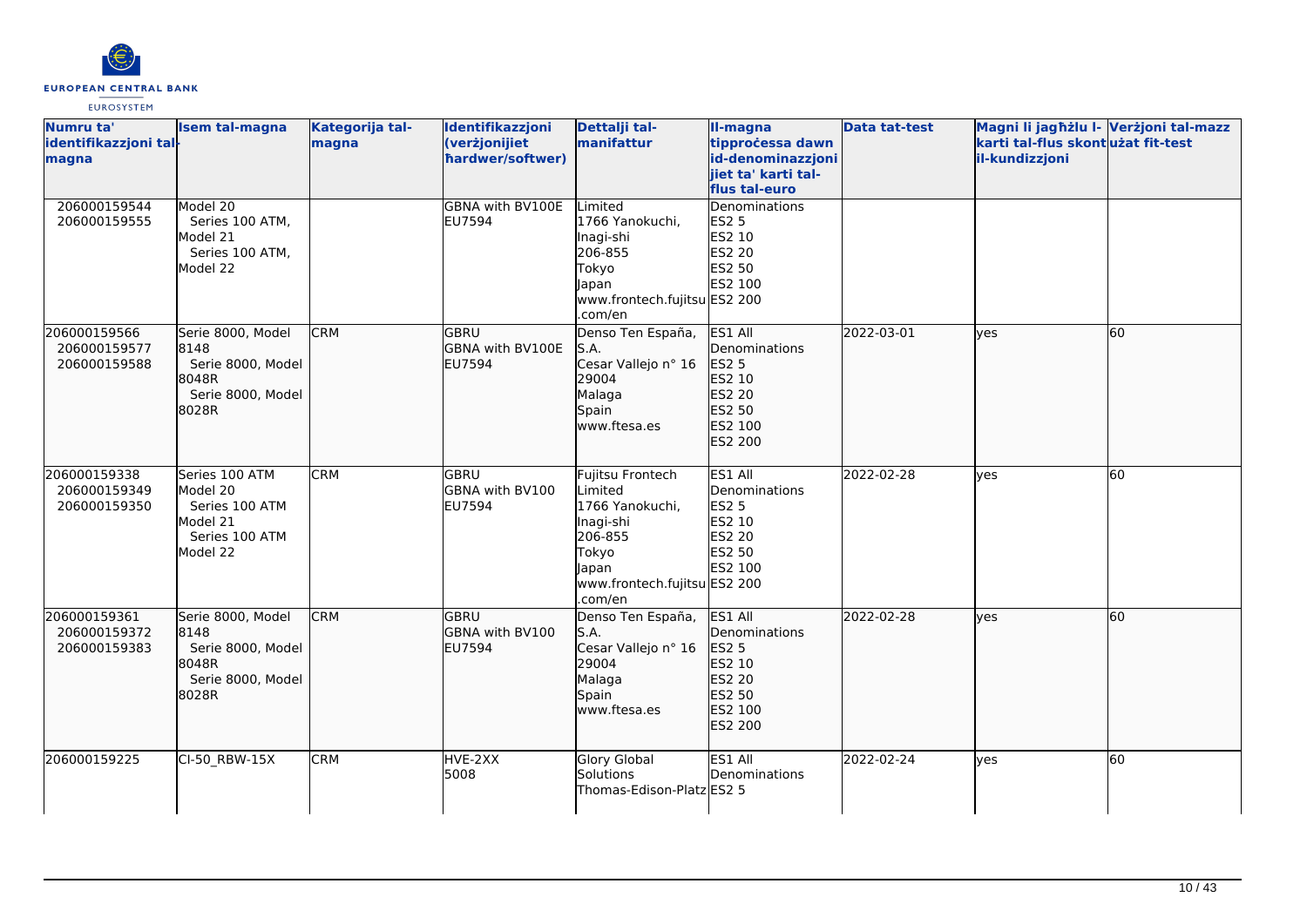

| Numru ta'<br>identifikazzjoni tal-<br>magna | <b>Isem tal-magna</b>    | Kategorija tal-<br>magna | Identifikazzjoni<br>(verżjonijiet<br>hardwer/softwer) | Dettalji tal-<br>manifattur                                                                                                                                                           | II-magna<br>tipprocessa dawn<br>id-denominazzjoni<br>jiet ta' karti tal-<br>flus tal-euro | <b>Data tat-test</b> | Magni li jagħżlu I- Verżjoni tal-mazz<br>karti tal-flus skont użat fit-test<br>il-kundizzjoni |    |
|---------------------------------------------|--------------------------|--------------------------|-------------------------------------------------------|---------------------------------------------------------------------------------------------------------------------------------------------------------------------------------------|-------------------------------------------------------------------------------------------|----------------------|-----------------------------------------------------------------------------------------------|----|
|                                             |                          |                          |                                                       | 63263<br>Neu-Isenburg<br>Germany<br>www.gloryglobalsolu ES2 200<br>tions.com                                                                                                          | <b>ES2 10</b><br>ES2 20<br>ES2 50<br>ES2 100                                              |                      |                                                                                               |    |
| 206000159214                                | SmartPay VTS             | <b>CRM</b>               | <b>CRM9250</b><br>V22004A0B2                          | Printec Hellas<br>S.M.S.A.<br>7-7A, Poseidonos<br>Ave. & Lokridos Str.<br>18344<br>Moschato, Athens<br>Greece<br>e.vasiliadou@printecES2 200<br>group.com<br>www.printecgroup.c<br>om | ES1 All<br>Denominations<br><b>ES2 5</b><br>ES2 10<br>ES2 20<br>ES2 50<br>ES2 100         | 2022-02-16           | lyes                                                                                          | 60 |
| 206000158689<br>206000158690                | <b>RBG-200</b><br>RZ-200 | <b>CRM</b>               | <b>HVD-200</b><br>6618                                | Glory Global<br>Solutions<br>Thomas-Edison-Platz ES2 5<br>63263<br>Neu-Isenburg<br>Germany<br>www.gloryglobalsolu ES2 200<br>tions.com                                                | ES1 All<br>Denominations<br>ES2 10<br>ES2 20<br>ES2 50<br>ES2 100                         | 2022-02-11           | yes                                                                                           | 60 |
| 206000158725<br>206000158736                | <b>RBG-200</b><br>RZ-200 | <b>CRM</b>               | HVD-210<br>6618                                       | <b>Glory Global</b><br>Solutions<br>Thomas-Edison-Platz ES2 5<br>63263<br>Neu-Isenburg<br>Germany<br>www.gloryglobalsolu ES2 200<br>tions.com                                         | ES1 All<br>Denominations<br>ES2 10<br>ES2 20<br>ES2 50<br>ES2 100                         | 2022-02-11           | lyes                                                                                          | 60 |
| 207000158964                                | SmartPay Lobby<br>Plus   | <b>CCM</b>               | <b>BIM2020</b><br>13-EU-15                            | Printec Hellas<br>S.M.S.A.<br>7-7A, Poseidonos                                                                                                                                        | ES1 All<br>Denominations<br><b>ES2 5</b>                                                  | 2022-02-11           | no                                                                                            | 60 |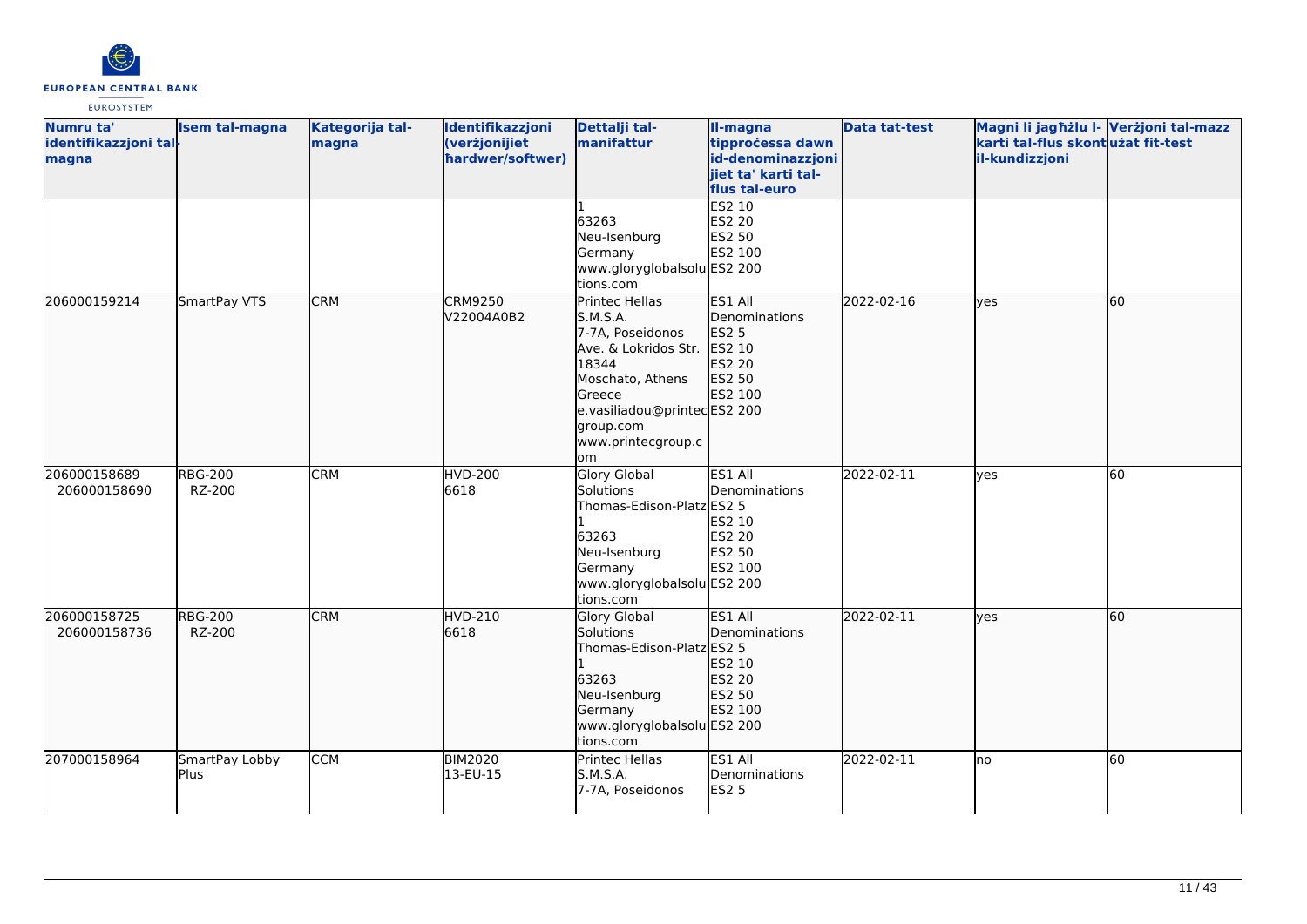

| Numru ta'<br>identifikazzjoni tal-<br>magna | Isem tal-magna           | Kategorija tal-<br>magna | Identifikazzjoni<br>(verżjonijiet<br>hardwer/softwer) | Dettalji tal-<br>manifattur                                                                                                                                       | II-magna<br>tipprocessa dawn<br>id-denominazzjoni<br>jiet ta' karti tal-   | <b>Data tat-test</b> | Magni li jagħżlu I- Verżjoni tal-mazz<br>karti tal-flus skontużat fit-test<br>il-kundizzjoni |           |
|---------------------------------------------|--------------------------|--------------------------|-------------------------------------------------------|-------------------------------------------------------------------------------------------------------------------------------------------------------------------|----------------------------------------------------------------------------|----------------------|----------------------------------------------------------------------------------------------|-----------|
|                                             |                          |                          |                                                       | Ave. & Lokridos Str.<br>18344<br>Moschato, Athens<br>Greece<br>e.vasiliadou@printecES2 200<br>group.com<br>www.printecgroup.c                                     | flus tal-euro<br><b>ES2 10</b><br>ES2 20<br>ES2 50<br>ES2 100              |                      |                                                                                              |           |
| 206000158532                                | Ray Maxi                 | <b>CRM</b>               | V01.00.14                                             | lom<br>Masterwork<br>Automodules<br>4F, 223, Chong Yang ES2 5<br><b>Rd</b><br>115 Nangang<br>Taipei<br>Taiwan<br>www.automodules.c ES2 200<br>om                  | ES1 All<br>Denominations<br>ES2 10<br>ES2 20<br>ES2 50<br>ES2 100          | 2022-02-09           | lves                                                                                         | <b>60</b> |
| 206000158543                                | Ray Ultra                | <b>CRM</b>               | v000019                                               | Masterwork<br>Automodules<br>4F, 223, Chong Yang ES2 5<br>Rd<br>115 Nangang<br>Taipei<br>Taiwan<br>www.automodules.c ES2 200<br>lom                               | ES1 All<br>Denominations<br>ES2 10<br><b>ES2 20</b><br>ES2 50<br>ES2 100   | 2022-02-09           | ves                                                                                          | 60        |
| 206000158576                                | TellerInfinity           | <b>CRM</b>               | <b>SDA II</b><br>Model Package:<br>24                 | <b>Glory Global</b><br>Solutions<br>536-87-0978 version Thomas-Edison-Platz ES2 5<br>63263<br>Neu-Isenburg<br>Germany<br>www.gloryglobalsolu ES2 200<br>tions.com | ES1 All<br><b>I</b> Denominations<br>ES2 10<br>ES2 20<br>ES2 50<br>ES2 100 | 2022-02-09           | lyes                                                                                         | 60        |
| 206000158008<br>206000158019                | <b>RBG-200</b><br>RZ-200 | <b>CRM</b>               | <b>HVD-200</b><br>0514                                | Glory Global<br>Solutions<br>Thomas-Edison-Platz ES2 5                                                                                                            | ES1 All<br>Denominations                                                   | 2022-02-03           | lyes                                                                                         | 60        |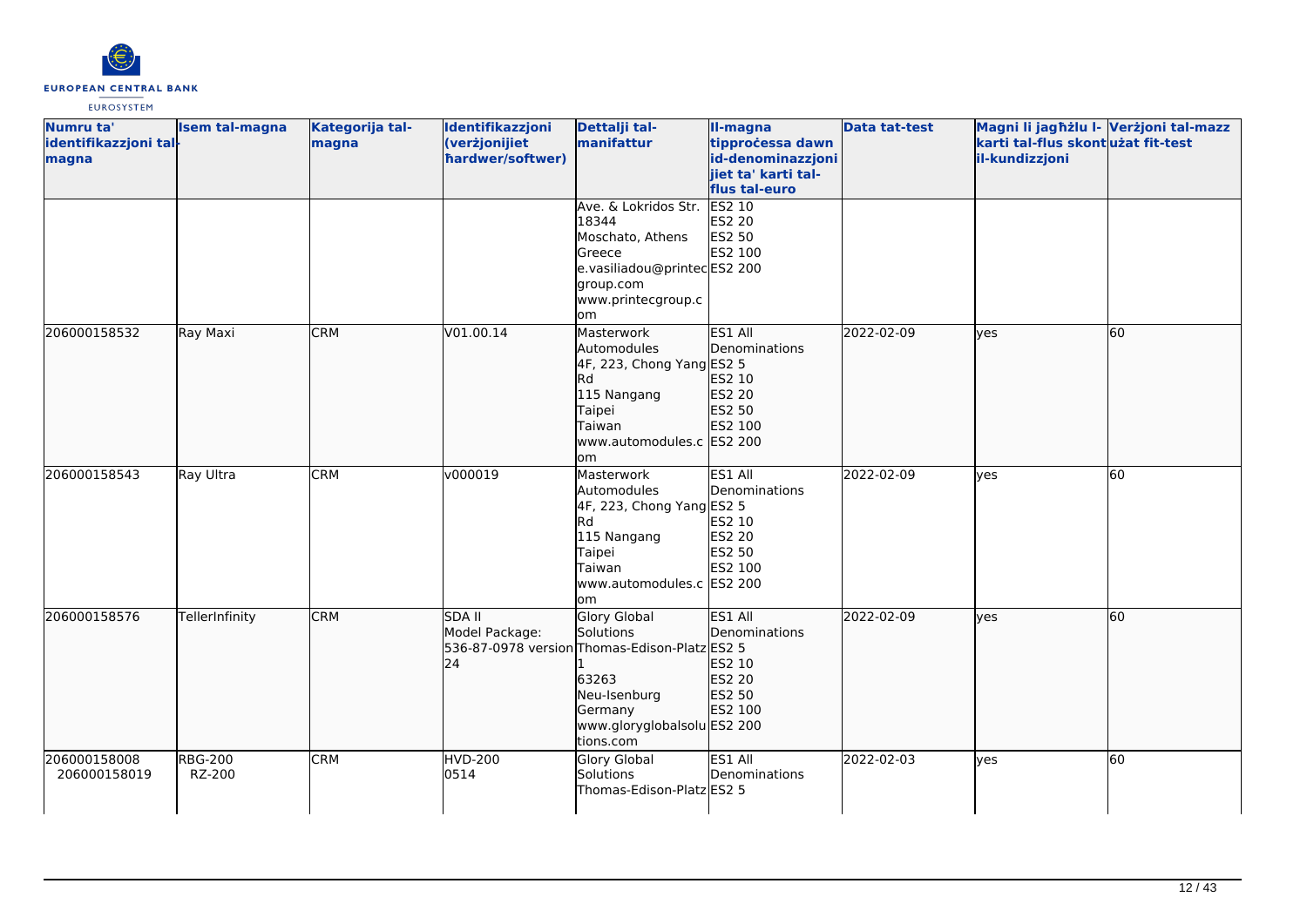

| Numru ta'<br>identifikazzjoni tal-<br>magna                                                                                                                                                                                                  | <b>Isem tal-magna</b>                                                                                                                                                                                                                              | Kategorija tal-<br>magna | Identifikazzjoni<br>(verżjonijiet<br>hardwer/softwer)                                                                                                                                | Dettalji tal-<br>manifattur                                                                                                                                  | II-magna<br>tipprocessa dawn<br>id-denominazzjoni<br>jiet ta' karti tal-<br>flus tal-euro      | <b>Data tat-test</b> | Magni li jagħżlu I- Verżjoni tal-mazz<br>karti tal-flus skontużat fit-test<br>il-kundizzjoni |    |
|----------------------------------------------------------------------------------------------------------------------------------------------------------------------------------------------------------------------------------------------|----------------------------------------------------------------------------------------------------------------------------------------------------------------------------------------------------------------------------------------------------|--------------------------|--------------------------------------------------------------------------------------------------------------------------------------------------------------------------------------|--------------------------------------------------------------------------------------------------------------------------------------------------------------|------------------------------------------------------------------------------------------------|----------------------|----------------------------------------------------------------------------------------------|----|
|                                                                                                                                                                                                                                              |                                                                                                                                                                                                                                                    |                          |                                                                                                                                                                                      | 63263<br>Neu-Isenburg<br>Germany<br>www.gloryglobalsolu ES2 200<br>tions.com                                                                                 | <b>ES2 10</b><br>ES2 20<br>ES2 50<br>ES2 100                                                   |                      |                                                                                              |    |
| 206000158042<br>206000158053                                                                                                                                                                                                                 | <b>RBG-200</b><br>RZ-200                                                                                                                                                                                                                           | <b>CRM</b>               | HVD-210<br>0514                                                                                                                                                                      | <b>Glory Global</b><br>Solutions<br>Thomas-Edison-Platz ES2 5<br>63263<br>Neu-Isenburg<br>Germany<br>www.gloryglobalsolu ES2 200<br>tions.com                | ES1 All<br>Denominations<br>ES2 10<br>ES2 20<br>ES2 50<br>ES2 100                              | 2022-02-03           | lves                                                                                         | 60 |
| 206000111375                                                                                                                                                                                                                                 | CM18 (T)plus                                                                                                                                                                                                                                       | <b>CRM</b>               | RS32H<br>ZGC4.EUG005.05                                                                                                                                                              | Ratiodata SE<br>Denecken Heide 4<br>30900<br>Weidemark<br>Germany<br>Uwe.Merker@ratiod<br>lata.de<br>www.ratiodata.de                                        | ES1 All<br>Denominations<br><b>ES2 5</b><br>ES2 10<br>ES2 20<br>ES2 50<br>ES2 100<br>ES2 200   | 2022-02-02           | <b>ves</b>                                                                                   | 60 |
| 210000159050<br>210000159061<br>210000159072<br>210000159083<br>210000159094<br>210000159107<br>210000159118<br>210000159129<br>210000159130<br>210000159141<br>210000159152<br>210000159163<br>210000159174<br>210000159185<br>210000159196 | <b>BCi-L (Lobby</b><br>Business Change)<br>K206 Combo<br>lmachine<br>K506 Combo<br>Machine<br>4320 Cash<br>Exchange Machine<br>4330 Cash<br><b>Exchange Machine</b><br>4380 Cash<br>Exchange Machine<br>R206 Cash<br>Exchange Machine<br>R216 Cash | <b>CDM</b>               | The CPi bank note<br>lreader is an<br>integrated module<br>lwithim the mach<br>FW:286140530 Note Berkshire<br>table: 523244433<br>Machine application: Wokingham<br>Windows Mini CRM | Consillion Ltd<br>Unit 510, Eskdale<br>Road<br>Winnersh Triangle<br><b>RG41 5TU</b><br>United Kingdom<br>mark.price@consillio<br>n.com<br>www.consillion.com | ES1 All<br><b>I</b> Denominations<br>ES2 5<br>ES2 10<br>ES2 20<br>ES2 50<br>ES2 100<br>ES2 200 | 2022-01-31           | no                                                                                           | 60 |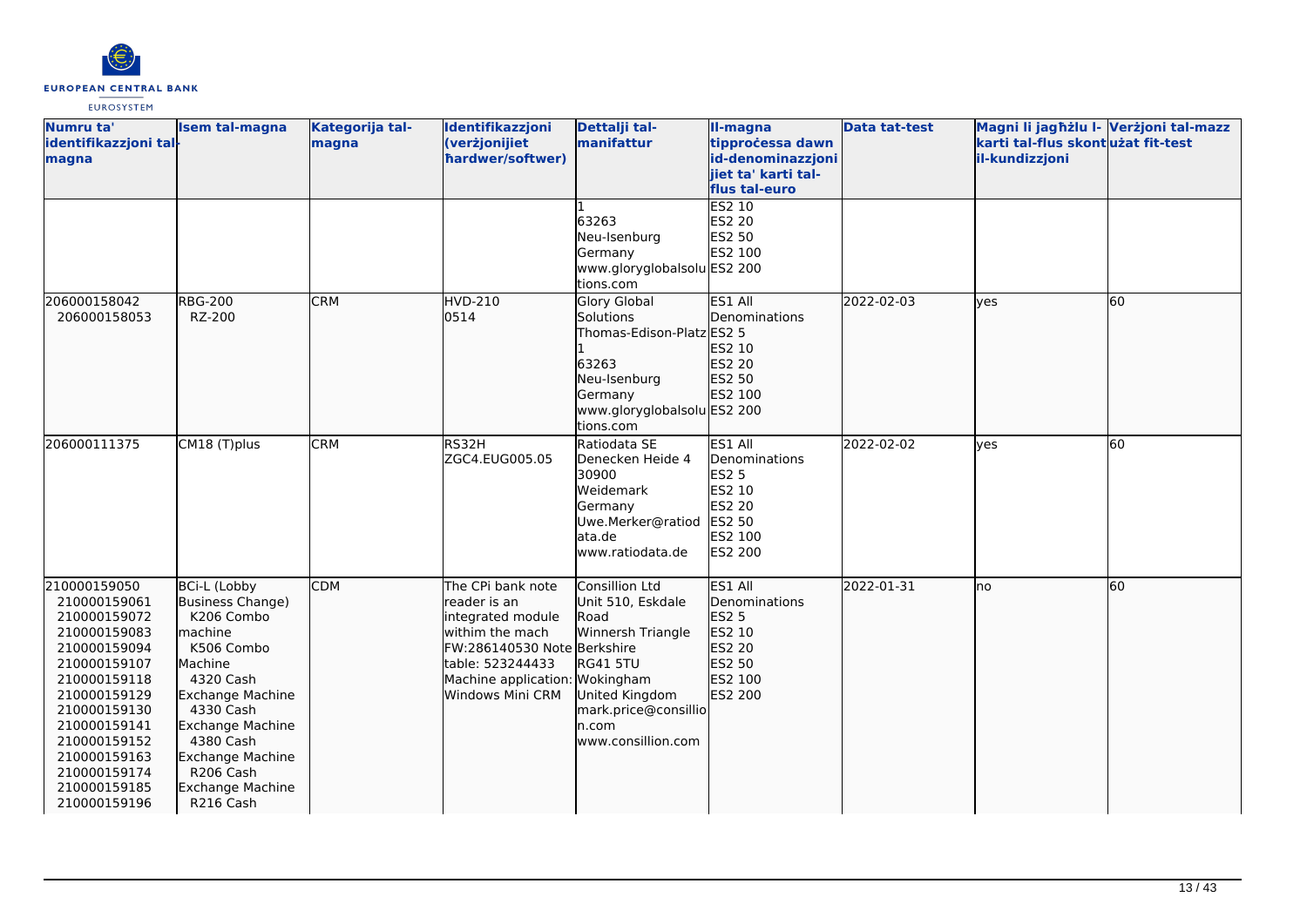

| Numru ta'<br>identifikazzjoni tal-<br>magna                                                                                                                                                                                                                                                                                  | <b>Isem tal-magna</b>                                                                                                                                                                                                                                                                                                                                                  | Kategorija tal-<br>magna | Identifikazzjoni<br>(verżjonijiet<br>hardwer/softwer) | Dettalji tal-<br>manifattur                                                                                                                                       | <b>Il-magna</b><br>tipprocessa dawn<br>id-denominazzjoni<br>jiet ta' karti tal-   | <b>Data tat-test</b> | Magni li jagħżlu I- Verżjoni tal-mazz<br>karti tal-flus skontużat fit-test<br>il-kundizzjoni |    |
|------------------------------------------------------------------------------------------------------------------------------------------------------------------------------------------------------------------------------------------------------------------------------------------------------------------------------|------------------------------------------------------------------------------------------------------------------------------------------------------------------------------------------------------------------------------------------------------------------------------------------------------------------------------------------------------------------------|--------------------------|-------------------------------------------------------|-------------------------------------------------------------------------------------------------------------------------------------------------------------------|-----------------------------------------------------------------------------------|----------------------|----------------------------------------------------------------------------------------------|----|
| 210000159209                                                                                                                                                                                                                                                                                                                 | <b>Exchange Machine</b><br>R208 Cash<br>Exchange Machine<br>R218 Cash<br>Exchange Machine<br>R300 Cash<br><b>Exchange Machine</b><br><b>BCi-6 Business</b><br>Change Machine<br><b>BCi-8 Business</b><br>Change Machine<br><b>BCi-L Business</b><br>Change Machine<br>XDCi Express<br>Deposit and Change<br>Machine<br>XDCi-N Express<br>Deposit and Change<br>Machine |                          |                                                       |                                                                                                                                                                   | flus tal-euro                                                                     |                      |                                                                                              |    |
| 206000140212<br>206000140223<br>206000140234<br>206000140245<br>206000140256<br>206000140267<br>206000140278<br>206000140289<br>206000140290<br>206000140303<br>206000140314<br>206000140325<br>206000140336<br>206000140347<br>206000158246<br>206000158257<br>206000158268<br>206000158279<br>206000158280<br>206000158291 | MONIMAX 8600<br>MONIMAX 8000A<br>MONIMAX 8000TA<br>MONIMAX 8200<br>MONIMAX 8200T<br>MONIMAX 8200CL<br>MONIMAX 8200TA<br>MONIMAX 8600T<br>MONIMAX 8600R<br>MONIMAX 8700<br>MONIMAX 8700T<br>MONIMAX 8800<br>MONIMAX 8800T<br><b>BranchSolution</b><br>8050<br><b>MONIMAX</b><br>8100QTN<br>MONIMAX 8200S<br>MONIMAX 8200SR<br>MONIMAX 8200ST                            | <b>CRM</b>               | NH BCU24<br>V 01.00.16                                | Hyosung TNS Inc<br>Suseo Bldg., 281,<br>Gwangpyeong-ro,<br>Gangnam-gu<br>135-884<br>Seoul<br>South Korea<br>hyunji.jo@hyosung.c ES2 200<br>lom<br>www.hyosung.com | ES1 All<br>Denominations<br><b>ES2 5</b><br>ES2 10<br>ES2 20<br>ES2 50<br>ES2 100 | 2022-01-25           | yes                                                                                          | 60 |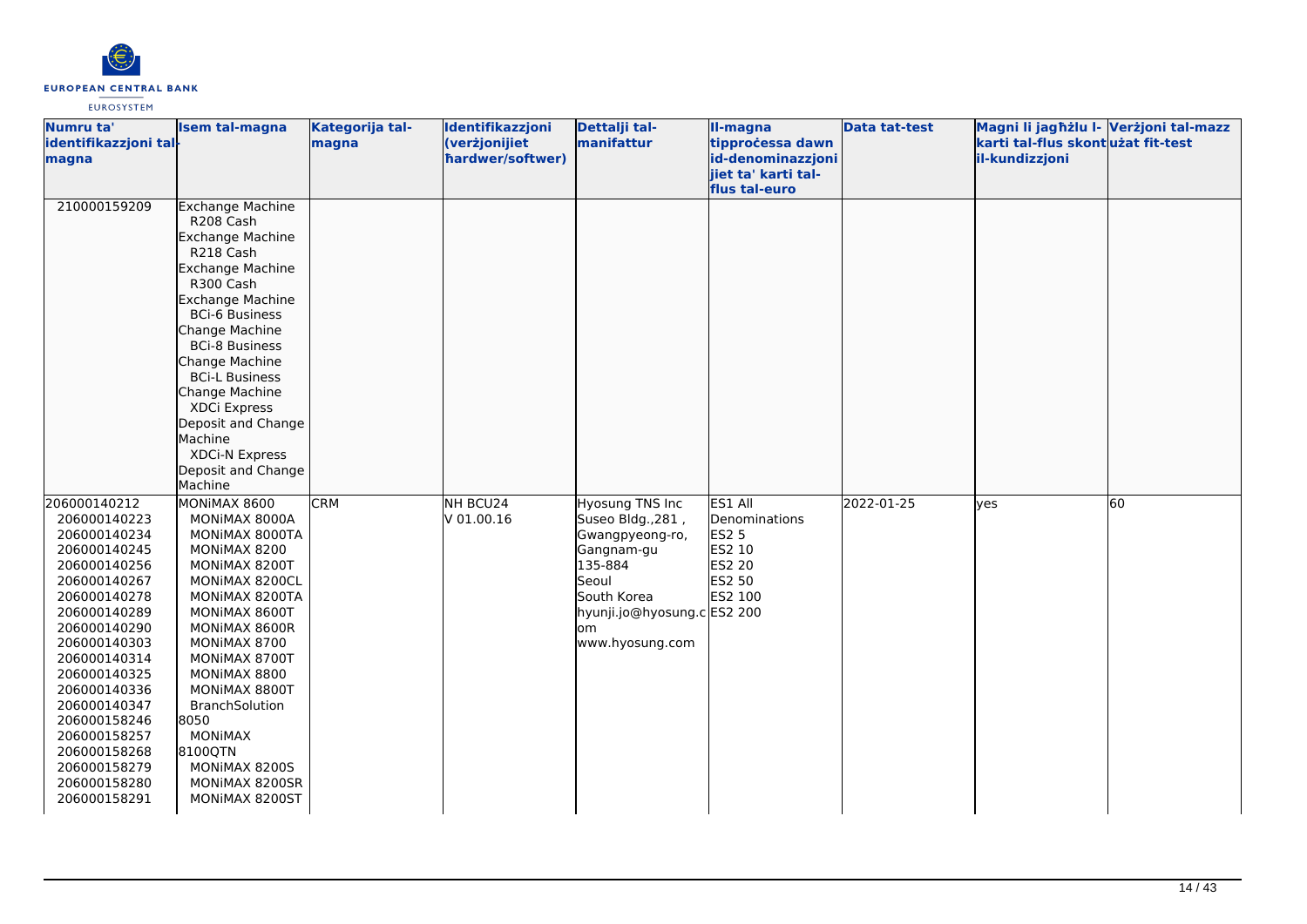

| Numru ta'<br>identifikazzjoni tal-<br>magna                                                                                                                                                                                                                                                                                                                                                  | <b>Isem tal-magna</b>                                                                                                                                                                                                                                                                                                                                                                                                | Kategorija tal-<br>magna | Identifikazzjoni<br>(verżjonijiet<br>hardwer/softwer) | Dettalji tal-<br>manifattur                                                                                                                                            | II-magna<br>tipprocessa dawn<br>id-denominazzjoni<br>jiet ta' karti tal-<br>flus tal-euro | <b>Data tat-test</b> | Magni li jagħżlu l- Verżjoni tal-mazz<br>karti tal-flus skontużat fit-test<br>il-kundizzjoni |    |
|----------------------------------------------------------------------------------------------------------------------------------------------------------------------------------------------------------------------------------------------------------------------------------------------------------------------------------------------------------------------------------------------|----------------------------------------------------------------------------------------------------------------------------------------------------------------------------------------------------------------------------------------------------------------------------------------------------------------------------------------------------------------------------------------------------------------------|--------------------------|-------------------------------------------------------|------------------------------------------------------------------------------------------------------------------------------------------------------------------------|-------------------------------------------------------------------------------------------|----------------------|----------------------------------------------------------------------------------------------|----|
| 206000158304                                                                                                                                                                                                                                                                                                                                                                                 | MONIMAX 8200QT<br>MONIMAX 8600SR<br>MONIMAX 8700TE                                                                                                                                                                                                                                                                                                                                                                   |                          |                                                       |                                                                                                                                                                        |                                                                                           |                      |                                                                                              |    |
| 206000156870<br>206000156881<br>206000156892<br>206000156905<br>206000156916<br>206000156927<br>206000156938<br>206000156949<br>206000156950<br>206000156961<br>206000156972<br>206000156983<br>206000156994<br>206000157007<br>206000157018<br>206000157029<br>206000157030<br>206000157041<br>206000157052<br>206000157063<br>206000157074<br>206000157085<br>206000157096<br>206000157109 | CINEO C4060<br><b>CINEO C4040</b><br>CS 4040<br><b>CINEO C4080</b><br>CS 4080<br><b>CINEO C4560</b><br>CS 4560<br><b>CINEO C4580</b><br>CS 4580<br><b>CINEO C2090</b><br>CS 2090<br><b>CINEO C4090</b><br>CS 4090<br><b>CINEO C2080</b><br>CS 2080<br><b>CINEO C6040</b><br>CS 6040<br><b>CINEO C6040</b><br>Compact<br>CS 6040 Compact<br><b>CINEO C6030</b><br>CS 6030<br><b>CINEO C6050</b><br>CS 6050<br>CS 4060 | <b>CRM</b>               | MOVE CWAA<br>MOVE CWAA EUR 1<br>053                   | Diebold Nixdorf<br>Systems GmbH<br>Heinz-Nixdorf-Ring 1<br>33106<br>Paderborn<br>Germany<br>info.de@dieboldnixd ES2 100<br>orf.com<br>www.dieboldnixdorf.<br>com       | ES1 All<br>Denominations<br><b>ES2 5</b><br>ES2 10<br>ES2 20<br>ES2 50<br>ES2 200         | 2022-01-25           | lyes                                                                                         | 60 |
| 206000157110<br>206000157121<br>206000157132<br>206000157143<br>206000157154<br>206000157165<br>206000157176<br>206000157187<br>206000157198<br>206000157201<br>206000157212                                                                                                                                                                                                                 | CINEO C4060<br><b>CINEO C4040</b><br>CS 4040<br><b>CINEO C4080</b><br>CS 4080<br><b>CINEO C4560</b><br>CS 4560<br><b>CINEO C4580</b><br>CS 4580<br><b>CINEO C2090</b><br>CS 2090                                                                                                                                                                                                                                     | <b>CRM</b>               | MOVE CWCA<br>MOVE_CWAA_EUR_1<br>053                   | Diebold Nixdorf<br>Systems GmbH<br>Heinz-Nixdorf-Ring 1 ES2 5<br>33106<br>Paderborn<br>Germany<br>info.de@dieboldnixd ES2 100<br>orf.com<br>www.dieboldnixdorf.<br>com | ES1 All<br>Denominations<br>ES2 10<br><b>ES2 20</b><br>ES2 50<br>ES2 200                  | 2022-01-25           | <b>yes</b>                                                                                   | 60 |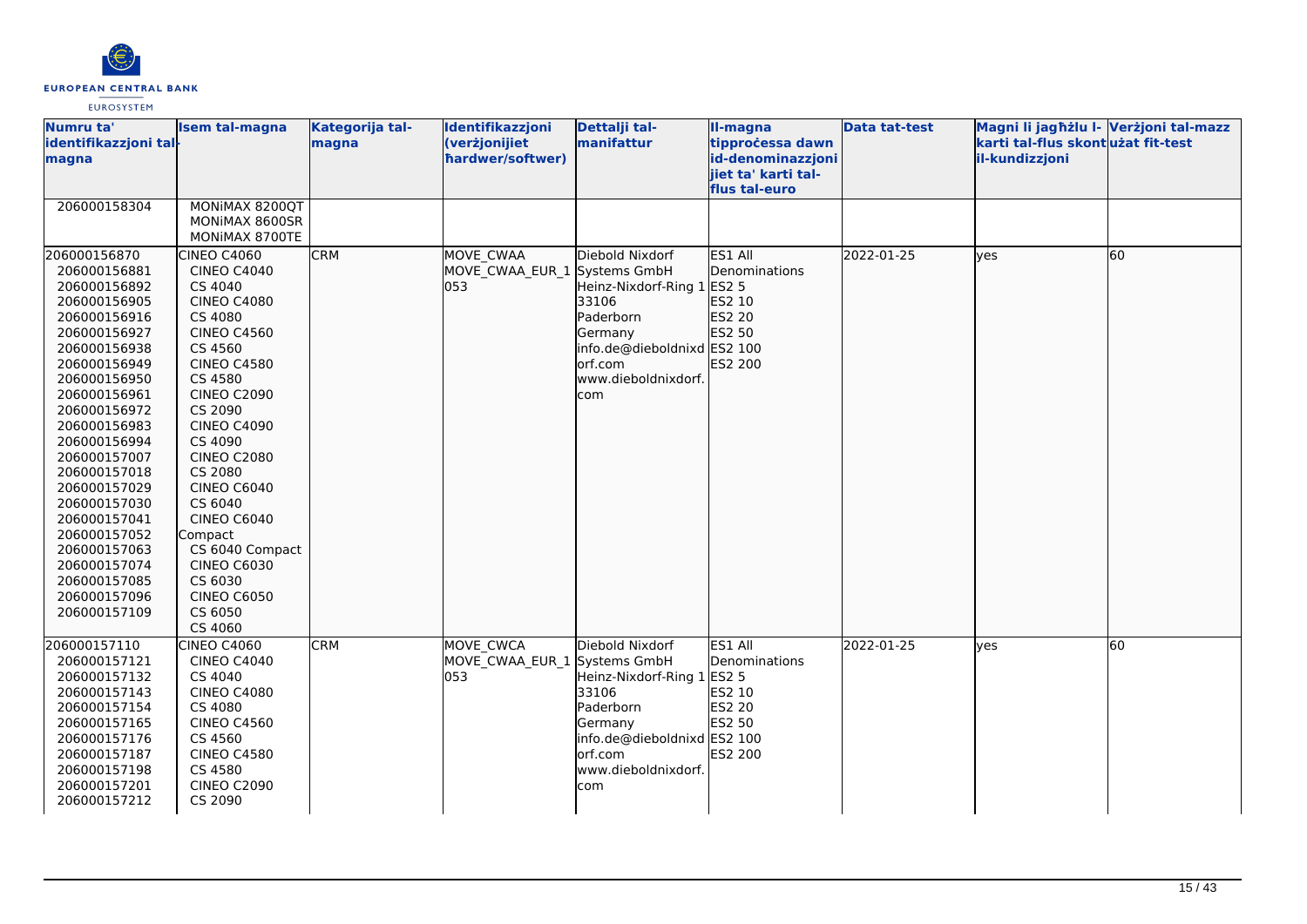

| Numru ta'<br>identifikazzjoni tal-<br>magna                                                                                                                                                                  | <b>Isem tal-magna</b>                                                                                                                                                                                          | Kategorija tal-<br>magna | Identifikazzjoni<br>(verżjonijiet<br>hardwer/softwer)   | Dettalji tal-<br>manifattur                                                                                                                            | II-magna<br>tipprocessa dawn<br>id-denominazzjoni<br>jiet ta' karti tal- | <b>Data tat-test</b> | Magni li jagħżlu I- Verżjoni tal-mazz<br>karti tal-flus skontużat fit-test<br>il-kundizzjoni |    |
|--------------------------------------------------------------------------------------------------------------------------------------------------------------------------------------------------------------|----------------------------------------------------------------------------------------------------------------------------------------------------------------------------------------------------------------|--------------------------|---------------------------------------------------------|--------------------------------------------------------------------------------------------------------------------------------------------------------|--------------------------------------------------------------------------|----------------------|----------------------------------------------------------------------------------------------|----|
|                                                                                                                                                                                                              |                                                                                                                                                                                                                |                          |                                                         |                                                                                                                                                        | flus tal-euro                                                            |                      |                                                                                              |    |
| 206000157223<br>206000157234<br>206000157245<br>206000157256<br>206000157267<br>206000157278<br>206000157289<br>206000157290<br>206000157303<br>206000157314<br>206000157325<br>206000157336<br>206000157347 | <b>CINEO C4090</b><br>CS 4090<br><b>CINEO C2080</b><br>CS 2080<br><b>CINEO C6040</b><br>CS 6040<br>CINEO C6040<br>Compact<br>CS 6040 Compact<br><b>CINEO C6030</b><br>CS 6030<br><b>CINEO C6050</b><br>CS 6050 |                          |                                                         |                                                                                                                                                        |                                                                          |                      |                                                                                              |    |
| 208000157555<br>208000157566                                                                                                                                                                                 | CS 4060<br>Cineo C6010<br>CS 6010                                                                                                                                                                              | <b>COM</b>               | <b>MOVE PWBA</b><br>MOVE_PWBA_EUR_1 Systems GmbH<br>053 | Diebold Nixdorf<br>Heinz-Nixdorf-Ring 1 ES2 5<br>33106<br>Paderborn<br>Germany<br>info.de@dieboldnixd ES2 100<br>orf.com<br>www.dieboldnixdorf.<br>com | ES1 All<br>Denominations<br>ES2 10<br>ES2 20<br>ES2 50<br>ES2 200        | 2022-01-25           | lyes                                                                                         | 60 |
| 208000157577<br>208000157588                                                                                                                                                                                 | Cineo C6010<br>CS 6010                                                                                                                                                                                         | COM                      | MOVE PWCC<br>MOVE_PWBA_EUR_1 Systems GmbH<br>053        | Diebold Nixdorf<br>Heinz-Nixdorf-Ring 1 ES2 5<br>33106<br>Paderborn<br>Germany<br>info.de@dieboldnixd ES2 100<br>orf.com<br>www.dieboldnixdorf.<br>com | ES1 All<br>Denominations<br>ES2 10<br>ES2 20<br>ES2 50<br>ES2 200        | 2022-01-25           | <b>ves</b>                                                                                   | 60 |
| 205000158416<br>205000158427<br>205000158438<br>205000158449<br>205000158450                                                                                                                                 | MONIMAX 7800T<br>MONIMAX 7700TE<br>MONIMAX 7800<br>MONIMAX 7800I<br>MONIMAX 7800IA                                                                                                                             | <b>CIM</b>               | NHBCU30<br>V 01.00.01                                   | <b>Hyosung TNS Inc</b><br>Suseo Bldg., 281,<br>Gwangpyeong-ro,<br>Gangnam-gu<br>135-884                                                                | ES1 All<br>Denominations<br>ES2 5<br>ES2 10<br>ES2 20                    | 2022-01-25           | lno                                                                                          | 60 |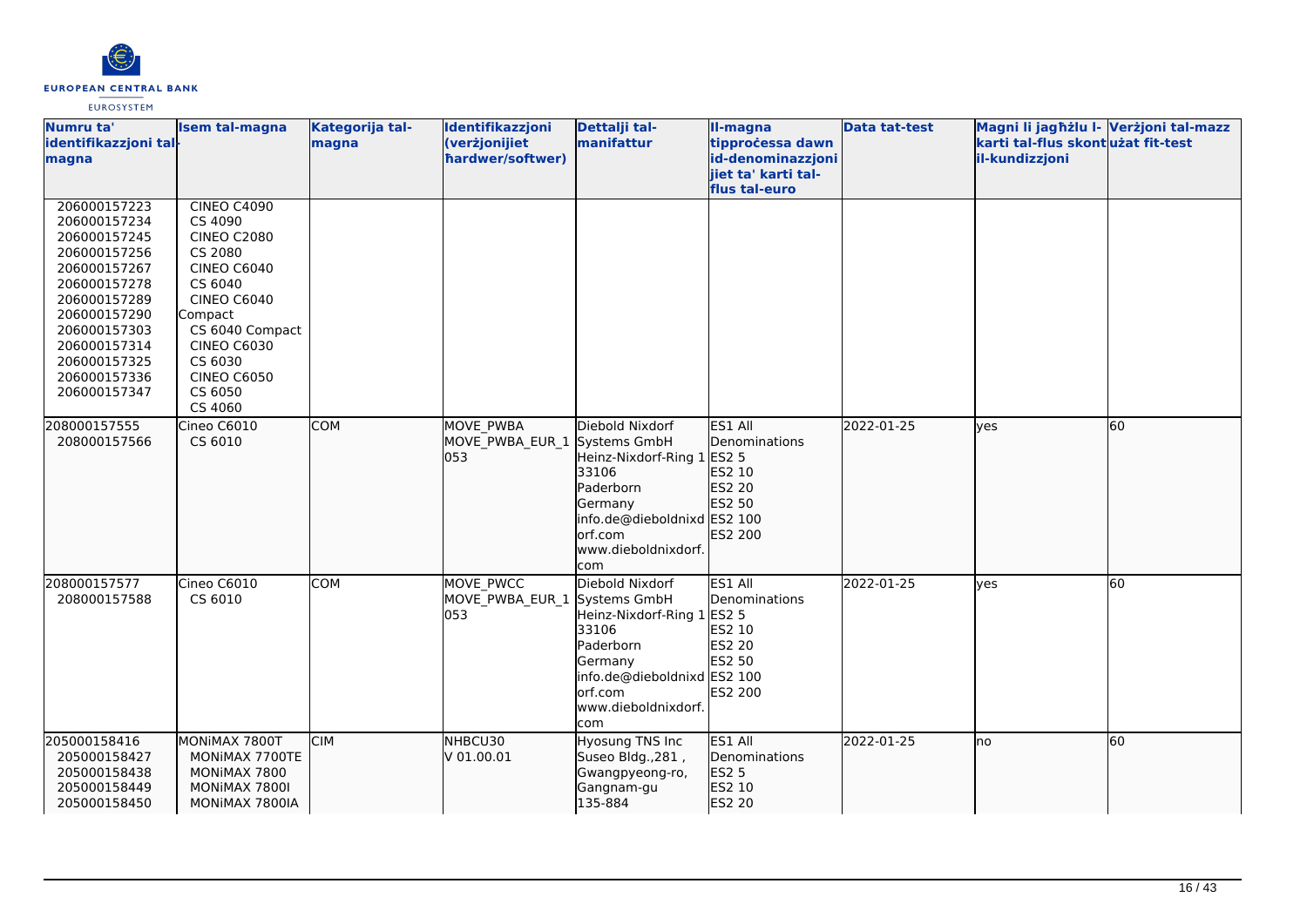

| Numru ta'             | <b>Isem tal-magna</b> | Kategorija tal- | Identifikazzjoni            | Dettalji tal-               | Il-magna              | <b>Data tat-test</b> | Magni li jagħżlu I- Verżjoni tal-mazz |    |
|-----------------------|-----------------------|-----------------|-----------------------------|-----------------------------|-----------------------|----------------------|---------------------------------------|----|
| identifikazzjoni tal- |                       | magna           | (verżjonijiet               | manifattur                  | tipprocessa dawn      |                      | karti tal-flus skontużat fit-test     |    |
| magna                 |                       |                 | hardwer/softwer)            |                             | id-denominazzjoni     |                      | il-kundizzjoni                        |    |
|                       |                       |                 |                             |                             | jiet ta' karti tal-   |                      |                                       |    |
|                       |                       |                 |                             |                             | flus tal-euro         |                      |                                       |    |
| 205000158461          | MONIMAX 7800IR        |                 |                             | <b>Seoul</b>                | ES2 50                |                      |                                       |    |
| 205000158472          | MONIMAX 7800DA        |                 |                             | South Korea                 | ES2 100               |                      |                                       |    |
| 205000158483          | MONIMAX 7800DR        |                 |                             | hyunji.jo@hyosung.cES2 200  |                       |                      |                                       |    |
| 205000158494          | MONIMAX 7800TA        |                 |                             | om                          |                       |                      |                                       |    |
| 205000158508          | MONIMAX 7800TR        |                 |                             | www.hyosung.com             |                       |                      |                                       |    |
| 206000139479          | MONISAFE 500          | <b>CRM</b>      | NH BCU57M                   | Hyosung TNS Inc             | ES1 All               | 2022-01-24           | <b>ves</b>                            | 60 |
| 206000139480          | MONISAFE 500SE        |                 | V 01.00.14                  | Suseo Bldg., 281,           | Denominations         |                      |                                       |    |
| 206000139491          | MONISAFE 500S         |                 |                             | Gwangpyeong-ro,             | <b>ES2 5</b>          |                      |                                       |    |
| 206000139505          | MONISAFE 500H         |                 |                             | Gangnam-gu                  | ES2 10                |                      |                                       |    |
| 206000139516          | MONISAFE 500R         |                 |                             | 135-884                     | ES2 20                |                      |                                       |    |
| 206000139527          | MONISAFE 610S         |                 |                             | lSeoul                      | ES2 50                |                      |                                       |    |
| 206000158144          | MONISAFE 500A         |                 |                             | South Korea                 | ES2 100               |                      |                                       |    |
| 206000158155          | MONISAFE 500STE       |                 |                             | hyunji.jo@hyosung.c ES2 200 |                       |                      |                                       |    |
| 206000158166          | MONISAFE 620S         |                 |                             | om                          |                       |                      |                                       |    |
|                       |                       |                 |                             | www.hyosung.com             |                       |                      |                                       |    |
| 206000139538          | MONISAFE 500          | <b>CRM</b>      | NH BCU67                    | Hyosung TNS Inc             | ES1 All               | 2022-01-24           | lves                                  | 60 |
| 206000140358          | MONISAFE 500SE        |                 | V 01.00.14                  | Suseo Bldg., 281,           | <b>IDenominations</b> |                      |                                       |    |
| 206000140369          | MONISAFE 500S         |                 |                             | Gwangpyeong-ro,             | <b>ES2 5</b>          |                      |                                       |    |
| 206000140370          | MONISAFE 500H         |                 |                             | Gangnam-gu                  | ES2 10                |                      |                                       |    |
| 206000140381          | MONISAFE 500R         |                 |                             | 135-884                     | ES2 20                |                      |                                       |    |
| 206000140392          | MONISAFE 610S         |                 |                             | <b>Seoul</b>                | ES2 50                |                      |                                       |    |
| 206000158202          | MONISAFE 500A         |                 |                             | South Korea                 | ES2 100               |                      |                                       |    |
| 206000158213          | MONISAFE 500STE       |                 |                             | hyunji.jo@hyosung.c ES2 200 |                       |                      |                                       |    |
| 206000158224          | MONISAFE 620S         |                 |                             | lom                         |                       |                      |                                       |    |
|                       |                       |                 |                             | www.hyosung.com             |                       |                      |                                       |    |
| 206000157597          | DN Series 200         | <b>CRM</b>      | MOVEm CDAA                  | Diebold Nixdorf             | ES1 All               | 2022-01-24           | yes                                   | 60 |
| 206000157600          | CS 4060               |                 | MOVEm CDAA EUR Systems GmbH |                             | Denominations         |                      |                                       |    |
| 206000157611          | CS 4560               |                 | 1018                        | Heinz-Nixdorf-Ring 1        | <b>ES2 5</b>          |                      |                                       |    |
| 206000157622          | DN Series 250         |                 |                             | 33106                       | ES2 10                |                      |                                       |    |
| 206000157633          | DN Series 400         |                 |                             | Paderborn                   | <b>ES2 20</b>         |                      |                                       |    |
| 206000157644          | DN Series 405DT       |                 |                             | Germany                     | <b>ES2 50</b>         |                      |                                       |    |
| 206000157655          | DN Series 450         |                 |                             | info.de@dieboldnixd ES2 100 |                       |                      |                                       |    |
| 206000157666          | DN Series 470         |                 |                             | lorf.com                    | ES2 200               |                      |                                       |    |
| 206000157677          | DN Series 490         |                 |                             | www.dieboldnixdorf.         |                       |                      |                                       |    |
|                       |                       |                 |                             | com                         |                       |                      |                                       |    |
| 206000139413          | MONISAFE 500          | <b>CRM</b>      | NH BCU57                    | Hyosung TNS Inc             | ES1 All               | 2022-01-21           | <b>l</b> ves                          | 60 |
| 206000139424          | MONISAFE 500SE        |                 | V 01.00.14                  | Suseo Bldg., 281,           | Denominations         |                      |                                       |    |
| 206000139435          | MONISAFE 500S         |                 |                             | Gwangpyeong-ro,             | <b>ES2 5</b>          |                      |                                       |    |
|                       |                       |                 |                             |                             |                       |                      |                                       |    |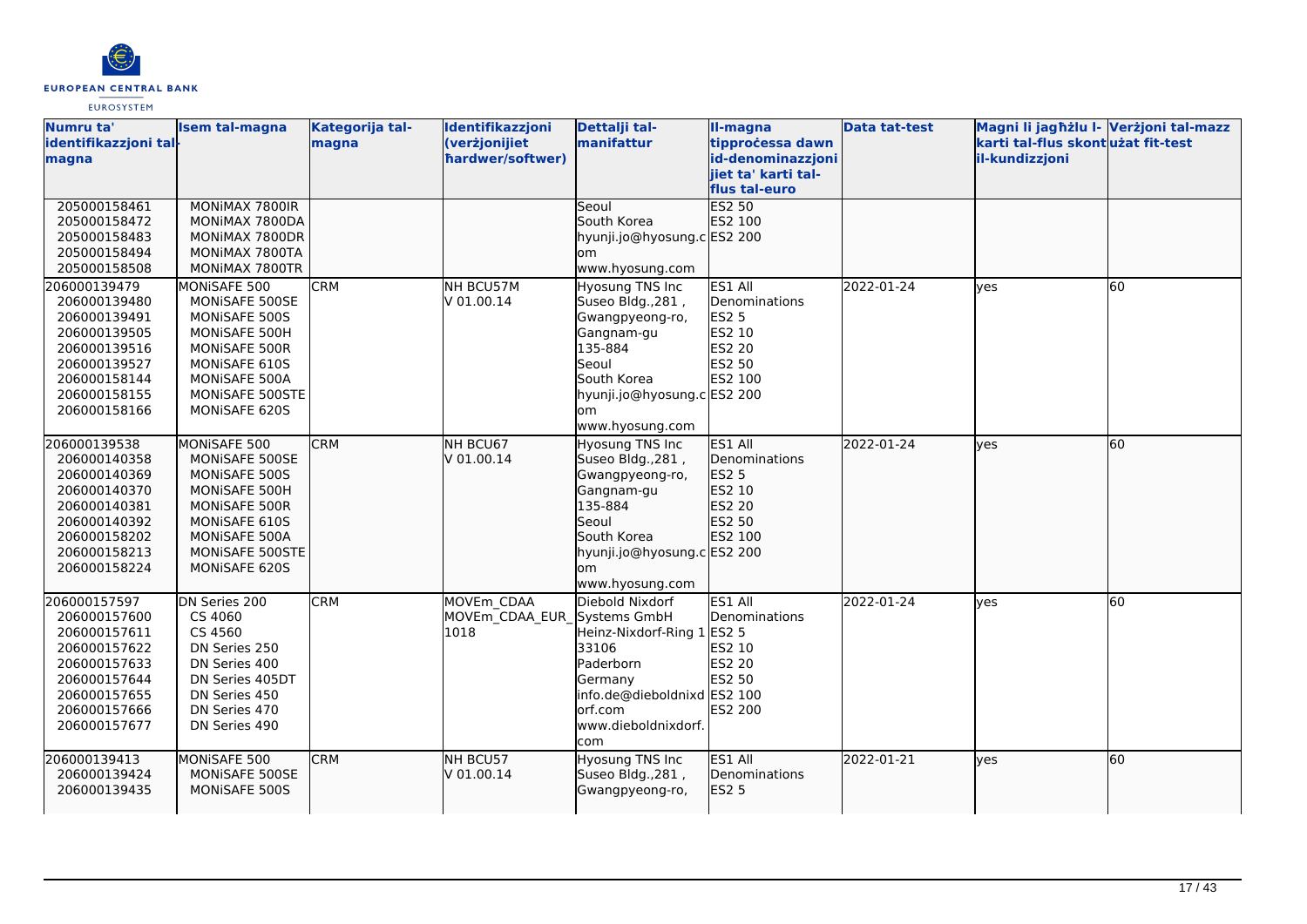

| Numru ta'                    | <b>Isem tal-magna</b>          | Kategorija tal- | Identifikazzjoni | Dettalji tal-               | II-magna                             | Data tat-test | Magni li jagħżlu I- Verżjoni tal-mazz |    |
|------------------------------|--------------------------------|-----------------|------------------|-----------------------------|--------------------------------------|---------------|---------------------------------------|----|
| identifikazzjoni tal-        |                                | magna           | (verżjonijiet    | manifattur                  | tipprocessa dawn                     |               | karti tal-flus skontużat fit-test     |    |
| magna                        |                                |                 | hardwer/softwer) |                             | id-denominazzjoni                    |               | il-kundizzjoni                        |    |
|                              |                                |                 |                  |                             | jiet ta' karti tal-<br>flus tal-euro |               |                                       |    |
| 206000139446                 | MONISAFE 500H                  |                 |                  | Gangnam-gu                  | ES2 10                               |               |                                       |    |
| 206000139457                 | MONISAFE 500R                  |                 |                  | 135-884                     | ES2 20                               |               |                                       |    |
| 206000139468                 | MONISAFE 610S                  |                 |                  | Seoul                       | ES2 50                               |               |                                       |    |
| 206000158111                 | MONISAFE 500A                  |                 |                  | South Korea                 | ES2 100                              |               |                                       |    |
| 206000158122                 | MONISAFE 500STE                |                 |                  | hyunji.jo@hyosung.c ES2 200 |                                      |               |                                       |    |
| 206000158133                 | MONISAFE 620S                  |                 |                  | om                          |                                      |               |                                       |    |
|                              |                                |                 |                  | www.hyosung.com             |                                      |               |                                       |    |
| 206000139981                 | MONIMAX 8600                   | <b>CRM</b>      | NH BCU63         | Hyosung TNS Inc             | ES1 All                              | 2022-01-21    | yes                                   | 60 |
| 206000139992                 | MONIMAX 8000A                  |                 | V 01.00.14       | Suseo Bldg., 281,           | Denominations                        |               |                                       |    |
| 206000140007                 | MONIMAX 8000TA                 |                 |                  | Gwangpyeong-ro,             | <b>ES2 5</b>                         |               |                                       |    |
| 206000140018                 | MONIMAX 8000P                  |                 |                  | Gangnam-gu                  | ES2 10                               |               |                                       |    |
| 206000140029                 | MONIMAX 8000PT                 |                 |                  | 135-884                     | ES2 20                               |               |                                       |    |
| 206000140030                 | MONIMAX 8200                   |                 |                  | Seoul                       | ES2 50                               |               |                                       |    |
| 206000140041                 | MONIMAX 8200T                  |                 |                  | South Korea                 | ES2 100                              |               |                                       |    |
| 206000140052                 | MONIMAX 8200CL                 |                 |                  | hyunji.jo@hyosung.cES2 200  |                                      |               |                                       |    |
| 206000140063                 | MONIMAX 8200TA                 |                 |                  | lom                         |                                      |               |                                       |    |
| 206000140074                 | MONIMAX 8300                   |                 |                  | www.hyosung.com             |                                      |               |                                       |    |
| 206000140085                 | MONIMAX 8300T                  |                 |                  |                             |                                      |               |                                       |    |
| 206000140096                 | MONIMAX 8600T                  |                 |                  |                             |                                      |               |                                       |    |
| 206000140109<br>206000140110 | MONIMAX 8600R<br>MONIMAX 8600S |                 |                  |                             |                                      |               |                                       |    |
| 206000140121                 | MONIMAX 8600ST                 |                 |                  |                             |                                      |               |                                       |    |
| 206000140132                 | MONIMAX 8700                   |                 |                  |                             |                                      |               |                                       |    |
| 206000140143                 | MONIMAX 8700T                  |                 |                  |                             |                                      |               |                                       |    |
| 206000140154                 | MONIMAX 8800                   |                 |                  |                             |                                      |               |                                       |    |
| 206000140165                 | MONIMAX 8800T                  |                 |                  |                             |                                      |               |                                       |    |
| 206000140176                 | MONIMAX 8900                   |                 |                  |                             |                                      |               |                                       |    |
| 206000140187                 | MONIMAX 8940                   |                 |                  |                             |                                      |               |                                       |    |
| 206000140198                 | <b>BranchSolution</b>          |                 |                  |                             |                                      |               |                                       |    |
| 206000140597                 | 8050                           |                 |                  |                             |                                      |               |                                       |    |
| 206000140600                 | <b>MONIMAX</b>                 |                 |                  |                             |                                      |               |                                       |    |
| 206000140611                 | 8100QTN                        |                 |                  |                             |                                      |               |                                       |    |
| 206000140622                 | MONIMAX 8200S                  |                 |                  |                             |                                      |               |                                       |    |
| 206000140633                 | MONIMAX 8200SR                 |                 |                  |                             |                                      |               |                                       |    |
| 206000140644                 | MONIMAX 8200ST                 |                 |                  |                             |                                      |               |                                       |    |
| 206000140655                 | MONIMAX 8200QT                 |                 |                  |                             |                                      |               |                                       |    |
| 206000158086                 | MONIMAX 8600SR                 |                 |                  |                             |                                      |               |                                       |    |
| 206000158097                 | MONIMAX 8700TE                 |                 |                  |                             |                                      |               |                                       |    |
| 206000158100                 | <b>MONIMAX</b>                 |                 |                  |                             |                                      |               |                                       |    |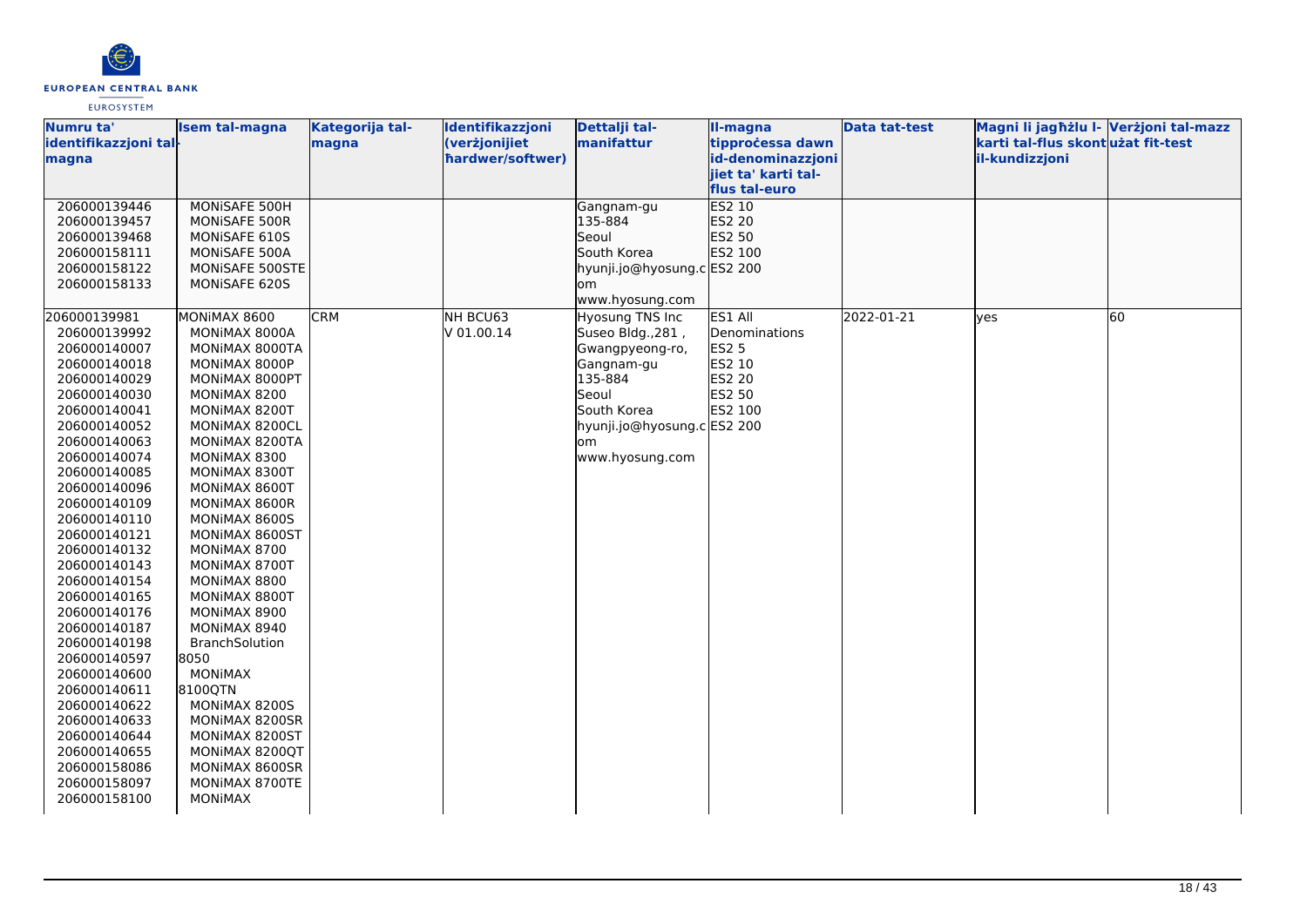

| Numru ta'<br>identifikazzjoni tal-<br>magna | <b>Isem tal-magna</b>            | Kategorija tal-<br>magna | Identifikazzjoni<br>(verżjonijiet<br>hardwer/softwer) | Dettalji tal-<br>manifattur          | II-magna<br>tipprocessa dawn<br>id-denominazzjoni | Data tat-test | Magni li jagħżlu I- Verżjoni tal-mazz<br>karti tal-flus skont użat fit-test<br>il-kundizzjoni |    |
|---------------------------------------------|----------------------------------|--------------------------|-------------------------------------------------------|--------------------------------------|---------------------------------------------------|---------------|-----------------------------------------------------------------------------------------------|----|
|                                             |                                  |                          |                                                       |                                      | jiet ta' karti tal-<br>flus tal-euro              |               |                                                                                               |    |
|                                             | 8200QTN                          |                          |                                                       |                                      |                                                   |               |                                                                                               |    |
|                                             | MONIMAX 8700S                    |                          |                                                       |                                      |                                                   |               |                                                                                               |    |
|                                             | MONIMAX 8700ST                   | <b>CRM</b>               |                                                       |                                      | ES1 All                                           | 2022-01-20    |                                                                                               |    |
| 206000139549<br>206000139550                | MONIMAX 8600<br>MONIMAX 8000A    |                          | NH BCU53M<br>V 01.00.14                               | Hyosung TNS Inc<br>Suseo Bldg., 281, | Denominations                                     |               | lves                                                                                          | 60 |
| 206000139561                                | MONIMAX 8000TA                   |                          |                                                       | Gwangpyeong-ro,                      | <b>ES2 5</b>                                      |               |                                                                                               |    |
| 206000139572                                | MONIMAX 8000P                    |                          |                                                       | Gangnam-gu                           | ES2 10                                            |               |                                                                                               |    |
| 206000139583                                | MONIMAX 8000PT                   |                          |                                                       | 135-884                              | ES2 20                                            |               |                                                                                               |    |
| 206000139594                                | MONIMAX 8200                     |                          |                                                       | Seoul                                | ES2 50                                            |               |                                                                                               |    |
| 206000139607                                | MONIMAX 8200T                    |                          |                                                       | South Korea                          | ES2 100                                           |               |                                                                                               |    |
| 206000139618                                | MONIMAX 8200CL                   |                          |                                                       | hyunji.jo@hyosung.c ES2 200          |                                                   |               |                                                                                               |    |
| 206000139629                                | MONIMAX 8200TA                   |                          |                                                       | lom                                  |                                                   |               |                                                                                               |    |
| 206000139630                                | MONIMAX 8300                     |                          |                                                       | www.hyosung.com                      |                                                   |               |                                                                                               |    |
| 206000139641                                | MONIMAX 8300T                    |                          |                                                       |                                      |                                                   |               |                                                                                               |    |
| 206000139652                                | MONIMAX 8600T                    |                          |                                                       |                                      |                                                   |               |                                                                                               |    |
| 206000139663                                | MONIMAX 8600R                    |                          |                                                       |                                      |                                                   |               |                                                                                               |    |
| 206000139674                                | MONIMAX 8600S                    |                          |                                                       |                                      |                                                   |               |                                                                                               |    |
| 206000139685<br>206000139696                | MONIMAX 8600ST<br>MONIMAX 8700   |                          |                                                       |                                      |                                                   |               |                                                                                               |    |
| 206000139709                                | MONIMAX 8700T                    |                          |                                                       |                                      |                                                   |               |                                                                                               |    |
| 206000139710                                | MONIMAX 8800                     |                          |                                                       |                                      |                                                   |               |                                                                                               |    |
| 206000139721                                | MONIMAX 8800T                    |                          |                                                       |                                      |                                                   |               |                                                                                               |    |
| 206000139732                                | MONIMAX 8900                     |                          |                                                       |                                      |                                                   |               |                                                                                               |    |
| 206000139743                                | MONIMAX 8940                     |                          |                                                       |                                      |                                                   |               |                                                                                               |    |
| 206000139754                                | BranchSolution                   |                          |                                                       |                                      |                                                   |               |                                                                                               |    |
| 206000140450                                | 8050                             |                          |                                                       |                                      |                                                   |               |                                                                                               |    |
| 206000140461                                | <b>MONIMAX</b>                   |                          |                                                       |                                      |                                                   |               |                                                                                               |    |
| 206000140472                                | 8100QTN                          |                          |                                                       |                                      |                                                   |               |                                                                                               |    |
| 206000140483                                | MONIMAX 8200S                    |                          |                                                       |                                      |                                                   |               |                                                                                               |    |
| 206000140494                                | MONIMAX 8200SR                   |                          |                                                       |                                      |                                                   |               |                                                                                               |    |
| 206000140508                                | MONIMAX 8200ST                   |                          |                                                       |                                      |                                                   |               |                                                                                               |    |
| 206000140519                                | MONIMAX 8200QT                   |                          |                                                       |                                      |                                                   |               |                                                                                               |    |
| 206000157973                                | MONIMAX 8600SR                   |                          |                                                       |                                      |                                                   |               |                                                                                               |    |
| 206000157984<br>206000157995                | MONIMAX 8700TE<br><b>MONIMAX</b> |                          |                                                       |                                      |                                                   |               |                                                                                               |    |
|                                             | 8200QTN                          |                          |                                                       |                                      |                                                   |               |                                                                                               |    |
|                                             | MONIMAX 8700S                    |                          |                                                       |                                      |                                                   |               |                                                                                               |    |
|                                             | MONIMAX 8700ST                   |                          |                                                       |                                      |                                                   |               |                                                                                               |    |
| 206000139765                                | MONIMAX 8600                     | <b>CRM</b>               | NH BCU53                                              | Hyosung TNS Inc                      | ES1 All                                           | 2022-01-20    | yes                                                                                           | 60 |
|                                             |                                  |                          |                                                       |                                      |                                                   |               |                                                                                               |    |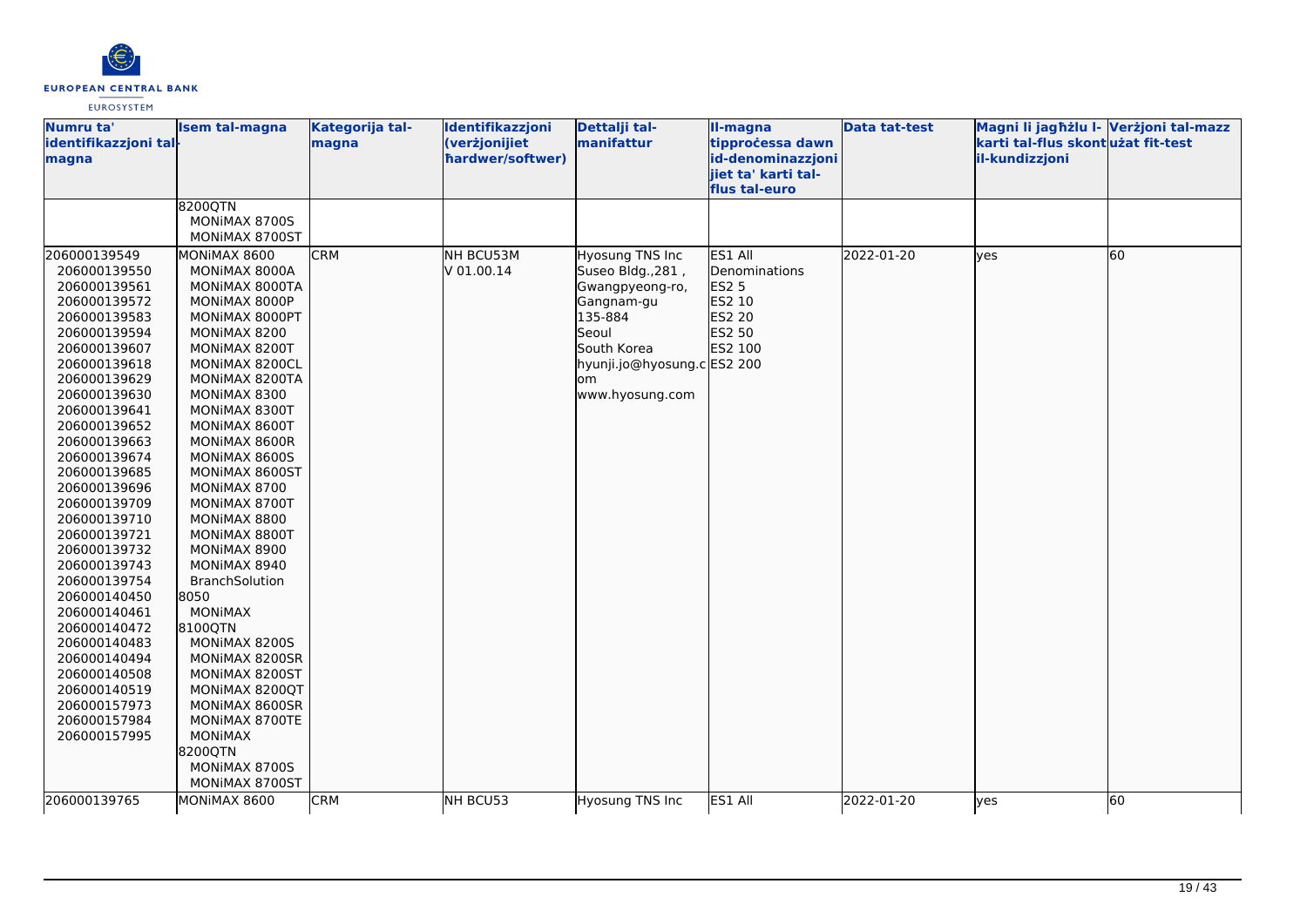

| Numru ta'<br>identifikazzjoni tal- | <b>Isem tal-magna</b> | Kategorija tal-<br>magna | Identifikazzjoni<br>(verżjonijiet | Dettalji tal-<br>manifattur | II-magna<br>tipprocessa dawn | <b>Data tat-test</b> | Magni li jagħżlu I- Verżjoni tal-mazz<br>karti tal-flus skont użat fit-test |    |
|------------------------------------|-----------------------|--------------------------|-----------------------------------|-----------------------------|------------------------------|----------------------|-----------------------------------------------------------------------------|----|
| magna                              |                       |                          | hardwer/softwer)                  |                             | id-denominazzjoni            |                      | il-kundizzjoni                                                              |    |
|                                    |                       |                          |                                   |                             | jiet ta' karti tal-          |                      |                                                                             |    |
|                                    |                       |                          |                                   |                             | flus tal-euro                |                      |                                                                             |    |
| 206000139776                       | MONIMAX 8000A         |                          | $V$ 01.00.14                      | Suseo Bldg., 281,           | Denominations                |                      |                                                                             |    |
| 206000139787                       | MONIMAX 8000TA        |                          |                                   | Gwangpyeong-ro,             | <b>ES2 5</b>                 |                      |                                                                             |    |
| 206000139812                       | MONIMAX 8200          |                          |                                   | Gangnam-gu                  | ES2 10                       |                      |                                                                             |    |
| 206000139823                       | MONIMAX 8200T         |                          |                                   | 135-884                     | ES2 20                       |                      |                                                                             |    |
| 206000139834                       | MONIMAX 8200CL        |                          |                                   | Seoul                       | ES2 50                       |                      |                                                                             |    |
| 206000139845                       | MONIMAX 8200TA        |                          |                                   | South Korea                 | ES2 100                      |                      |                                                                             |    |
| 206000139878                       | MONIMAX 8600T         |                          |                                   | hyunji.jo@hyosung.c ES2 200 |                              |                      |                                                                             |    |
| 206000139889                       | MONIMAX 8600R         |                          |                                   | lom                         |                              |                      |                                                                             |    |
| 206000139914                       | MONIMAX 8700          |                          |                                   | www.hyosung.com             |                              |                      |                                                                             |    |
| 206000139925                       | MONIMAX 8700T         |                          |                                   |                             |                              |                      |                                                                             |    |
| 206000139936                       | MONIMAX 8800          |                          |                                   |                             |                              |                      |                                                                             |    |
| 206000139947                       | MONIMAX 8800T         |                          |                                   |                             |                              |                      |                                                                             |    |
| 206000139970                       | BranchSolution        |                          |                                   |                             |                              |                      |                                                                             |    |
| 206000140520                       | 8050                  |                          |                                   |                             |                              |                      |                                                                             |    |
| 206000140531                       | <b>MONIMAX</b>        |                          |                                   |                             |                              |                      |                                                                             |    |
| 206000140542                       | 8100QTN               |                          |                                   |                             |                              |                      |                                                                             |    |
| 206000140553                       | MONIMAX 8200S         |                          |                                   |                             |                              |                      |                                                                             |    |
| 206000140564                       | MONIMAX 8200SR        |                          |                                   |                             |                              |                      |                                                                             |    |
| 206000140575                       | MONIMAX 8200ST        |                          |                                   |                             |                              |                      |                                                                             |    |
| 206000140586                       | MONIMAX 8200QT        |                          |                                   |                             |                              |                      |                                                                             |    |
| 206000157940                       | MONIMAX 8600SR        |                          |                                   |                             |                              |                      |                                                                             |    |
| 206000157951                       | MONIMAX 8700TE        |                          |                                   |                             |                              |                      |                                                                             |    |
| 206000157962                       | <b>MONIMAX</b>        |                          |                                   |                             |                              |                      |                                                                             |    |
| 206000158587                       | 8200QTN               |                          |                                   |                             |                              |                      |                                                                             |    |
| 206000158598                       | MONIMAX 8700S         |                          |                                   |                             |                              |                      |                                                                             |    |
| 206000158601                       | MONIMAX 8700ST        |                          |                                   |                             |                              |                      |                                                                             |    |
| 206000158612                       | MONIMAX 8000P         |                          |                                   |                             |                              |                      |                                                                             |    |
| 206000158634                       | MONIMAX 8000PT        |                          |                                   |                             |                              |                      |                                                                             |    |
| 206000158645                       | MONIMAX 8300          |                          |                                   |                             |                              |                      |                                                                             |    |
| 206000158656                       | MONIMAX 8300T         |                          |                                   |                             |                              |                      |                                                                             |    |
| 206000158667                       | MONIMAX 8600S         |                          |                                   |                             |                              |                      |                                                                             |    |
|                                    | MONIMAX 8600ST        |                          |                                   |                             |                              |                      |                                                                             |    |
|                                    | MONIMAX 8900          |                          |                                   |                             |                              |                      |                                                                             |    |
|                                    | MONIMAX 8940          |                          |                                   |                             |                              |                      |                                                                             |    |
| 206000156507                       | CI-50 RBW-15X         | <b>CRM</b>               | HVE-2XX                           | <b>Glory Global</b>         | ES1 All                      | 2021-12-17           | lyes                                                                        | 60 |
| 206000156518                       | CI-10B RBW-100        |                          | 1005                              | <b>Solutions</b>            | <b>Denominations</b>         |                      |                                                                             |    |
| 206000156529                       | CI-5B RBW-50          |                          |                                   | Thomas-Edison-Platz ES2 5   |                              |                      |                                                                             |    |
|                                    |                       |                          |                                   |                             | ES2 10                       |                      |                                                                             |    |
|                                    |                       |                          |                                   | 63263                       | ES2 20                       |                      |                                                                             |    |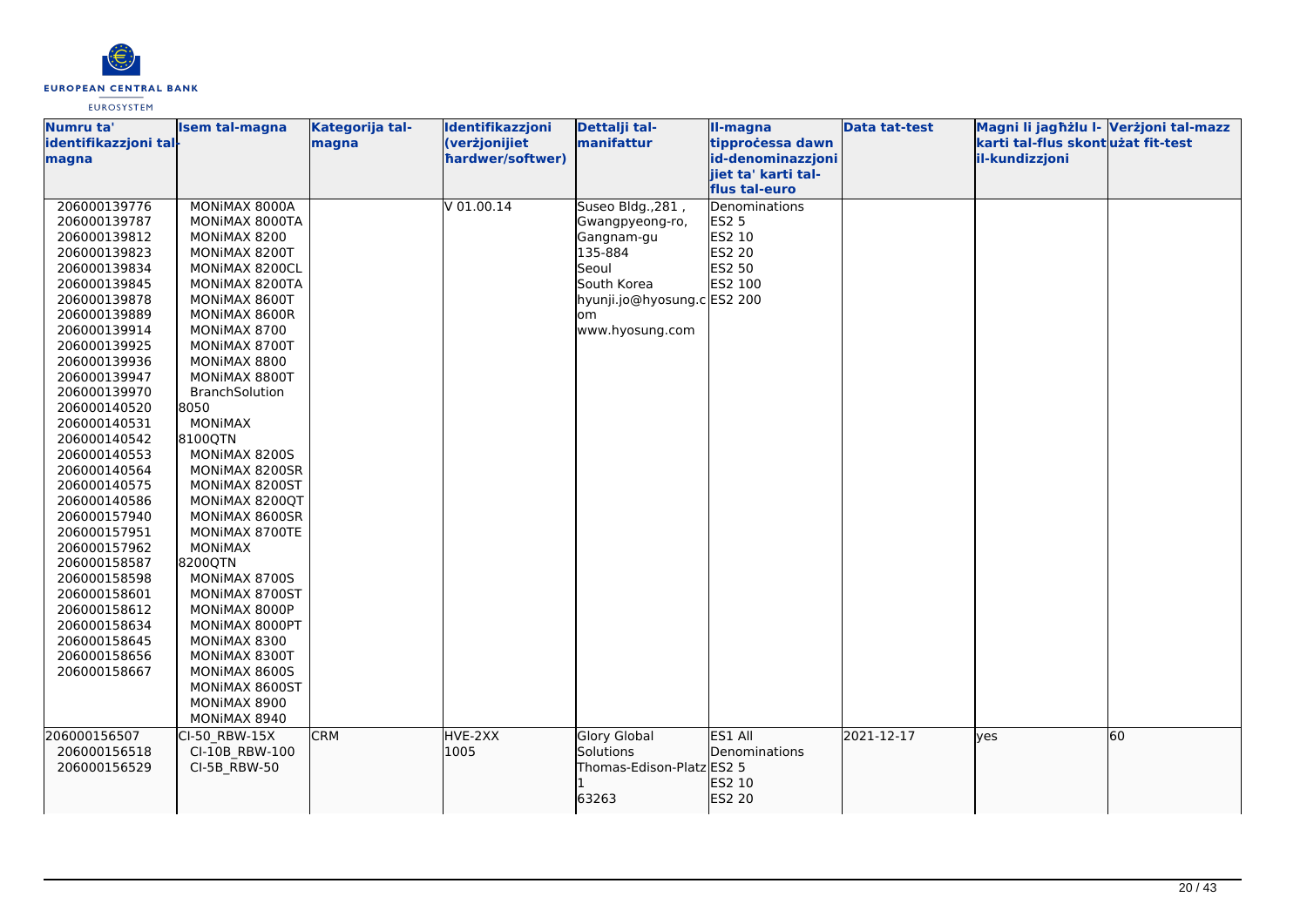

| Numru ta'<br>identifikazzjoni tal-<br>magna                                                                                                  | <b>Isem tal-magna</b>                                                                                                                       | Kategorija tal-<br>magna | Identifikazzjoni<br>(verżjonijiet<br>hardwer/softwer) | Dettalji tal-<br>manifattur                                                                                                                      | II-magna<br>tipprocessa dawn<br>id-denominazzjoni<br>jiet ta' karti tal-<br>flus tal-euro           | <b>Data tat-test</b> | Magni li jagħżlu I- Verżjoni tal-mazz<br>karti tal-flus skontużat fit-test<br>il-kundizzjoni |           |
|----------------------------------------------------------------------------------------------------------------------------------------------|---------------------------------------------------------------------------------------------------------------------------------------------|--------------------------|-------------------------------------------------------|--------------------------------------------------------------------------------------------------------------------------------------------------|-----------------------------------------------------------------------------------------------------|----------------------|----------------------------------------------------------------------------------------------|-----------|
|                                                                                                                                              |                                                                                                                                             |                          |                                                       | Neu-Isenburg<br>Germany<br>www.gloryglobalsolu ES2 200<br>tions.com                                                                              | <b>ES2 50</b><br>ES2 100                                                                            |                      |                                                                                              |           |
| 206000156277<br>206000156288                                                                                                                 | SafeCash R7<br>SafeCash R8                                                                                                                  | <b>CRM</b>               | HOTS BV-ZBV Type<br>l5a<br>BVZ22EUT 000020            | Gunnebo Cash<br>Automation AB<br>Stora Åvägen 1<br>SE-436 34<br>Askim<br><b>Sweden</b><br>www.gunnebo.com                                        | ES1 All<br>Denominations<br><b>ES2 5</b><br>ES2 10<br>ES2 20<br>ES2 50<br>ES2 100<br><b>ES2 200</b> | 2021-12-13           | lyes                                                                                         | <b>60</b> |
| 206000156299<br>206000156324<br>206000156335                                                                                                 | SafeCash R6<br>SafeCash R4<br>SafeCash R5                                                                                                   | <b>CRM</b>               | HOTS BV-ZBV Type<br>l5a<br>BVZ22EUT 000020            | Gunnebo Cash<br>Automation AB<br>Stora Åvägen 1<br>SE-436 34<br>Askim<br>Sweden<br>www.gunnebo.com                                               | ES1 All<br>Denominations<br>ES2 5<br>ES2 10<br>ES2 20<br>ES2 50<br>ES2 100<br>ES2 200               | 2021-12-13           | lves                                                                                         | 60        |
| 206000143306<br>206000143317<br>206000143328<br>206000143339<br>206000143340<br>206000143351<br>206000143362<br>206000143373<br>206000143431 | DN Series 200<br>CS 4060<br>CS 4560<br>DN Series 250<br>DN Series 400<br>DN Series 405DT<br>DN Series 450<br>DN Series 470<br>DN Series 490 | <b>CRM</b>               | MOVEm CDAA<br>MOVEm_CDAA_EUR_Systems GmbH<br>1014     | Diebold Nixdorf<br>Heinz-Nixdorf-Ring 1<br>33106<br>Paderborn<br>Germany<br>info.de@dieboldnixd ES2 100<br>orf.com<br>www.dieboldnixdorf.<br>com | ES1 All<br>Denominations<br><b>ES2 5</b><br>ES2 10<br><b>ES2 20</b><br>ES2 50<br><b>ES2 200</b>     | 2021-12-08           | lves                                                                                         | 60        |
| 206000156084<br>206000156095                                                                                                                 | <b>RBG-200</b><br>RZ-200                                                                                                                    | <b>CRM</b>               | <b>HVD-200</b><br>6617                                | <b>Glory Global</b><br>Solutions<br>Thomas-Edison-Platz ES2 5<br>63263<br>Neu-Isenburg                                                           | ES1 All<br><b>IDenominations</b><br>ES2 10<br>ES2 20<br>ES2 50                                      | 2021-12-08           | lves                                                                                         | 60        |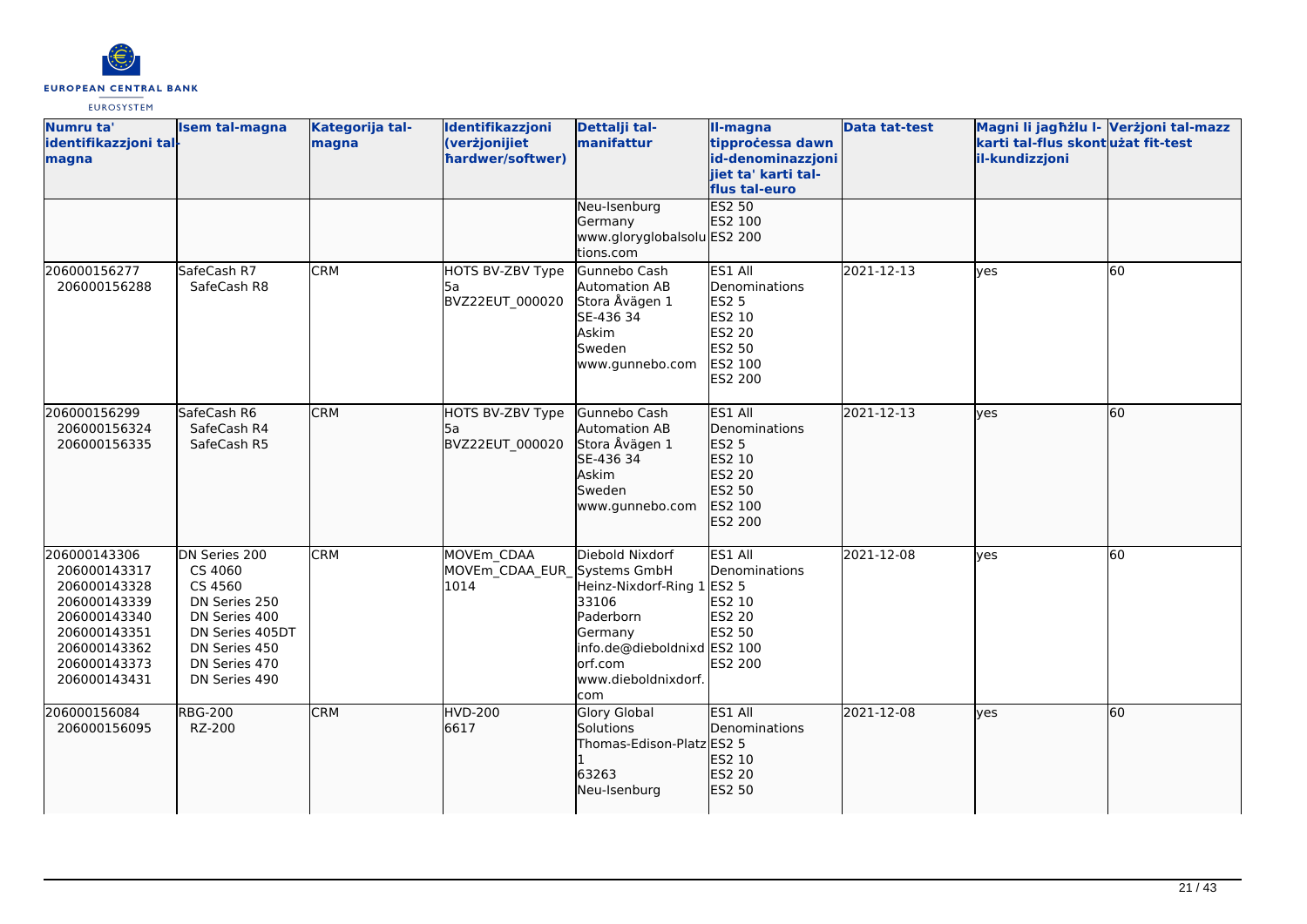

| Numru ta'<br>identifikazzjoni tal-<br>magna                                                                                                                                                                                                                                  | <b>Isem tal-magna</b>                                                                                                                                                                                                                                                                                | Kategorija tal-<br>magna | Identifikazzjoni<br>(verżjonijiet<br>hardwer/softwer) | Dettalji tal-<br>manifattur                                                                                                                                       | II-magna<br>tipprocessa dawn<br>id-denominazzjoni<br>jiet ta' karti tal-<br>flus tal-euro       | <b>Data tat-test</b> | Magni li jagħżlu I- Verżjoni tal-mazz<br>karti tal-flus skontużat fit-test<br>il-kundizzjoni |    |
|------------------------------------------------------------------------------------------------------------------------------------------------------------------------------------------------------------------------------------------------------------------------------|------------------------------------------------------------------------------------------------------------------------------------------------------------------------------------------------------------------------------------------------------------------------------------------------------|--------------------------|-------------------------------------------------------|-------------------------------------------------------------------------------------------------------------------------------------------------------------------|-------------------------------------------------------------------------------------------------|----------------------|----------------------------------------------------------------------------------------------|----|
|                                                                                                                                                                                                                                                                              |                                                                                                                                                                                                                                                                                                      |                          |                                                       | Germany<br>www.gloryglobalsolu ES2 200<br>tions.com                                                                                                               | ES2 100                                                                                         |                      |                                                                                              |    |
| 206000156108<br>206000156119                                                                                                                                                                                                                                                 | <b>RBG-200</b><br>RZ-200                                                                                                                                                                                                                                                                             | <b>CRM</b>               | <b>HVD-210</b><br>6617                                | Glory Global<br>Solutions<br>Thomas-Edison-Platz ES2 5<br>63263<br>Neu-Isenburg<br>Germany<br>www.gloryglobalsolu ES2 200<br>tions.com                            | ES1 All<br>Denominations<br>ES2 10<br><b>ES2 20</b><br>ES2 50<br>ES2 100                        | 2021-12-08           | yes                                                                                          | 60 |
| 207000156143<br>207000156154<br>207000156165<br>207000156176<br>207000156187                                                                                                                                                                                                 | Opteva 740<br>Opteva 760<br>Opteva 750<br>Opteva 720 Front<br>Load<br>Opteva 720 Rear<br>Load                                                                                                                                                                                                        | <b>CCM</b>               | <b>BAU</b><br>3360T0302631                            | Diebold Nixdorf<br>Systems GmbH<br>Heinz-Nixdorf-Ring 1<br>33106<br>Paderborn<br>Germany<br>info.de@dieboldnixd ES2 100<br>lorf.com<br>www.dieboldnixdorf.<br>com | ES1 All<br>Denominations<br><b>ES2 5</b><br>ES2 10<br>ES2 20<br>ES2 50<br>ES2 200               | 2021-12-08           | no                                                                                           | 60 |
| 207000155814<br>207000155825<br>207000155836<br>207000155847<br>207000155858<br>207000155869<br>207000155870<br>207000155881<br>207000155892<br>207000155905<br>207000155916<br>207000155927<br>207000155938<br>207000155949<br>207000155950<br>207000155961<br>207000155972 | CINEO C2070<br>CS 2070<br>ProCash 3000<br>ProCash 2100xe<br>PC 2100<br>ProCash 2150xe<br>ProCash 2250xe<br>ProCash 2350xe<br>ProCash 3100xe<br>ProCash 4100<br>ProCash 8100<br>ProCash 8150<br><b>CINEO C2080</b><br><b>CINEO C2560</b><br>CINEO C2560DU<br><b>CINEO C2590</b><br><b>CINEO C4080</b> | <b>CCM</b>               | Line XSA<br>XSAAEUR0234                               | Diebold Nixdorf<br>Systems GmbH<br>Heinz-Nixdorf-Ring 1<br>33106<br>Paderborn<br>Germany<br>info.de@dieboldnixd ES2 100<br>lorf.com<br>www.dieboldnixdorf.<br>com | ES1 All<br>Denominations<br><b>ES2 5</b><br>ES2 10<br><b>ES2 20</b><br>ES2 50<br><b>ES2 200</b> | 2021-12-02           | lno                                                                                          | 60 |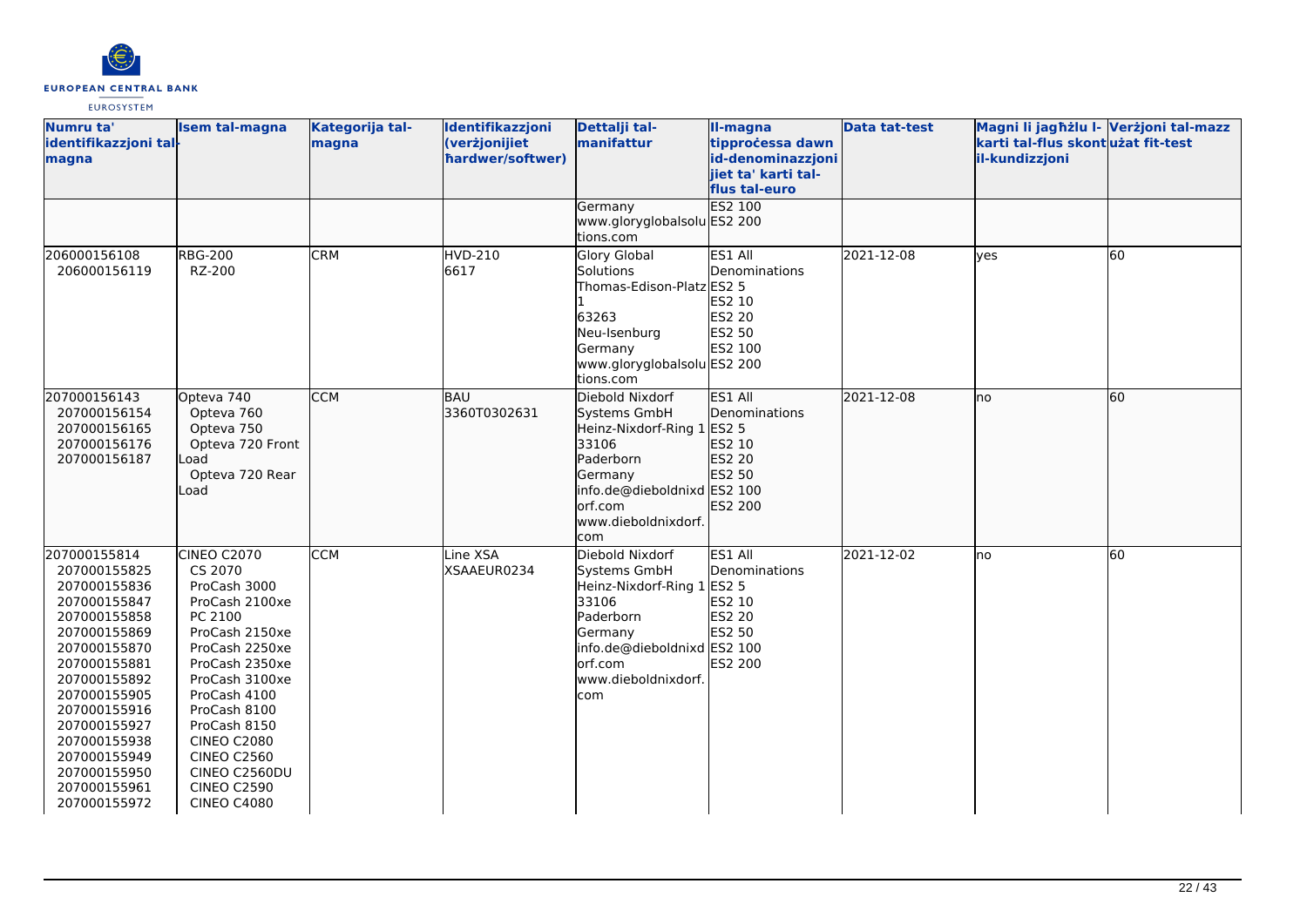

| Numru ta'<br>identifikazzjoni tal-<br>magna                                                                                                                  | <b>Isem tal-magna</b>                                                                                                                           | Kategorija tal-<br>magna | Identifikazzjoni<br>(verżjonijiet<br>hardwer/softwer)          | Dettalji tal-<br>manifattur                                                                                                                   | II-magna<br>tipprocessa dawn<br>id-denominazzjoni                                            | <b>Data tat-test</b> | Magni li jagħżlu I- Verżjoni tal-mazz<br>karti tal-flus skontużat fit-test<br>il-kundizzjoni |    |
|--------------------------------------------------------------------------------------------------------------------------------------------------------------|-------------------------------------------------------------------------------------------------------------------------------------------------|--------------------------|----------------------------------------------------------------|-----------------------------------------------------------------------------------------------------------------------------------------------|----------------------------------------------------------------------------------------------|----------------------|----------------------------------------------------------------------------------------------|----|
|                                                                                                                                                              |                                                                                                                                                 |                          |                                                                |                                                                                                                                               | jiet ta' karti tal-<br>flus tal-euro                                                         |                      |                                                                                              |    |
| 207000155983<br>207000155994<br>207000156007<br>207000156018<br>207000156029<br>207000156030<br>207000156041<br>207000156052<br>207000156063<br>207000156074 | <b>CINEO C2090</b><br>CINEO C2560PG<br>CS 2080<br>CS 2560<br><b>CS 2560DU</b><br>CS 2590<br>CS 4080<br>CS 2090<br><b>CS 2560PG</b><br>Punt Groc |                          |                                                                |                                                                                                                                               |                                                                                              |                      |                                                                                              |    |
| 206000155528<br>206000155539                                                                                                                                 | SelfServ 62<br>SelfServ 64                                                                                                                      | <b>CRM</b>               | SR BV<br>EU0113                                                | <b>NCR Financial</b><br>Solutions Group Ltd<br>3 Fulton Road<br>DD2 4SW Tayside<br>Dundee<br>United Kingdom<br>www.ncr.com                    | ES1 All<br>Denominations<br>ES2 5<br>ES2 10<br>ES2 20<br>ES2 50<br>ES2 100<br>ES2 200        | 2021-11-25           | lves                                                                                         | 60 |
| 206000144385<br>206000144396                                                                                                                                 | <b>RBG-200</b><br>RZ-200                                                                                                                        | <b>CRM</b>               | <b>HVD-200</b><br>6616                                         | <b>Glory Global</b><br>Solutions<br>Thomas-Edison-Platz ES2 5<br>63263<br>Neu-Isenburg<br>Germany<br>www.gloryglobalsolu ES2 200<br>tions.com | ES1 All<br>Denominations<br>ES2 10<br>ES2 20<br>ES2 50<br>ES2 100                            | 2021-11-17           | <b>l</b> ves                                                                                 | 60 |
| 206000154721<br>206000154732                                                                                                                                 | Oki ATM-Recycler<br>G8 (GZ9500F)<br>Oki ATM-Recycler<br>G8 (GZ9500R)                                                                            | <b>CRM</b>               | OKI RG8-BRM 2.xx<br>OKI RG8-Recognition Co, Ltd<br>(Euro) 5.02 | Oki Electric Industry<br>3-1 Futabacho,<br>Takasaki<br>370-8585<br>Gumma<br>Japan<br>www.oki.com                                              | ES1 All<br>Denominations<br>ES2 5<br>ES2 10<br><b>ES2 20</b><br>ES2 50<br>ES2 100<br>ES2 200 | 2021-11-09           | lyes                                                                                         | 60 |
| 206000154743                                                                                                                                                 | Oki ATM-Recycler                                                                                                                                | <b>CRM</b>               | OKI RG7-BRM 8.xx                                               | Oki Electric Industry ES1 All                                                                                                                 |                                                                                              | 2021-11-09           | ves                                                                                          | 60 |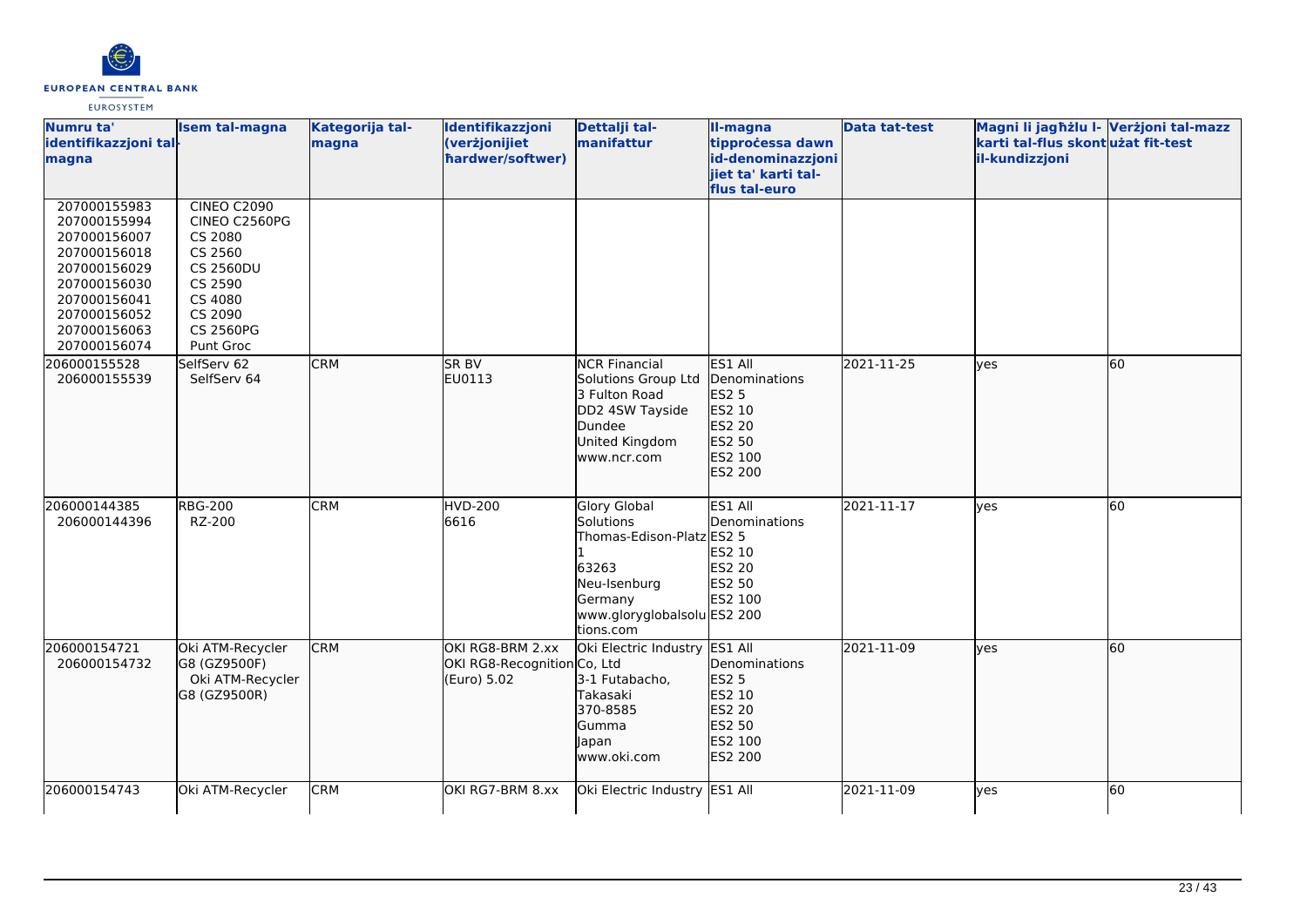

| Numru ta'<br>identifikazzjoni tal-                                                           | <b>Isem tal-magna</b>                                                                  | Kategorija tal-<br>magna | Identifikazzjoni<br>(verżjonijiet                                      | Dettalji tal-<br>manifattur                                                                                                         | <b>Il-magna</b><br>tipprocessa dawn                                                                  | <b>Data tat-test</b> | Magni li jagħżlu I- Verżjoni tal-mazz<br>karti tal-flus skont użat fit-test |    |
|----------------------------------------------------------------------------------------------|----------------------------------------------------------------------------------------|--------------------------|------------------------------------------------------------------------|-------------------------------------------------------------------------------------------------------------------------------------|------------------------------------------------------------------------------------------------------|----------------------|-----------------------------------------------------------------------------|----|
| magna                                                                                        |                                                                                        |                          | hardwer/softwer)                                                       |                                                                                                                                     | id-denominazzjoni<br>lijet ta' karti tal-<br>flus tal-euro                                           |                      | il-kundizzjoni                                                              |    |
| 206000154754                                                                                 | G7 (GZ9241F)<br>Oki ATM-Recycler<br>G7 (GZ9241R)                                       |                          | OKI RG7-Recognition Co, Ltd<br>(Euro) 9.02                             | 3-1 Futabacho,<br>Takasaki<br>370-8585<br>Gumma<br>Japan<br>www.oki.com                                                             | Denominations<br><b>ES2 5</b><br>ES2 10<br>ES2 20<br>ES2 50<br>ES2 100<br><b>ES2 200</b>             |                      |                                                                             |    |
| 206000154663<br>206000154674<br>206000154685<br>206000154696<br>206000154709<br>206000154710 | KePlus R10<br>KePlus RT10<br>KePlus F10<br>KePlus FT10<br>KePlus FX10<br>KePlus RX10   | <b>CRM</b>               | BV HW: HCS Zero BV KEBA Handover<br>Type 5<br>BV SW:<br>BVZ2207T000012 | <b>Automation GmbH</b><br>Reindlstrasse 51<br>A-4041<br>Linz<br>Austria<br>kh@keba.com<br>www.keba.com                              | ES1 All<br><b>IDenominations</b><br><b>ES2 5</b><br>ES2 10<br>ES2 20<br>ES2 50<br>ES2 100<br>ES2 200 | 2021-11-08           | <b>lves</b>                                                                 | 60 |
| 206000155061<br>206000155072<br>206000155083                                                 | Series 100 ATM<br>Model 20<br>Series 100 ATM<br>Model 21<br>Series 100 ATM<br>Model 22 | <b>CRM</b>               | lgbru<br>GBNA with BV100E<br>EU7591                                    | Fujitsu Frontech<br>Limited<br>1766 Yanokuchi,<br>Inagi-shi<br>206-855<br>Tokyo<br>Japan<br>www.frontech.fujitsu ES2 200<br>.com/en | ES1 All<br>Denominations<br><b>ES2 5</b><br>ES2 10<br>ES2 20<br>ES2 50<br><b>ES2 100</b>             | 2021-11-05           | <b>ves</b>                                                                  | 60 |
| 206000155094<br>206000155174<br>206000155185                                                 | Serie 8000, Model<br>8148<br>Serie 8000, Model<br>8048R<br>Serie 8000, Model<br>8028R  | <b>CRM</b>               | lgbru<br>GBNA with BV100E<br>EU7591                                    | Denso Ten España,<br>S.A.<br>Cesar Vallejo nº 16<br>29004<br>Malaga<br>Spain<br>www.ftesa.es                                        | ES1 All<br>Denominations<br><b>ES2 5</b><br>ES2 10<br>ES2 20<br>ES2 50<br><b>ES2 100</b><br>ES2 200  | 2021-11-05           | <b>lves</b>                                                                 | 60 |
| 207000155380<br>207000155391<br>207000155404                                                 | Series 100 ATM<br>Model 20<br>Series 100 ATM                                           | <b>CCM</b>               | G60 with BV10<br>EU32AA                                                | Fujitsu Frontech<br>Limited<br>1766 Yanokuchi,                                                                                      | ES1 All<br>Denominations<br><b>ES2 5</b>                                                             | 2021-11-04           | Ino                                                                         | 60 |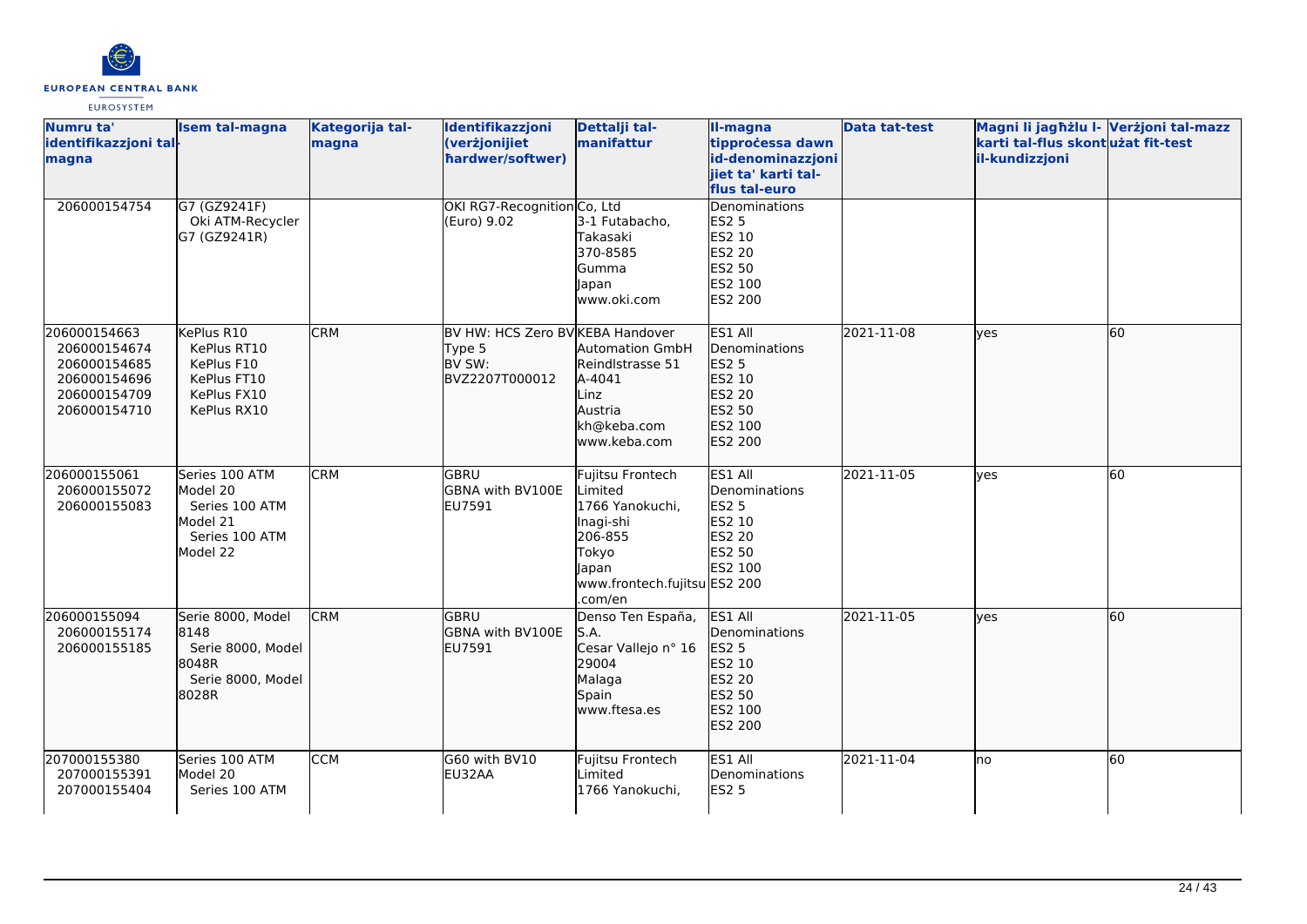

| Numru ta'<br>identifikazzjoni tal-<br>magna  | <b>Isem tal-magna</b>                                                                  | Kategorija tal-<br>magna | Identifikazzjoni<br>(verżjonijiet<br>hardwer/softwer) | Dettalji tal-<br>manifattur                                                                                                                | II-magna<br>tipprocessa dawn<br>id-denominazzjoni<br>jiet ta' karti tal-<br>flus tal-euro           | <b>Data tat-test</b> | Magni li jagħżlu I- Verżjoni tal-mazz<br>karti tal-flus skontużat fit-test<br>il-kundizzjoni |    |
|----------------------------------------------|----------------------------------------------------------------------------------------|--------------------------|-------------------------------------------------------|--------------------------------------------------------------------------------------------------------------------------------------------|-----------------------------------------------------------------------------------------------------|----------------------|----------------------------------------------------------------------------------------------|----|
|                                              | Model 21<br>Series 100 ATM<br>Model 22                                                 |                          |                                                       | Inagi-shi<br>206-855<br>Tokyo<br>Japan<br>www.frontech.fujitsu ES2 200<br>.com/en                                                          | ES2 10<br><b>ES2 20</b><br>ES2 50<br>ES2 100                                                        |                      |                                                                                              |    |
| 206000155141<br>206000155152<br>206000155163 | Series 100 ATM<br>Model 20<br>Series 100 ATM<br>Model 21<br>Series 100 ATM<br>Model 22 | <b>CRM</b>               | <b>GBRU</b><br>GBNA with BV100<br>EU7591              | Fujitsu Frontech<br>Limited<br>1766 Yanokuchi,<br>Inagi-shi<br>206-855<br>Tokyo<br><b>Japan</b><br>www.frontech.fujitsu ES2 200<br>.com/en | ES1 All<br>Denominations<br>ES2 5<br>ES2 10<br>ES2 20<br>ES2 50<br>ES2 100                          | 2021-11-03           | lves                                                                                         | 60 |
| 206000155196<br>206000155209<br>206000155210 | Serie 8000, Model<br>8148<br>Serie 8000, Model<br>8048R<br>Serie 8000, Model<br>8028R  | <b>CRM</b>               | GBRU<br>GBNA with BV100<br>EU7591                     | Denso Ten España,<br>S.A.<br>Cesar Vallejo nº 16<br>29004<br>Malaga<br>Spain<br>www.ftesa.es                                               | ES1 All<br>Denominations<br><b>ES2 5</b><br>ES2 10<br>ES2 20<br>ES2 50<br>ES2 100<br><b>ES2 200</b> | 2021-11-03           | <b>ves</b>                                                                                   | 60 |
| 206000154970<br>206000154981<br>206000154992 | Series 100 ATM<br>Model 20<br>Series 100 ATM<br>Model 21<br>Series 100 ATM<br>Model 22 | <b>CRM</b>               | lgbru<br><b>GBNA</b> with GBVM<br>EU7591              | Fujitsu Frontech<br>Limited<br>1766 Yanokuchi,<br>Inagi-shi<br>206-855<br>Tokyo<br>Japan<br>www.frontech.fujitsu ES2 200<br>.com/en        | ES1 All<br>Denominations<br>ES2 5<br>ES2 10<br>ES2 20<br>ES2 50<br>ES2 100                          | 2021-11-02           | lves                                                                                         | 60 |
| 206000155005<br>206000155016<br>206000155027 | Serie 8000, Model<br>8148<br>Serie 8000, Model<br>8048R<br>Serie 8000, Model           | <b>CRM</b>               | lgbru<br><b>GBNA with GBVM</b><br>EU7591              | Denso Ten España,<br>S.A.<br>Cesar Vallejo nº 16<br>29004<br>Malaga                                                                        | ES1 All<br>Denominations<br><b>ES2 5</b><br>ES2 10<br>ES2 20                                        | 2021-11-02           | <b>ves</b>                                                                                   | 60 |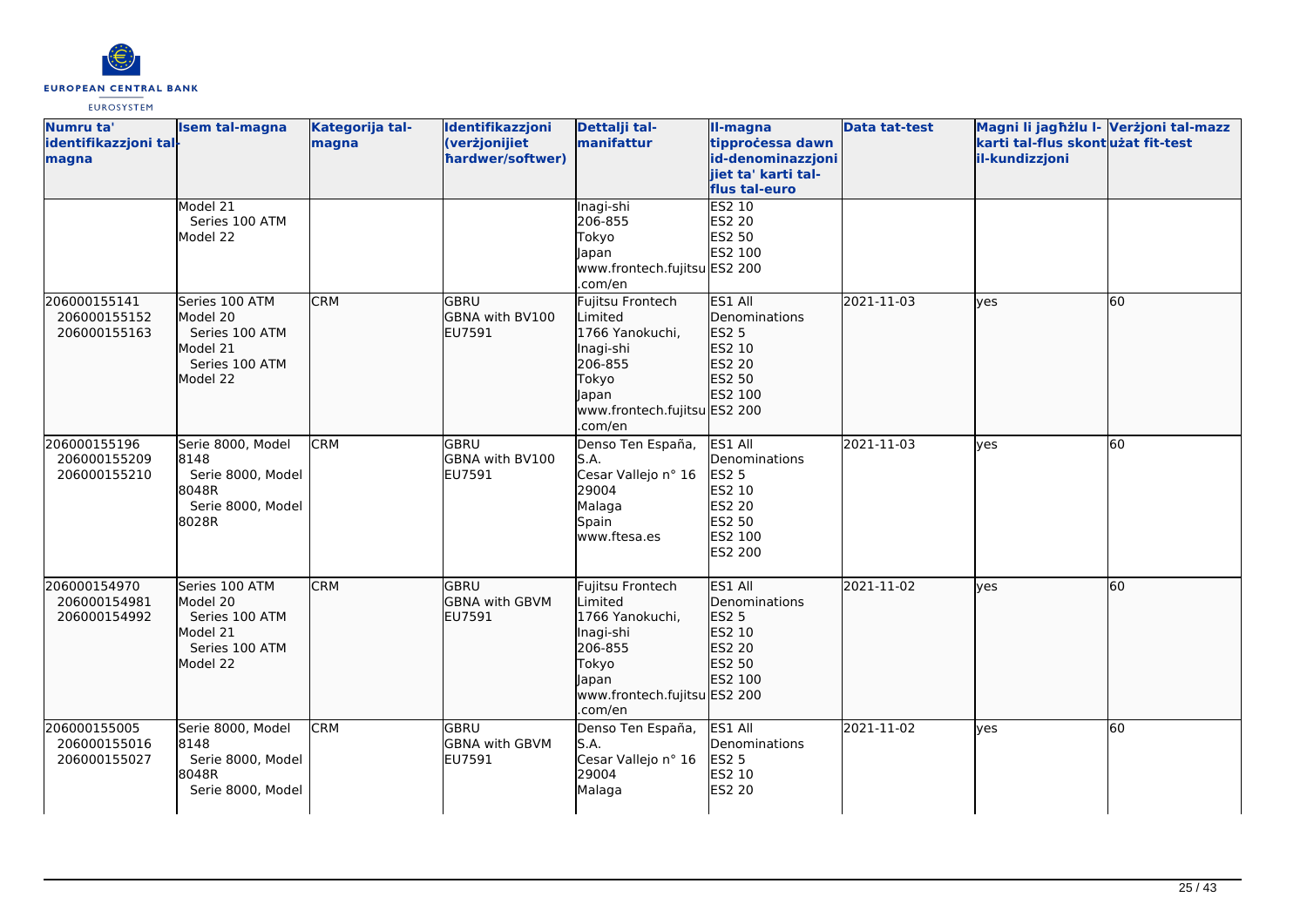

| Numru ta'<br>identifikazzjoni tal-<br>magna                  | <b>Isem tal-magna</b>                          | Kategorija tal-<br>magna | Identifikazzjoni<br>(verżjonijiet<br>hardwer/softwer) | Dettalji tal-<br>manifattur                                                                                                                                                           | II-magna<br>tipprocessa dawn<br>id-denominazzjoni<br>jiet ta' karti tal-<br>flus tal-euro | <b>Data tat-test</b> | Magni li jagħżlu I- Verżjoni tal-mazz<br>karti tal-flus skont użat fit-test<br>il-kundizzjoni |    |
|--------------------------------------------------------------|------------------------------------------------|--------------------------|-------------------------------------------------------|---------------------------------------------------------------------------------------------------------------------------------------------------------------------------------------|-------------------------------------------------------------------------------------------|----------------------|-----------------------------------------------------------------------------------------------|----|
|                                                              | 8028R                                          |                          |                                                       | Spain<br>www.ftesa.es                                                                                                                                                                 | <b>ES2 50</b><br>ES2 100<br>ES2 200                                                       |                      |                                                                                               |    |
| 205000154263<br>205000154274                                 | SS4N-400<br>OLIS-4400                          | <b>CIM</b>               | SCNXL83<br>523244433                                  | Printec Hellas<br>S.M.S.A.<br>7-7A, Poseidonos<br>Ave. & Lokridos Str.<br>18344<br>Moschato, Athens<br>Greece<br>e.vasiliadou@printecES2 200<br>group.com<br>www.printecgroup.c<br>om | ES1 All<br>Denominations<br>ES2 5<br>ES2 10<br>ES2 20<br>ES2 50<br>ES2 100                | 2021-10-22           | lno                                                                                           | 60 |
| 205000154081                                                 | GDB-100                                        | <b>CIM</b>               | <b>HVD-310</b><br>Model package: 119 Solutions        | Glory Global<br>Thomas-Edison-Platz ES2 5<br>63263<br>Neu-Isenburg<br>Germany<br>www.gloryglobalsolu ES2 200<br>tions.com                                                             | ES1 All<br>Denominations<br>ES2 10<br><b>ES2 20</b><br>ES2 50<br>ES2 100                  | 2021-10-21           | lno                                                                                           | 60 |
| 205000154229<br>205000154230<br>205000154241<br>205000154252 | SS4N-300<br>SS4N-100<br>OLIS-Mini<br>OLIS-2400 | <b>CIM</b>               | SCNL83<br>523244433                                   | Printec Hellas<br>S.M.S.A.<br>7-7A, Poseidonos<br>Ave. & Lokridos Str.<br>18344<br>Moschato, Athens<br>Greece<br>e.vasiliadou@printecES2 200<br>group.com<br>www.printecgroup.c<br>om | ES1 All<br>Denominations<br>ES2 5<br>ES2 10<br>ES2 20<br>ES2 50<br>ES2 100                | 2021-10-20           | no                                                                                            | 60 |
| 208000153050<br>208000153061                                 | Cineo C6010<br>CS 6010                         | COM                      | MOVE PWBA<br>MOVE_PWBA_EUR_1<br>050                   | Diebold Nixdorf<br>Systems GmbH<br>Heinz-Nixdorf-Ring 1 ES2 5                                                                                                                         | ES1 All<br>Denominations                                                                  | 2021-09-23           | ves                                                                                           | 60 |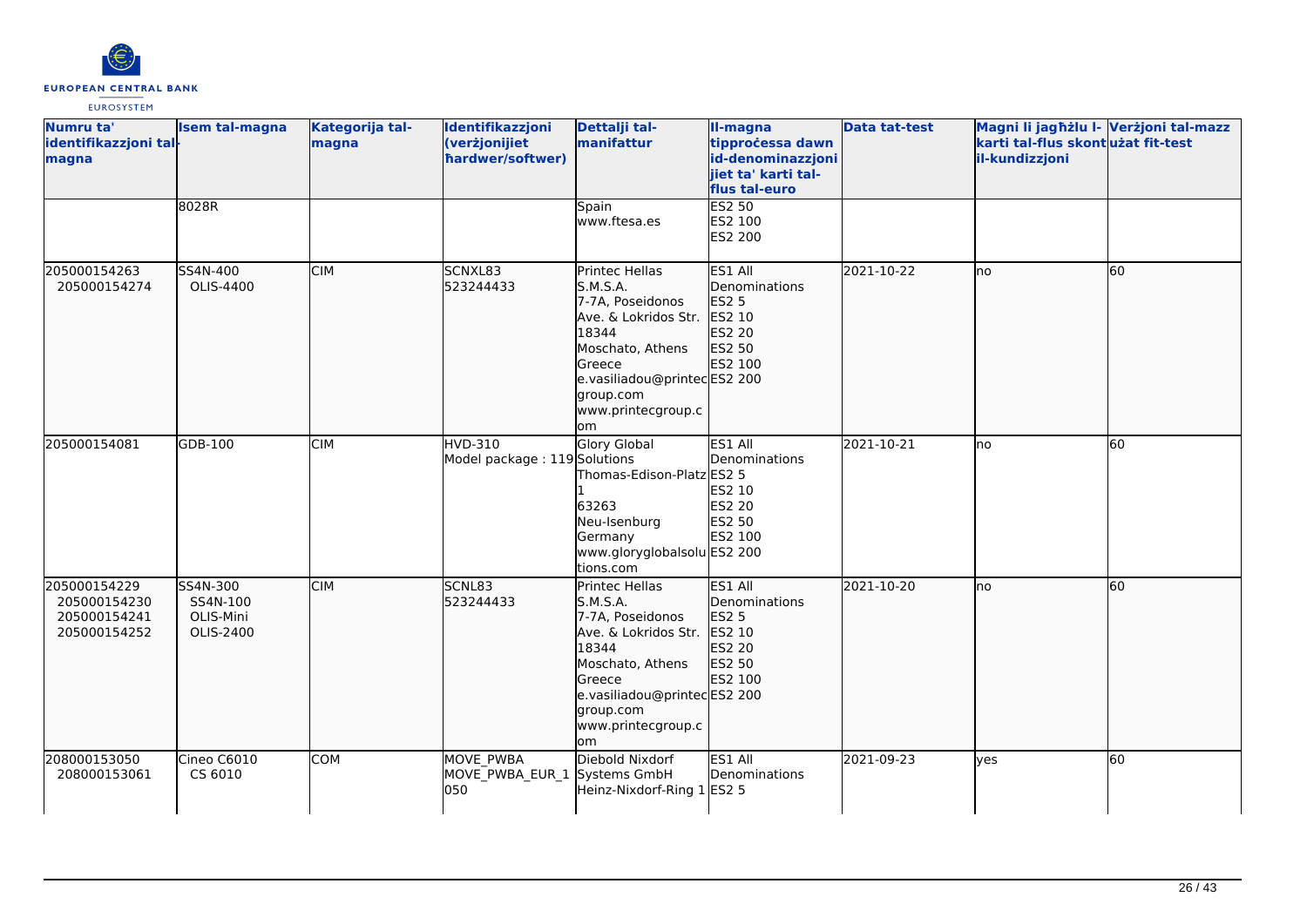

| Numru ta'                    | <b>Isem tal-magna</b>      | Kategorija tal- | Identifikazzjoni             | Dettalji tal-               | II-magna            | <b>Data tat-test</b> | Magni li jagħżlu I- Verżjoni tal-mazz |    |
|------------------------------|----------------------------|-----------------|------------------------------|-----------------------------|---------------------|----------------------|---------------------------------------|----|
| identifikazzjoni tal-        |                            | magna           | (verżjonijiet                | manifattur                  | tipprocessa dawn    |                      | karti tal-flus skont użat fit-test    |    |
| magna                        |                            |                 | hardwer/softwer)             |                             | id-denominazzjoni   |                      | il-kundizzjoni                        |    |
|                              |                            |                 |                              |                             | jiet ta' karti tal- |                      |                                       |    |
|                              |                            |                 |                              |                             | flus tal-euro       |                      |                                       |    |
|                              |                            |                 |                              | 33106                       | <b>ES2 10</b>       |                      |                                       |    |
|                              |                            |                 |                              | Paderborn                   | ES2 20              |                      |                                       |    |
|                              |                            |                 |                              | Germany                     | ES2 50              |                      |                                       |    |
|                              |                            |                 |                              | info.de@dieboldnixd ES2 100 |                     |                      |                                       |    |
|                              |                            |                 |                              | orf.com                     | ES2 200             |                      |                                       |    |
|                              |                            |                 |                              | www.dieboldnixdorf.         |                     |                      |                                       |    |
|                              |                            |                 |                              | com                         |                     |                      |                                       |    |
| 206000152581                 | <b>CINEO C4060</b>         | <b>CRM</b>      | MOVE CWAA                    | Diebold Nixdorf             | ES1 All             | 2021-09-22           | lves                                  | 60 |
| 206000152592                 | <b>CINEO C4040</b>         |                 | MOVE CWAA EUR 1 Systems GmbH |                             | Denominations       |                      |                                       |    |
| 206000152605                 | CS 4040                    |                 | 050                          | Heinz-Nixdorf-Ring 1 ES2 5  |                     |                      |                                       |    |
| 206000152616                 | <b>CINEO C4080</b>         |                 |                              | 33106                       | ES2 10              |                      |                                       |    |
| 206000152627                 | CS 4080                    |                 |                              | Paderborn                   | ES2 20              |                      |                                       |    |
| 206000152638                 | <b>CINEO C4560</b>         |                 |                              | Germany                     | ES2 50              |                      |                                       |    |
| 206000152649                 | CS 4560                    |                 |                              | info.de@dieboldnixd ES2 100 |                     |                      |                                       |    |
| 206000152650                 | <b>CINEO C4580</b>         |                 |                              | orf.com                     | ES2 200             |                      |                                       |    |
| 206000152661                 | CS 4580                    |                 |                              | www.dieboldnixdorf.         |                     |                      |                                       |    |
| 206000152672                 | <b>CINEO C2090</b>         |                 |                              | com                         |                     |                      |                                       |    |
| 206000152683                 | CS 2090                    |                 |                              |                             |                     |                      |                                       |    |
| 206000152694                 | <b>CINEO C4090</b>         |                 |                              |                             |                     |                      |                                       |    |
| 206000152707                 | CS 4090                    |                 |                              |                             |                     |                      |                                       |    |
| 206000152718                 | <b>CINEO C2080</b>         |                 |                              |                             |                     |                      |                                       |    |
| 206000152729                 | CS 2080                    |                 |                              |                             |                     |                      |                                       |    |
| 206000152730                 | <b>CINEO C6040</b>         |                 |                              |                             |                     |                      |                                       |    |
| 206000152741                 | CS 6040                    |                 |                              |                             |                     |                      |                                       |    |
| 206000152752                 | <b>CINEO C6040</b>         |                 |                              |                             |                     |                      |                                       |    |
| 206000152763                 | Compact<br>CS 6040 Compact |                 |                              |                             |                     |                      |                                       |    |
| 206000152774                 | <b>CINEO C6030</b>         |                 |                              |                             |                     |                      |                                       |    |
| 206000152785<br>206000152796 | CS 6030                    |                 |                              |                             |                     |                      |                                       |    |
| 206000152809                 | <b>CINEO C6050</b>         |                 |                              |                             |                     |                      |                                       |    |
| 206000152810                 | CS 6050                    |                 |                              |                             |                     |                      |                                       |    |
|                              | CS 4060                    |                 |                              |                             |                     |                      |                                       |    |
| 208000153481                 | Cineo C6010                | COM             | MOVE PWCC                    | Diebold Nixdorf             | ES1 All             | 2021-09-22           |                                       | 60 |
| 208000153492                 | CS 6010                    |                 | MOVE_PWBA_EUR_1 Systems GmbH |                             | Denominations       |                      | lyes                                  |    |
|                              |                            |                 | 050                          | Heinz-Nixdorf-Ring 1        | <b>ES2 5</b>        |                      |                                       |    |
|                              |                            |                 |                              | 33106                       | ES2 10              |                      |                                       |    |
|                              |                            |                 |                              | Paderborn                   | ES2 20              |                      |                                       |    |
|                              |                            |                 |                              | Germany                     | ES2 50              |                      |                                       |    |
|                              |                            |                 |                              | info.de@dieboldnixd ES2 100 |                     |                      |                                       |    |
|                              |                            |                 |                              |                             |                     |                      |                                       |    |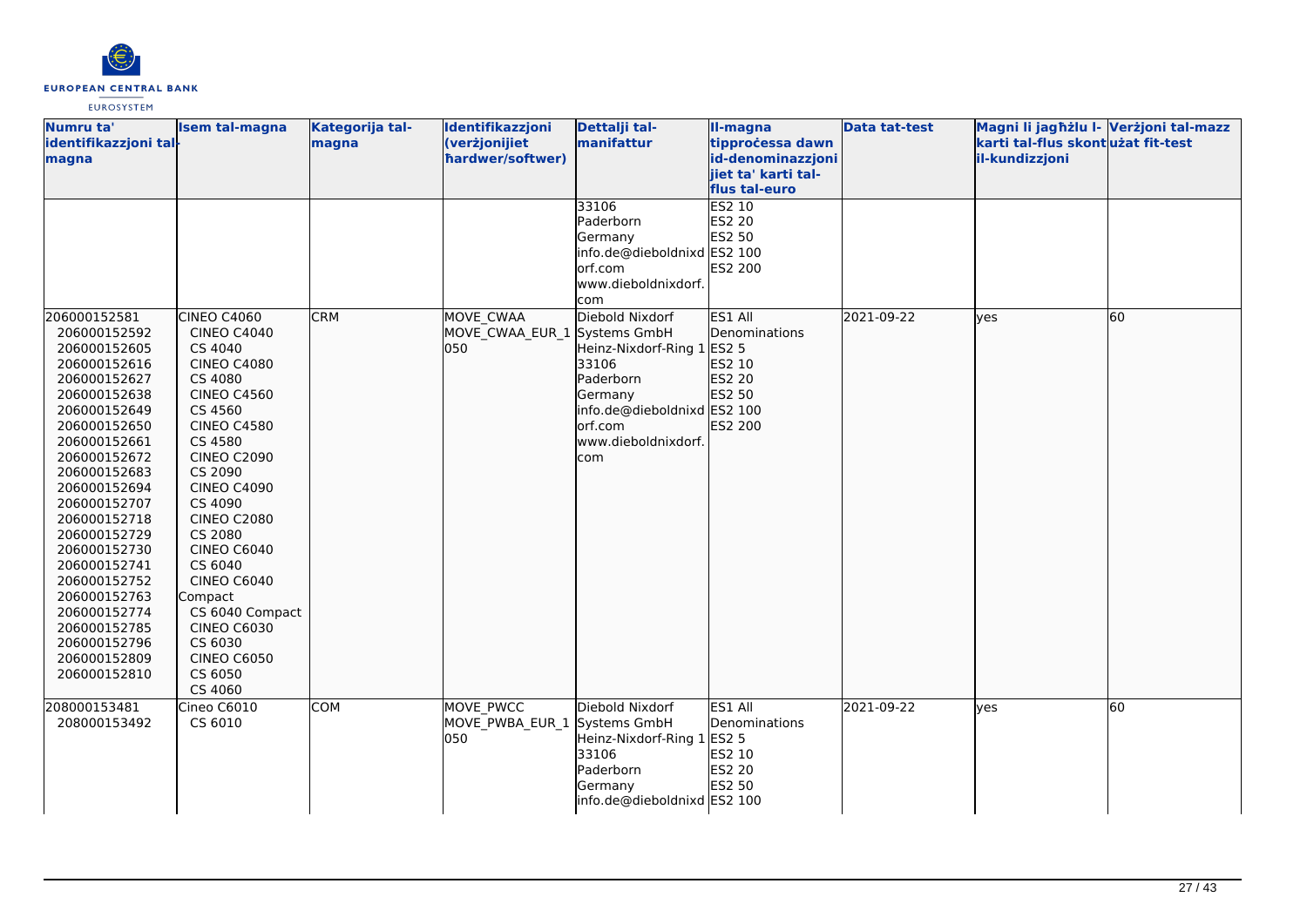

| Numru ta'<br>identifikazzjoni tal-<br>magna                                                                                                                                                                                                                                                                                                                                                  | <b>Isem tal-magna</b>                                                                                                                                                                                                                                                                                                                                                                                         | Kategorija tal-<br>magna | Identifikazzjoni<br>(verżjonijiet<br>hardwer/softwer)    | Dettalji tal-<br>manifattur                                                                                                                            | II-magna<br>tipprocessa dawn<br>id-denominazzjoni<br>jiet ta' karti tal-<br>flus tal-euro | <b>Data tat-test</b> | Magni li jagħżlu I- Verżjoni tal-mazz<br>karti tal-flus skont użat fit-test<br>il-kundizzjoni |    |
|----------------------------------------------------------------------------------------------------------------------------------------------------------------------------------------------------------------------------------------------------------------------------------------------------------------------------------------------------------------------------------------------|---------------------------------------------------------------------------------------------------------------------------------------------------------------------------------------------------------------------------------------------------------------------------------------------------------------------------------------------------------------------------------------------------------------|--------------------------|----------------------------------------------------------|--------------------------------------------------------------------------------------------------------------------------------------------------------|-------------------------------------------------------------------------------------------|----------------------|-----------------------------------------------------------------------------------------------|----|
|                                                                                                                                                                                                                                                                                                                                                                                              |                                                                                                                                                                                                                                                                                                                                                                                                               |                          |                                                          | orf.com<br>www.dieboldnixdorf.<br>com                                                                                                                  | <b>ES2 200</b>                                                                            |                      |                                                                                               |    |
| 206000152217<br>206000152228<br>206000152239<br>206000152240<br>206000152251<br>206000152262<br>206000152273<br>206000152284<br>206000152295<br>206000152308<br>206000152319<br>206000152320<br>206000152331<br>206000152342<br>206000152353<br>206000152364<br>206000152375<br>206000152386<br>206000152397<br>206000152400<br>206000152411<br>206000152422<br>206000152433<br>206000152444 | CINEO C4060<br><b>CINEO C4040</b><br>CS 4040<br><b>CINEO C4080</b><br>CS 4080<br><b>CINEO C4560</b><br>CS 4560<br><b>CINEO C4580</b><br>CS 4580<br><b>CINEO C2090</b><br>CS 2090<br><b>CINEO C4090</b><br>CS 4090<br><b>CINEO C2080</b><br>CS 2080<br><b>CINEO C6040</b><br>CS 6040<br>CINEO C6040<br>Compact<br>CS 6040 Compact<br><b>CINEO C6030</b><br>CS 6030<br><b>CINEO C6050</b><br>CS 6050<br>CS 4060 | <b>CRM</b>               | MOVE CWCA<br>MOVE_CWAA_EUR_1 Systems GmbH<br>050         | Diebold Nixdorf<br>Heinz-Nixdorf-Ring 1 ES2 5<br>33106<br>Paderborn<br>Germany<br>info.de@dieboldnixd ES2 100<br>orf.com<br>www.dieboldnixdorf.<br>com | ES1 All<br>Denominations<br>ES2 10<br>ES2 20<br>ES2 50<br>ES2 200                         | 2021-09-21           | lves                                                                                          | 60 |
| 205000152089                                                                                                                                                                                                                                                                                                                                                                                 | Suzohapp CDS9<br><b>HCM</b>                                                                                                                                                                                                                                                                                                                                                                                   | <b>CIM</b>               | <b>HOTS BV5A</b><br>BVZ22EUT V000020 NL. B.V. / Suzohapp | Suzo international<br>Rijnzathe 12<br>3454PV<br>De Meern<br>Netherlands<br>info@suzohapp.nl<br>eu.suzohapp.com                                         | ES1 All<br>Denominations<br>ES2 5<br>ES2 10<br>ES2 20<br>ES2 50<br>ES2 100<br>ES2 200     | 2021-09-20           | Ino                                                                                           | 60 |
| 206000152137<br>206000152148                                                                                                                                                                                                                                                                                                                                                                 | Scancoin RCS500<br><b>RCS 900</b>                                                                                                                                                                                                                                                                                                                                                                             | <b>CRM</b>               | <b>HOTS BV5A</b>                                         | Suzo international<br>BVZ22EUT V000020 NL. B.V. / Suzohapp Denominations                                                                               | ES1 All                                                                                   | 2021-09-20           | lyes                                                                                          | 60 |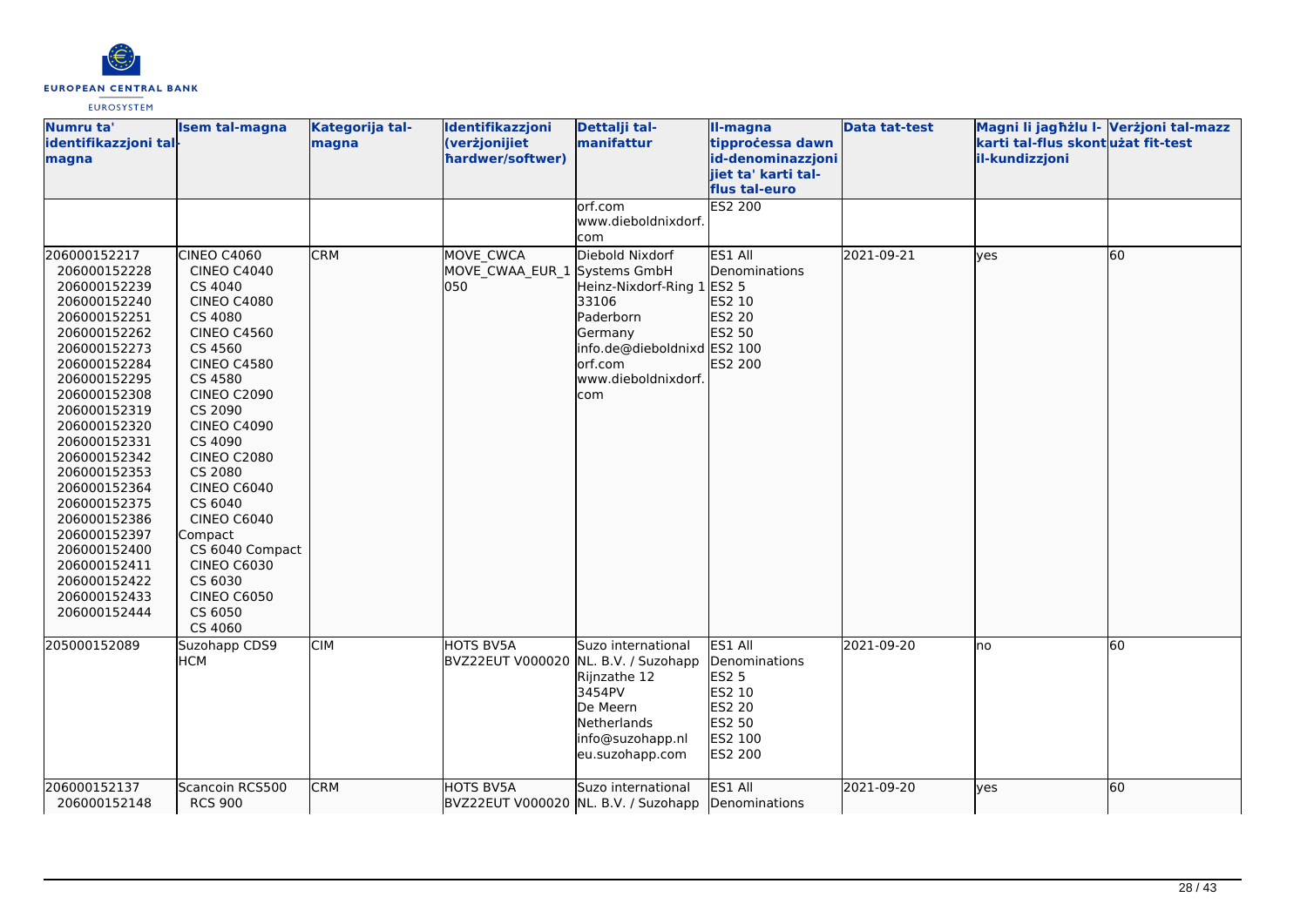

| Numru ta'<br>identifikazzjoni tal-<br>magna                                                                                                                                                                                                                                                                                  | <b>Isem tal-magna</b>                                                                                                                                                                                                                                               | Kategorija tal-<br>magna | Identifikazzjoni<br>(verżjonijiet<br>hardwer/softwer) | Dettalji tal-<br>manifattur                                                              | II-magna<br>tipprocessa dawn<br>id-denominazzjoni<br>jiet ta' karti tal-                     | <b>Data tat-test</b> | Magni li jagħżlu I- Verżjoni tal-mazz<br>karti tal-flus skontużat fit-test<br>il-kundizzjoni |    |
|------------------------------------------------------------------------------------------------------------------------------------------------------------------------------------------------------------------------------------------------------------------------------------------------------------------------------|---------------------------------------------------------------------------------------------------------------------------------------------------------------------------------------------------------------------------------------------------------------------|--------------------------|-------------------------------------------------------|------------------------------------------------------------------------------------------|----------------------------------------------------------------------------------------------|----------------------|----------------------------------------------------------------------------------------------|----|
| 206000152159<br>206000152160                                                                                                                                                                                                                                                                                                 | HCM N11<br>HCM N12                                                                                                                                                                                                                                                  |                          |                                                       | Rijnzathe 12<br>3454PV<br>De Meern<br>Netherlands<br>info@suzohapp.nl<br>eu.suzohapp.com | flus tal-euro<br><b>ES2 5</b><br>ES2 10<br>ES2 20<br>ES2 50<br>ES2 100<br>ES2 200            |                      |                                                                                              |    |
| 206000135556<br>206000135567<br>206000135578<br>206000135589<br>206000135590<br>206000135603<br>206000135614<br>206000135625<br>206000135636<br>206000135647<br>206000135658<br>206000135669<br>206000135670<br>206000135681<br>206000135692<br>206000135705<br>206000135716<br>206000135727<br>206000135738<br>206000135749 | <b>SDM504S</b><br>SDM501S<br>SDM504C<br><b>SDM501C</b><br>SDM503<br>SDM503R<br>SDM503RC<br>SDM503RS<br>SDM503RH<br>8800S<br>8800C<br>8400S<br>8400C<br>CASHERE<br><b>SDM502C</b><br><b>SDM502S</b><br>SDM503C<br><b>SDM503S</b><br><b>SDM505S</b><br><b>SDM505C</b> | <b>CRM</b>               | <b>BV5000</b><br>BVCM115-EUR11700 Via di Mezzo 2/4    | Cima S.p.A.<br>41037<br>Mirandola (MO)<br>Italy<br>info@cimaspa.it<br>www.cimaspa.it     | ES1 All<br>Denominations<br><b>ES2 5</b><br>ES2 10<br>ES2 20<br>ES2 50<br>ES2 100<br>ES2 200 | 2021-09-14           | yes                                                                                          | 60 |
| 206000151329<br>206000151330<br>206000151341<br>206000151352<br>206000151363<br>206000151374<br>206000151385<br>206000151396<br>206000151409<br>206000151410<br>206000151421<br>206000151432                                                                                                                                 | SDM504S<br><b>SDM501S</b><br><b>SDM504C</b><br>SDM501C<br>SDM503<br>SDM503R<br>SDM503RC<br>SDM503RS<br>SDM503RH<br>8800S<br>8800C<br>8400S                                                                                                                          | <b>CRM</b>               | <b>BV5000</b><br>BVCM116-EUR11800 Via di Mezzo 2/4    | Cima S.p.A.<br>41037<br>Mirandola (MO)<br>Italy<br>info@cimaspa.it<br>www.cimaspa.it     | ES1 All<br>Denominations<br><b>ES2 5</b><br>ES2 10<br>ES2 20<br>ES2 50<br>ES2 100<br>ES2 200 | 2021-09-14           | lyes                                                                                         | 60 |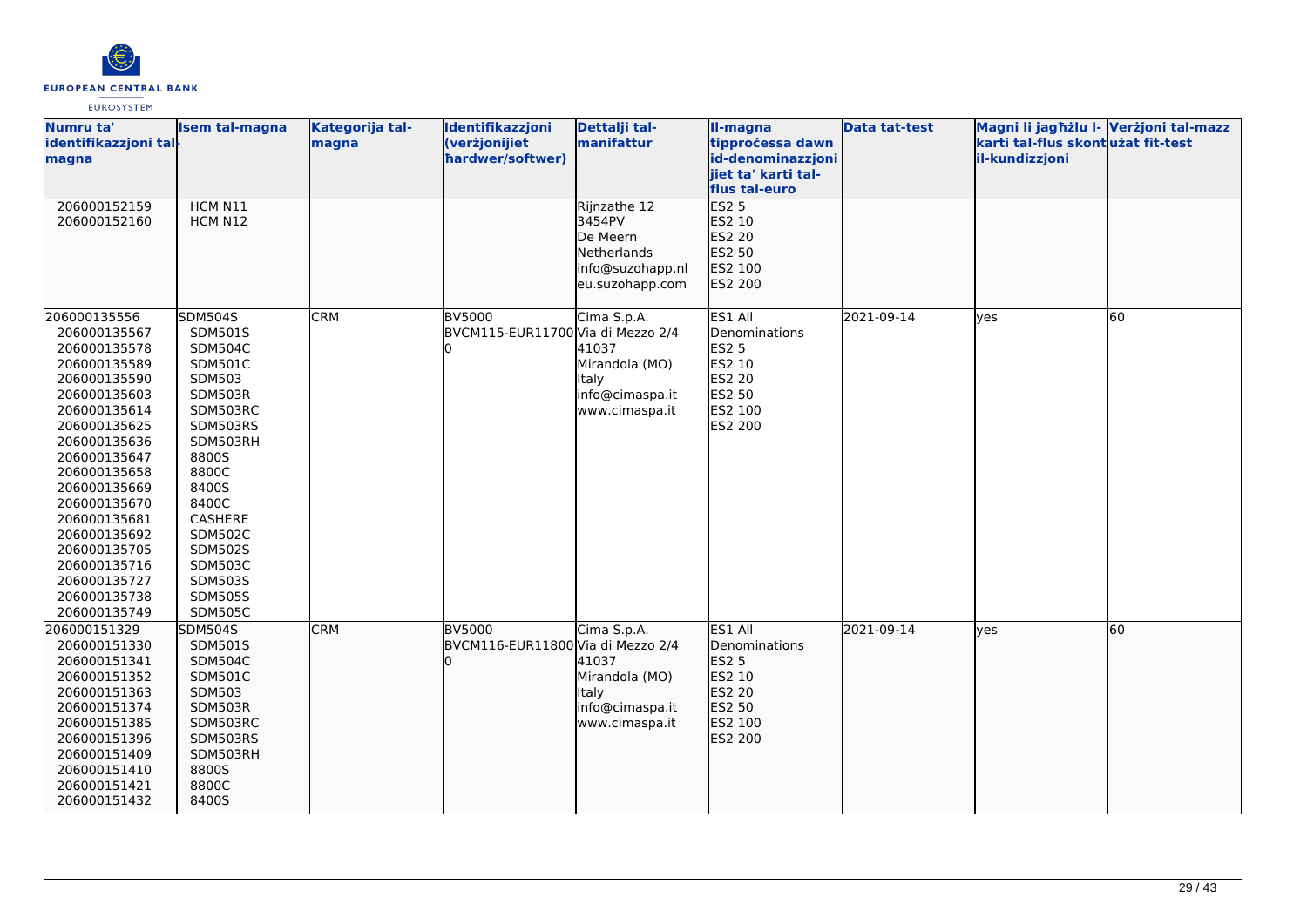

| Numru ta'             | Isem tal-magna       | Kategorija tal- | Identifikazzjoni                  | Dettalji tal-              | II-magna            | <b>Data tat-test</b> | Magni li jagħżlu I- Verżjoni tal-mazz |    |
|-----------------------|----------------------|-----------------|-----------------------------------|----------------------------|---------------------|----------------------|---------------------------------------|----|
| identifikazzjoni tal- |                      | magna           | (verżjonijiet                     | manifattur                 | tipprocessa dawn    |                      | karti tal-flus skontużat fit-test     |    |
| magna                 |                      |                 | hardwer/softwer)                  |                            | id-denominazzjoni   |                      | il-kundizzjoni                        |    |
|                       |                      |                 |                                   |                            | jiet ta' karti tal- |                      |                                       |    |
|                       |                      |                 |                                   |                            | flus tal-euro       |                      |                                       |    |
| 206000151443          | 8400C                |                 |                                   |                            |                     |                      |                                       |    |
| 206000151454          | CASHERE              |                 |                                   |                            |                     |                      |                                       |    |
| 206000151465          | <b>SDM502C</b>       |                 |                                   |                            |                     |                      |                                       |    |
| 206000151476          | <b>SDM502S</b>       |                 |                                   |                            |                     |                      |                                       |    |
| 206000151487          | <b>SDM503C</b>       |                 |                                   |                            |                     |                      |                                       |    |
| 206000151498          | <b>SDM503S</b>       |                 |                                   |                            |                     |                      |                                       |    |
| 206000151502          | <b>SDM505S</b>       |                 |                                   |                            |                     |                      |                                       |    |
| 206000151513          | <b>SDM505C</b>       |                 |                                   |                            |                     |                      |                                       |    |
| 206000151728          | AST7000NT-R5         | <b>CRM</b>      | <b>BV5000</b>                     | Cima S.p.A.                | ES1 All             | 2021-09-14           | lyes                                  | 60 |
| 206000151739          | AST7000NT            |                 | BVCM116-EUR11800 Via di Mezzo 2/4 |                            | Denominations       |                      |                                       |    |
| 206000151740          | AST7000-FT           |                 |                                   | 41037                      | <b>ES2 5</b>        |                      |                                       |    |
| 206000151751          | <b>AST7000-FT ER</b> |                 |                                   | Mirandola (MO)             | ES2 10              |                      |                                       |    |
| 206000151762          | AST7016              |                 |                                   | <b>Italy</b>               | <b>ES2 20</b>       |                      |                                       |    |
| 206000151773          | AST7008W             |                 |                                   | info@cimaspa.it            | ES2 50              |                      |                                       |    |
| 206000151784          | <b>AST7008WB</b>     |                 |                                   | www.cimaspa.it             | ES2 100             |                      |                                       |    |
| 206000151795          | AST7008C             |                 |                                   |                            | ES2 200             |                      |                                       |    |
| 206000151808          | <b>AST7008CB</b>     |                 |                                   |                            |                     |                      |                                       |    |
| 206000151819          | <b>AST7008H</b>      |                 |                                   |                            |                     |                      |                                       |    |
| 206000151820          | AST7008HB            |                 |                                   |                            |                     |                      |                                       |    |
| 206000151831          | AST7008S             |                 |                                   |                            |                     |                      |                                       |    |
| 206000150475          | DT-7000H68V          | <b>CRM</b>      | UNV-010                           | <b>GRG Banking</b>         | ES1 All             | 2021-08-30           | lves                                  | 60 |
| 206000150486          | DT-7000H68N          |                 | V28004A012                        | Equipment Co Ltd           | Denominations       |                      |                                       |    |
| 206000150497          | DT-7000H68NL         |                 |                                   | 9 Kelin Road Science ES2 5 |                     |                      |                                       |    |
| 206000150501          | DT-7000H68NLR        |                 |                                   | City                       | ES2 10              |                      |                                       |    |
| 206000150512          | DT-7000H68NX         |                 |                                   | 510663                     | ES2 20              |                      |                                       |    |
| 206000150523          | Virtual Teller Mach  |                 |                                   | Guangzhou, District ES2 50 |                     |                      |                                       |    |
| 206000150534          | ine(VTM)/Videokasse  |                 |                                   | Luogang                    | ES2 100             |                      |                                       |    |
| 206000150545          | DT-7000P5800         |                 |                                   | China                      | ES2 200             |                      |                                       |    |
| 206000150556          | DT-7000P5800L        |                 |                                   | www.grgbanking.co          |                     |                      |                                       |    |
| 206000150567          | DT-7000P5800E        |                 |                                   | lm                         |                     |                      |                                       |    |
| 206000150578          | DT-7000P5500L        |                 |                                   |                            |                     |                      |                                       |    |
| 206000150589          | DT-7000P5500         |                 |                                   |                            |                     |                      |                                       |    |
| 206000150590          | DT-7000P5500S        |                 |                                   |                            |                     |                      |                                       |    |
| 206000150603          | DT-7000P5500SL       |                 |                                   |                            |                     |                      |                                       |    |
| 206000150614          | DT-7000160-COMB      |                 |                                   |                            |                     |                      |                                       |    |
| 206000150625          |                      |                 |                                   |                            |                     |                      |                                       |    |
| 206000150636          | DT-7000160XL         |                 |                                   |                            |                     |                      |                                       |    |
| 206000150647          | DT-7000160X          |                 |                                   |                            |                     |                      |                                       |    |
| 206000150658          | DT-7000160NL         |                 |                                   |                            |                     |                      |                                       |    |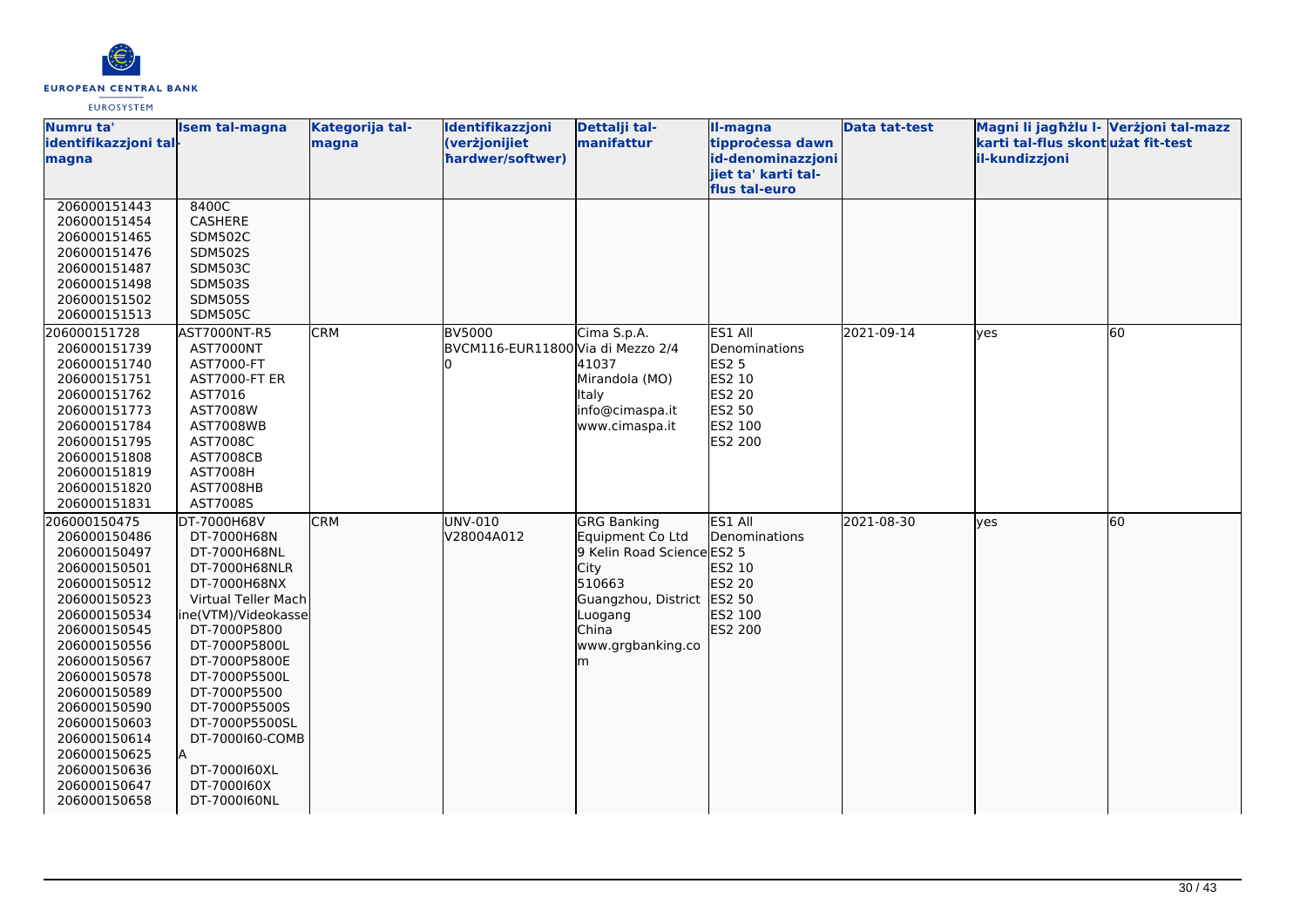

| Numru ta'<br>identifikazzjoni tal-<br>magna                                                  | <b>Isem tal-magna</b>                                                                                                  | Kategorija tal-<br>magna | Identifikazzjoni<br>(verżjonijiet<br>hardwer/softwer) | Dettalji tal-<br>manifattur                                                                                                                                            | II-magna<br>tipprocessa dawn<br>id-denominazzjoni<br>jiet ta' karti tal-<br>flus tal-euro | <b>Data tat-test</b> | Magni li jagħżlu I- Verżjoni tal-mazz<br>karti tal-flus skontużat fit-test<br>il-kundizzjoni |    |
|----------------------------------------------------------------------------------------------|------------------------------------------------------------------------------------------------------------------------|--------------------------|-------------------------------------------------------|------------------------------------------------------------------------------------------------------------------------------------------------------------------------|-------------------------------------------------------------------------------------------|----------------------|----------------------------------------------------------------------------------------------|----|
| 206000150669<br>206000150670<br>206000150681<br>206000150692<br>206000150705<br>206000150716 | DT-7000160A<br>DT-7000160B<br>DT-7000166<br>DT-7000H68VL<br>DT-7000TCR71<br>DT-7000H68VLR<br>DT-7000i58<br>DT-7000i58T |                          |                                                       |                                                                                                                                                                        |                                                                                           |                      |                                                                                              |    |
| 205000150429                                                                                 | <b>KUAN</b>                                                                                                            | <b>CIM</b>               | EUR 002.016                                           | Masterwork<br>Automodules<br>4F, 223, Chong Yang ES2 5<br><b>Rd</b><br>115 Nangang<br>Taipei<br>Taiwan<br>www.automodules.c ES2 200<br>lom                             | ES1 All<br>Denominations<br>ES2 10<br><b>ES2 20</b><br>ES2 50<br>ES2 100                  | 2021-08-24           | lno                                                                                          | 60 |
| 210000150233                                                                                 | CoinRoll 123                                                                                                           | <b>CDM</b>               | SIRIUS V3.4                                           | HESS Cash Systems ES1 All<br>GmbH<br>Robert-Bosch-<br>Strasse 30<br>71106<br>Magstadt<br>Germany<br>joachim.becker@hesES2 200<br>s.de<br>www.hess.de                   | Denominations<br>ES2 5<br>ES2 10<br>ES2 20<br>ES2 50<br>ES2 100                           | 2021-08-10           | lno                                                                                          | 60 |
| 206000149552<br>206000149563<br>206000149574                                                 | ProCash 4000<br>ProCash 4000xs<br>ProCash 4100                                                                         | <b>CRM</b>               | LINE XLA-O<br>XLAAEUR0249                             | Diebold Nixdorf<br>Systems GmbH<br>Heinz-Nixdorf-Ring 1 ES2 5<br>33106<br>Paderborn<br>Germany<br>info.de@dieboldnixd ES2 100<br>orf.com<br>www.dieboldnixdorf.<br>com | ES1 All<br>Denominations<br>ES2 10<br><b>ES2 20</b><br>ES2 50<br>ES2 200                  | 2021-08-04           | <b>ves</b>                                                                                   | 60 |
| 206000149585                                                                                 | Opteva 328EF                                                                                                           | <b>CRM</b>               | BVZ10                                                 | Diebold Nixdorf                                                                                                                                                        | ES1 All                                                                                   | 2021-08-03           | lyes                                                                                         | 60 |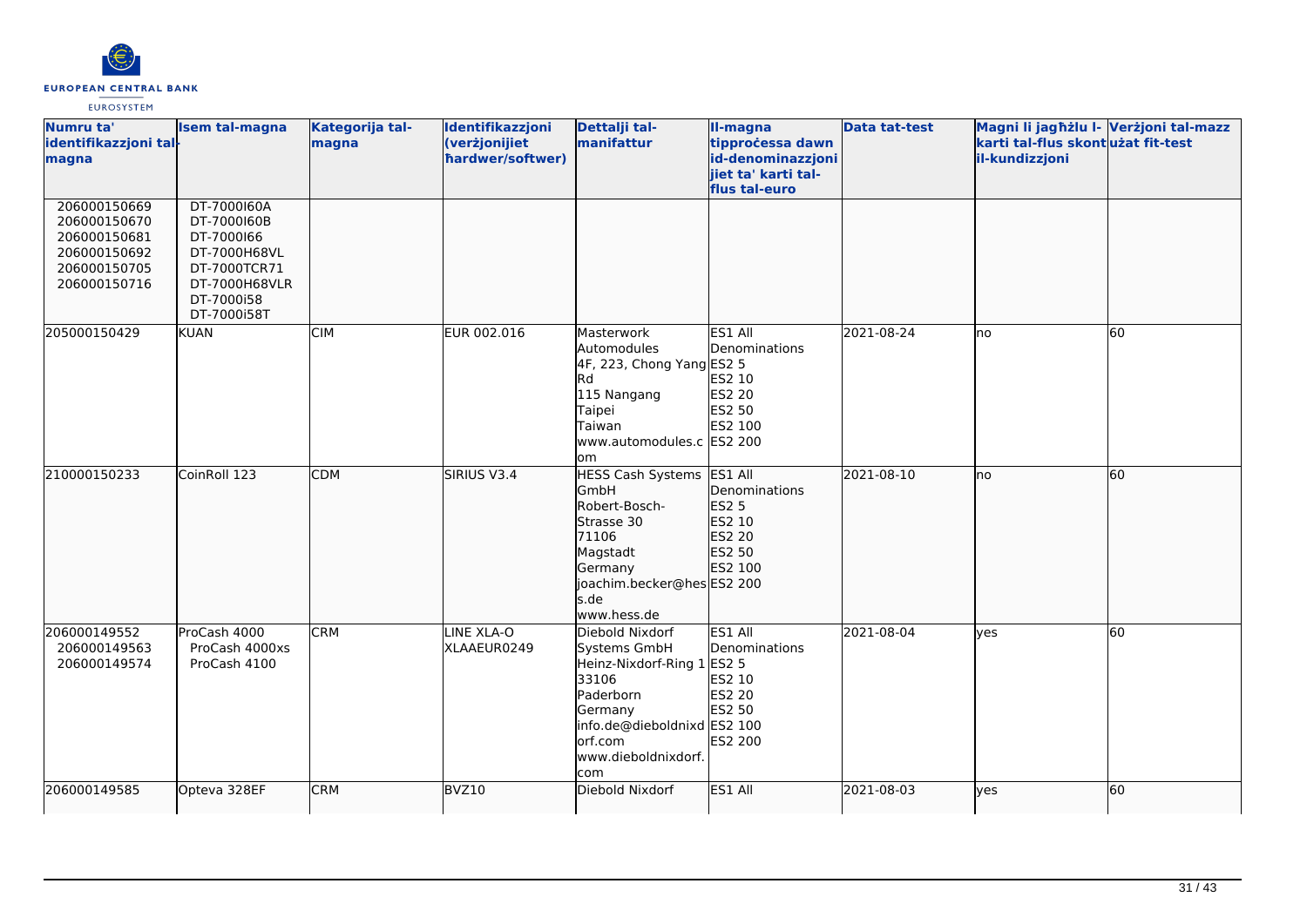

| Numru ta'<br>identifikazzjoni tal-<br>magna                                                                                                                                                                                                                                                                                                                  | Isem tal-magna                                                                                                                                                                                                                                                                                                     | Kategorija tal-<br>magna | Identifikazzjoni<br>(verżjonijiet<br>hardwer/softwer) | Dettalji tal-<br>manifattur                                                                                                                                | II-magna<br>tipproċessa dawn<br>id-denominazzjoni<br>liiet ta' karti tal-<br>flus tal-euro                 | <b>Data tat-test</b> | Magni li jagħżlu I- Verżjoni tal-mazz<br>karti tal-flus skontużat fit-test<br>il-kundizzjoni |                 |
|--------------------------------------------------------------------------------------------------------------------------------------------------------------------------------------------------------------------------------------------------------------------------------------------------------------------------------------------------------------|--------------------------------------------------------------------------------------------------------------------------------------------------------------------------------------------------------------------------------------------------------------------------------------------------------------------|--------------------------|-------------------------------------------------------|------------------------------------------------------------------------------------------------------------------------------------------------------------|------------------------------------------------------------------------------------------------------------|----------------------|----------------------------------------------------------------------------------------------|-----------------|
| 206000149596<br>206000149609<br>206000149610<br>206000149621<br>206000149632<br>206000149643<br>206000149654<br>206000149665<br>206000149676<br>206000149687<br>206000149698<br>206000149701<br>206000149712<br>206000149723<br>206000149734<br>206000149745<br>206000149756<br>206000149767<br>206000149778<br>206000149789<br>206000149790<br>206000149803 | Diebold 3030<br>Opteva 328EF/D<br>Opteva 328EF/C<br>Opteva 328EF/S<br>Opteva 328<br>Opteva 324<br>Opteva 368<br>Opteva 378<br>Opteva 828<br>CS 828<br>Opteva 860<br>Opteva 868<br>CS 868<br>Opteva 820<br>Diebold 9900<br>CS 9900<br>Diebold 3700<br>CS 3700<br>Diebold 3750<br>CS 3750<br>Diebold 3550<br>CS 3550 |                          | <b>BVZ22EUT000020</b>                                 | <b>Systems GmbH</b><br>Heinz-Nixdorf-Ring 1 ES2 5<br>33106<br>Paderborn<br>Germany<br>info.de@dieboldnixd ES2 100<br>orf.com<br>www.dieboldnixdorf.<br>com | Denominations<br>ES2 10<br>ES2 20<br>ES2 50<br>ES2 200                                                     |                      |                                                                                              |                 |
| 205000149926                                                                                                                                                                                                                                                                                                                                                 | <b>APS Compact NL</b>                                                                                                                                                                                                                                                                                              | <b>CIM</b>               | CI Note Line<br>UNX4-210-13-EU-16 12 METAXA K.        | Unixfor S.A.<br>17455<br><b>ALIMOS - ATHENS</b><br>Greece<br>unixfor@unixfor.gr<br>www.unixfor.com                                                         | ES1 All<br>Denominations<br><b>ES2 5</b><br>ES2 10<br><b>ES2 20</b><br><b>ES2 50</b><br>ES2 100<br>ES2 200 | 2021-07-29           | no.                                                                                          | $\overline{60}$ |
| 205000149915                                                                                                                                                                                                                                                                                                                                                 | <b>APS Compact</b>                                                                                                                                                                                                                                                                                                 | <b>CIM</b>               | CR90<br><b>BIM2020</b><br>UNX4-110-13-EU-16 17455     | Unixfor S.A.<br>12 METAXA K.<br><b>ALIMOS - ATHENS</b><br>Greece<br>unixfor@unixfor.gr<br>www.unixfor.com                                                  | ES1 All<br>Denominations<br><b>ES2 5</b><br>ES2 10<br>ES2 20<br>ES2 50<br>ES2 100<br>ES2 200               | 2021-07-27           | lno                                                                                          | 60              |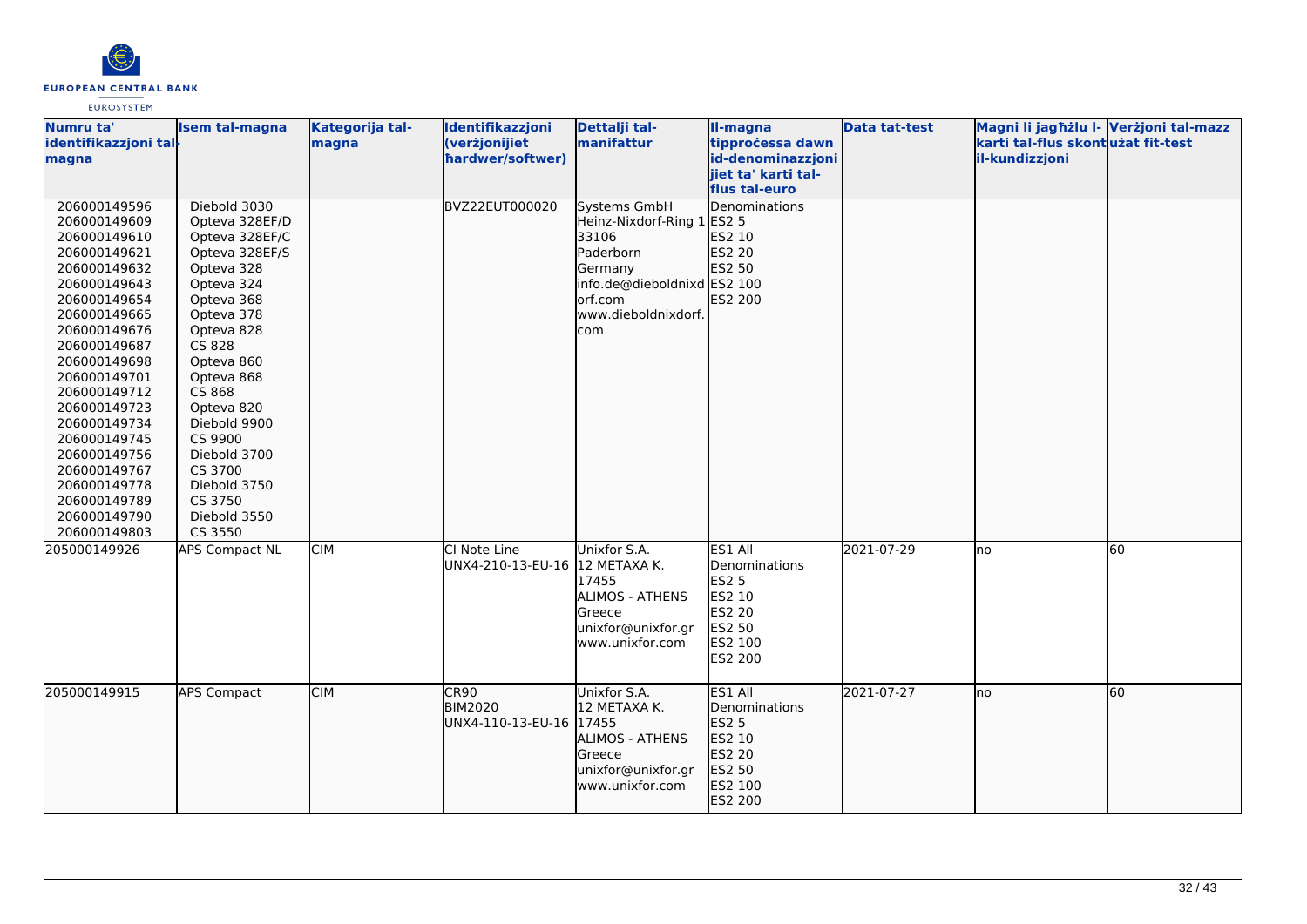

| Numru ta'<br>identifikazzjoni tal-<br>magna                                                  | <b>Isem tal-magna</b>                                                                | Kategorija tal-<br>magna | Identifikazzjoni<br>(verżjonijiet<br>hardwer/softwer)     | Dettalji tal-<br>manifattur                                                                                                                         | II-magna<br>tipprocessa dawn<br>id-denominazzjoni<br>jiet ta' karti tal-<br>flus tal-euro                  | <b>Data tat-test</b> | Magni li jagħżlu I- Verżjoni tal-mazz<br>karti tal-flus skontużat fit-test<br>il-kundizzjoni |    |
|----------------------------------------------------------------------------------------------|--------------------------------------------------------------------------------------|--------------------------|-----------------------------------------------------------|-----------------------------------------------------------------------------------------------------------------------------------------------------|------------------------------------------------------------------------------------------------------------|----------------------|----------------------------------------------------------------------------------------------|----|
| 206000133861<br>206000133872<br>206000133883<br>206000133894<br>206000133907<br>206000133918 | KePlus R10<br>KePlus RT10<br>KePlus F10<br>KePlus FT10<br>KePlus FX10<br>KePlus RX10 | <b>CRM</b>               | BV HW: HOTS Zero<br>BV Type 5<br>BV SW:<br>BVZ2207T000011 | <b>KEBA Handover</b><br><b>Automation GmbH</b><br>Reindlstrasse 51<br>A-4041<br>Linz<br>Austria<br>kh@keba.com<br>www.keba.com                      | ES1 All<br>Denominations<br><b>ES2 5</b><br>ES2 10<br>ES2 20<br>ES2 50<br>ES2 100<br><b>ES2 200</b>        | 2021-07-26           | lyes                                                                                         | 60 |
| 206000149357<br>206000149391<br>206000149404<br>206000149415                                 | KePlus R6se<br>KePlus X6se<br>KePlus R6<br>KePlus X6                                 | <b>CRM</b>               | BV HW:HCS ZERO<br>BV Type 5<br>BV SW:<br>BVZ22EUT000020   | <b>KEBA Handover</b><br><b>Automation GmbH</b><br>Reindlstrasse 51<br>A-4041<br>Linz<br>Austria<br>kh@keba.com<br>www.keba.com                      | ES1 All<br>Denominations<br><b>ES2 5</b><br>ES2 10<br><b>ES2 20</b><br>ES2 50<br>ES2 100<br>ES2 200        | 2021-07-26           | lves                                                                                         | 60 |
| 206000157848<br>206000157859<br>206000157860<br>206000157871                                 | KePlus R6se<br>KePlus X6se<br>KePlus R6<br>KePlus X6                                 | <b>CRM</b>               | BV HW:HOTS ZERO<br>BV Type 5<br>BV SW:<br>BVZ22EUT000020  | <b>KEBA Handover</b><br><b>Automation GmbH</b><br>Reindlstrasse 51<br>A-4041<br>Linz<br>Austria<br>kh@keba.com<br>www.keba.com                      | ES1 All<br>Denominations<br><b>ES2 5</b><br>ES2 10<br><b>ES2 20</b><br>ES2 50<br>ES2 100<br><b>ES2 200</b> | 2021-07-26           | ves                                                                                          | 60 |
| 206000148777                                                                                 | CI Note Line Recycle CRM                                                             |                          | 13-EU-16                                                  | CI Note Line Recycle CI Tech Components ES1 All<br>AG<br>Oberburgstrasse 10<br>3400<br>Burgdorf<br>Switzerland<br>info@citech.com<br>www.citech.com | Denominations<br>ES2 5<br>ES2 10<br>ES2 20<br>ES2 50<br>ES2 100<br>ES2 200                                 | 2021-07-21           | yes                                                                                          | 60 |
| 205000148890                                                                                 | SmartPay Lobby                                                                       | <b>CIM</b>               | <b>BIM2020</b><br>Cash Module v1.6                        | Printec Hellas<br>S.M.S.A.                                                                                                                          | ES1 All<br>Denominations                                                                                   | 2021-07-21           | Ino                                                                                          | 60 |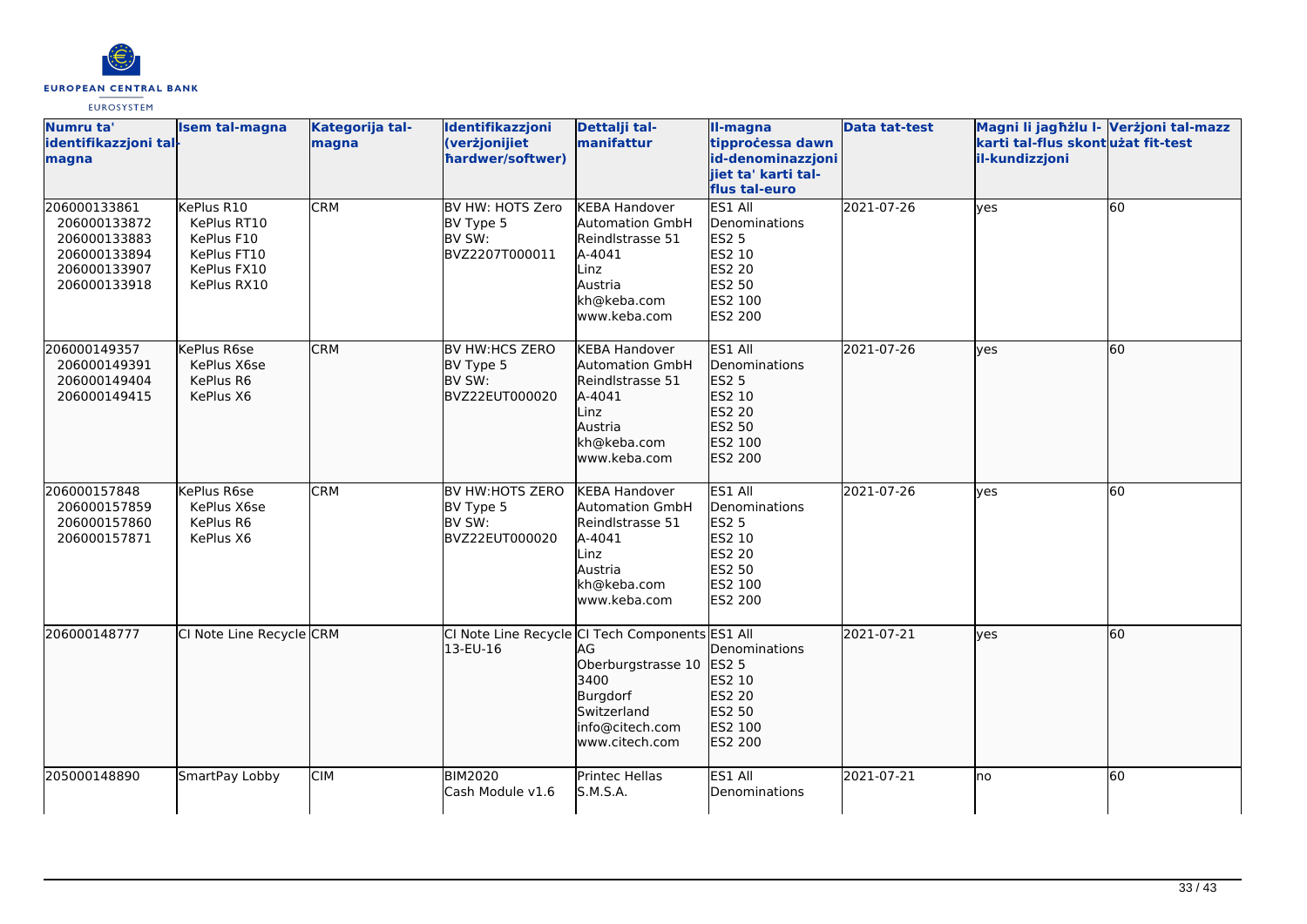

| Numru ta'<br>identifikazzjoni tal-<br>magna                                                                                                                  | Isem tal-magna                                                                                                                                     | Kategorija tal-<br>magna | Identifikazzjoni<br>(verżjonijiet<br>hardwer/softwer) | Dettalji tal-<br>manifattur                                                                                                                                                            | II-magna<br>tipprocessa dawn<br>id-denominazzjoni<br>jiet ta' karti tal-<br>flus tal-euro           | <b>Data tat-test</b> | Magni li jagħżlu I- Verżjoni tal-mazz<br>karti tal-flus skontużat fit-test<br>il-kundizzjoni |    |
|--------------------------------------------------------------------------------------------------------------------------------------------------------------|----------------------------------------------------------------------------------------------------------------------------------------------------|--------------------------|-------------------------------------------------------|----------------------------------------------------------------------------------------------------------------------------------------------------------------------------------------|-----------------------------------------------------------------------------------------------------|----------------------|----------------------------------------------------------------------------------------------|----|
|                                                                                                                                                              |                                                                                                                                                    |                          | 13-EU-15                                              | 7-7A, Poseidonos<br>Ave. & Lokridos Str.<br>18344<br>Moschato, Athens<br>Greece<br>e.vasiliadou@printecES2 200<br>group.com<br>www.printecgroup.c<br>lom                               | <b>ES2 5</b><br>ES2 10<br><b>ES2 20</b><br>ES2 50<br>ES2 100                                        |                      |                                                                                              |    |
| 207000148471<br>207000148482<br>207000148493<br>207000148507<br>207000148518<br>207000148529<br>207000148530<br>207000148541<br>207000148552<br>207000148563 | SelfServ 34<br>SelfServ 31<br>SelfServ 32<br>SelfServ 36<br>SelfServ 38<br>SelfServ 91<br>SelfServ 81<br>SelfServ 82<br>SelfServ 84<br>SelfServ 88 | <b>CCM</b>               | DVM-STD-EUR<br>Version 01.07.00                       | <b>NCR Financial</b><br>Solutions Group Ltd<br>3 Fulton Road<br>DD2 4SW Tayside<br>Dundee<br>United Kingdom<br>www.ncr.com                                                             | ES1 All<br>Denominations<br>ES2 5<br>ES2 10<br><b>ES2 20</b><br>ES2 50<br>ES2 100<br>ES2 200        | 2021-07-20           | Ino                                                                                          | 60 |
| 206000148254<br>206000148265                                                                                                                                 | SelfServ 83<br>SelfServ 87                                                                                                                         | <b>CRM</b>               | BRM with HVD300<br>EUR00000544                        | <b>NCR Financial</b><br>Solutions Group Ltd<br>3 Fulton Road<br>DD2 4SW Tayside<br>Dundee<br>United Kingdom<br>www.ncr.com                                                             | ES1 All<br>Denominations<br><b>ES2 5</b><br>ES2 10<br><b>ES2 20</b><br>ES2 50<br>ES2 100<br>ES2 200 | 2021-07-14           | yes                                                                                          | 60 |
| 205000148413                                                                                                                                                 | SmartPay Lobby<br><b>New</b>                                                                                                                       | <b>CIM</b>               | $CI-2110C$<br>Cash Module v1.6<br>13-EU-14            | Printec Hellas<br>S.M.S.A.<br>7-7A, Poseidonos<br>Ave. & Lokridos Str.<br>18344<br>Moschato, Athens<br>Greece<br>e.vasiliadou@printecES2 200<br>group.com<br>www.printecgroup.c<br>lom | ES1 All<br>Denominations<br><b>ES2 5</b><br>ES2 10<br>ES2 20<br>ES2 50<br>ES2 100                   | 2021-07-13           | lno                                                                                          | 60 |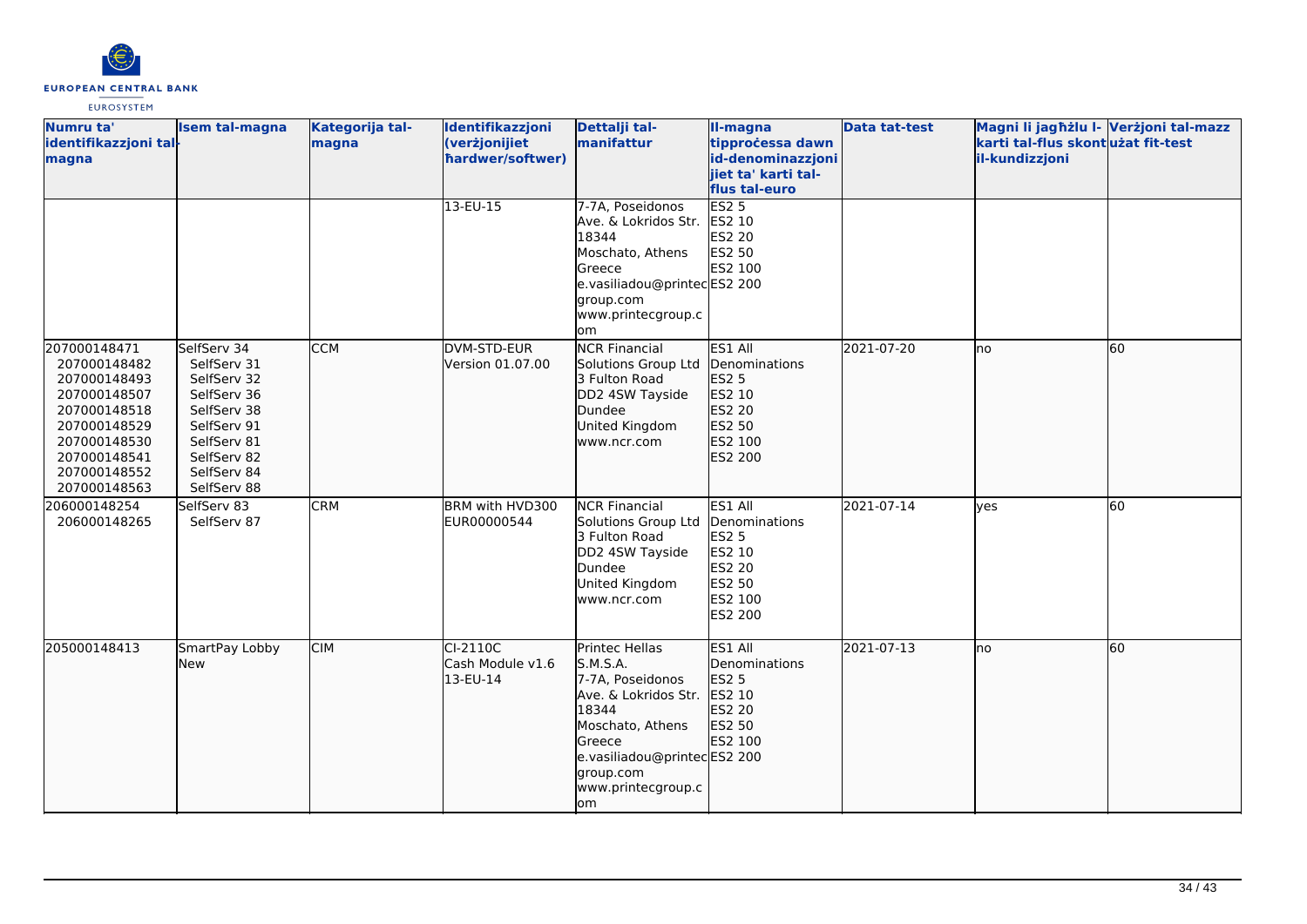

| Numru ta'<br>identifikazzjoni tal-<br>magna                  | <b>Isem tal-magna</b>                                   | Kategorija tal-<br>magna | Identifikazzjoni<br>(verżjonijiet<br>hardwer/softwer)    | Dettalji tal-<br>manifattur                                                                                                                                                                       | II-magna<br>tipprocessa dawn<br>id-denominazzjoni<br>jiet ta' karti tal-<br>flus tal-euro    | <b>Data tat-test</b> | Magni li jagħżlu I- Verżjoni tal-mazz<br>karti tal-flus skont użat fit-test<br>il-kundizzjoni |    |
|--------------------------------------------------------------|---------------------------------------------------------|--------------------------|----------------------------------------------------------|---------------------------------------------------------------------------------------------------------------------------------------------------------------------------------------------------|----------------------------------------------------------------------------------------------|----------------------|-----------------------------------------------------------------------------------------------|----|
| 205000132621                                                 | Suzohapp CDS9<br><b>HCM</b>                             | <b>CIM</b>               | <b>HOTS BV5A</b><br>BVZ22EUT V000018 NL. B.V. / Suzohapp | Suzo international<br>Rijnzathe 12<br>3454PV<br>De Meern<br>Netherlands<br>info@suzohapp.nl<br>eu.suzohapp.com                                                                                    | ES1 All<br>Denominations<br><b>ES2 5</b><br>ES2 10<br>ES2 20<br>ES2 50<br>ES2 100<br>ES2 200 | 2021-07-06           | lno                                                                                           | 60 |
| 206000132633<br>206000134383<br>206000134394<br>206000134407 | Scancoin RCS500<br><b>RCS 900</b><br>HCM N11<br>HCM N12 | <b>CRM</b>               | HOTS BV5A<br>BVZ22EUT V000018 NL. B.V. / Suzohapp        | Suzo international<br>Rijnzathe 12<br>3454PV<br>De Meern<br>Netherlands<br>info@suzohapp.nl<br>eu.suzohapp.com                                                                                    | ES1 All<br>Denominations<br>ES2 5<br>ES2 10<br>ES2 20<br>ES2 50<br>ES2 100<br>ES2 200        | 2021-07-06           | lves                                                                                          | 60 |
| 205000147684                                                 | <b>CSH-410</b>                                          | <b>CIM</b>               | <b>BIM2020</b><br>Cash Module v1.6<br>13-EU-14           | <b>INNOVA BILISIM</b><br><b>COZUMLERI A.S</b><br>ITU Ayazaga<br>Kampusu Teknokent ES2 10<br>Ari 4 Binasi<br>34469<br>Maslak, Istanbul<br>Turkey<br>atomus@innova.co<br>lm.tr<br>www.innova.com.tr | ES1 All<br>Denominations<br><b>ES2 5</b><br>ES2 20<br>ES2 50<br>ES2 100<br>ES2 200           | 2021-07-06           | lno                                                                                           | 60 |
| 208000146777                                                 | ARGO G60                                                | <b>COM</b>               | BV <sub>10</sub><br>EU32                                 | <b>TRITON Systems of</b><br>Delaware, LLC<br>21405 B Street<br>MS 39560<br>Long Beach<br><b>USA</b><br>sales@triton.com<br>www.tritonatm.com                                                      | ES1 All<br>Denominations<br>ES2 5<br>ES2 10<br>ES2 20<br>ES2 50<br>ES2 100<br>ES2 200        | 2021-06-24           | lyes                                                                                          | 60 |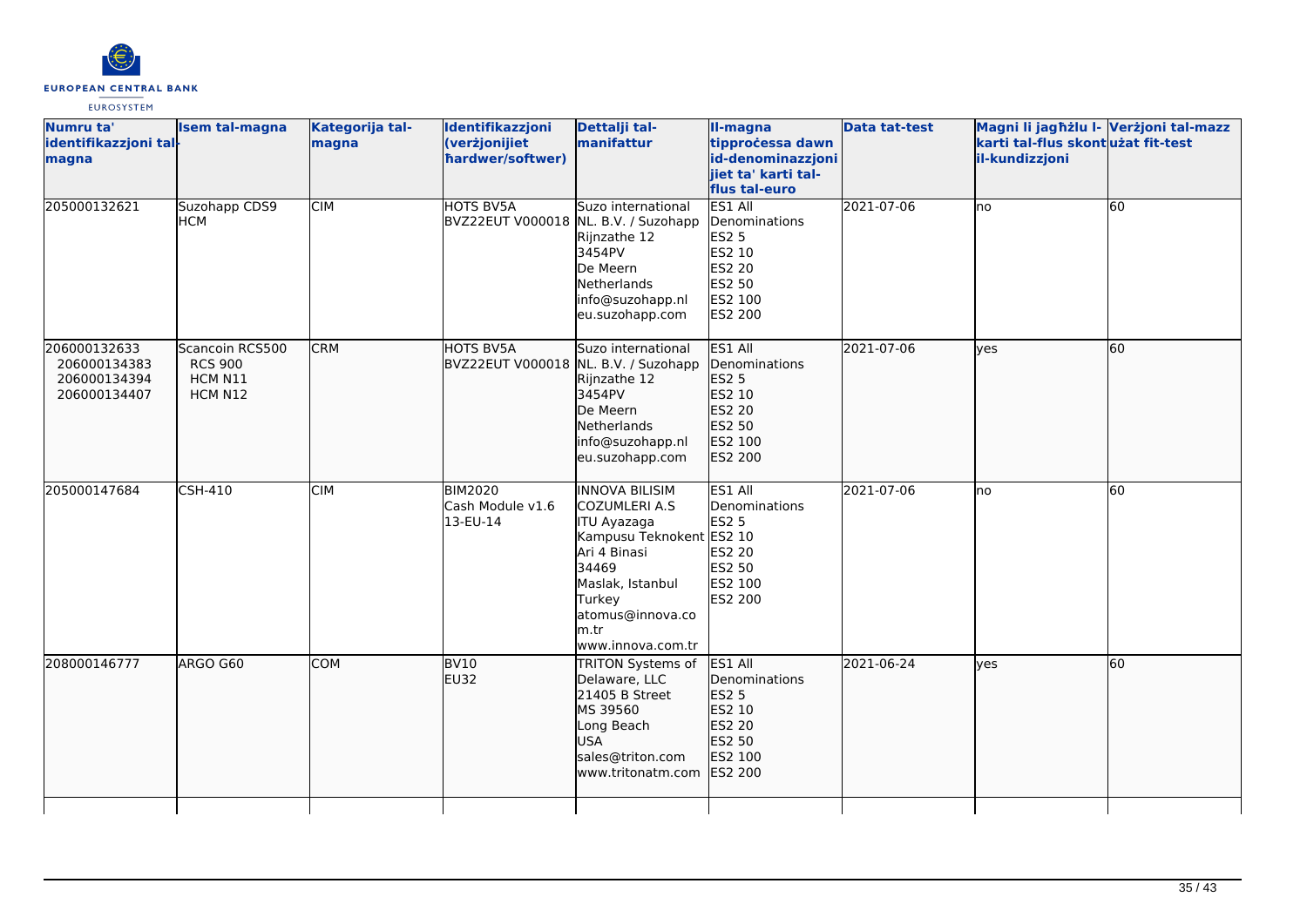

| Numru ta'<br>identifikazzjoni tal-<br>magna                                                                                                                                                                                                                                                                                                                                  | <b>Isem tal-magna</b>                                                                                                                                                                                                                                                                                                                                                                                                                                                                                                   | Kategorija tal-<br>magna | Identifikazzjoni<br>(verżjonijiet<br>hardwer/softwer) | Dettalji tal-<br>manifattur                                                                                                                                             | II-magna<br>tipprocessa dawn<br>id-denominazzjoni                 | <b>Data tat-test</b> | Magni li jagħżlu I- Verżjoni tal-mazz<br>karti tal-flus skont użat fit-test<br>il-kundizzjoni |    |
|------------------------------------------------------------------------------------------------------------------------------------------------------------------------------------------------------------------------------------------------------------------------------------------------------------------------------------------------------------------------------|-------------------------------------------------------------------------------------------------------------------------------------------------------------------------------------------------------------------------------------------------------------------------------------------------------------------------------------------------------------------------------------------------------------------------------------------------------------------------------------------------------------------------|--------------------------|-------------------------------------------------------|-------------------------------------------------------------------------------------------------------------------------------------------------------------------------|-------------------------------------------------------------------|----------------------|-----------------------------------------------------------------------------------------------|----|
|                                                                                                                                                                                                                                                                                                                                                                              |                                                                                                                                                                                                                                                                                                                                                                                                                                                                                                                         |                          |                                                       |                                                                                                                                                                         | jiet ta' karti tal-<br>flus tal-euro                              |                      |                                                                                               |    |
| 206000140871<br>206000140882<br>206000140893<br>206000140906<br>206000140917<br>206000140928<br>206000140939<br>206000140940<br>206000140951<br>206000140962<br>206000140973<br>206000140984<br>206000140995<br>206000141008<br>206000142748<br>206000142759<br>206000142760<br>206000142771<br>206000142782<br>206000142793<br>206000142806<br>206000142817<br>206000142828 | Diebold Opteva<br>328EF<br>Diebold 3030<br>Diebold Opteva<br>328EF/D<br>Diebold Opteva<br>328EF/C<br>Diebold Opteva<br>328 EF/S<br>Diebold Opteva<br>328<br>Diebold Opteva<br>324<br>Diebold Opteva<br>368<br>Diebold Opteva<br>378<br>Diebold Opteva<br>828<br>Diebold CS 828<br>Diebold Opteva<br>868<br>Diebold CS 868<br>Diebold Opteva<br>820<br>Diebold 3550<br>Diebold CS 3550<br>Diebold 3700<br>Diebold CS 3700<br>Diebold 3750<br>Diebold CS 3750<br>Diebold 9900<br>Diebold CS 9900<br>Diebold Opteva<br>860 | <b>CRM</b>               | BVZ10<br>BVZ22EUT000019                               | Diebold Nixdorf<br>Systems GmbH<br>Heinz-Nixdorf-Ring 1 ES2 5<br>33106<br>Paderborn<br>Germany<br>info.de@dieboldnixd ES2 100<br>lorf.com<br>www.dieboldnixdorf.<br>com | ES1 All<br>Denominations<br>ES2 10<br>ES2 20<br>ES2 50<br>ES2 200 | 2021-06-21           | yes                                                                                           | 60 |
| 206000146058<br>206000146069                                                                                                                                                                                                                                                                                                                                                 | SR1000<br>SR2000                                                                                                                                                                                                                                                                                                                                                                                                                                                                                                        | <b>CRM</b>               | BV3<br>GAUL2104270E                                   | Sigma S.p.A.<br>Via Po 14<br>63017<br>Altidona (FM)                                                                                                                     | ES1 All<br>Denominations<br>ES2 5<br>ES2 10                       | 2021-06-21           | lyes                                                                                          | 60 |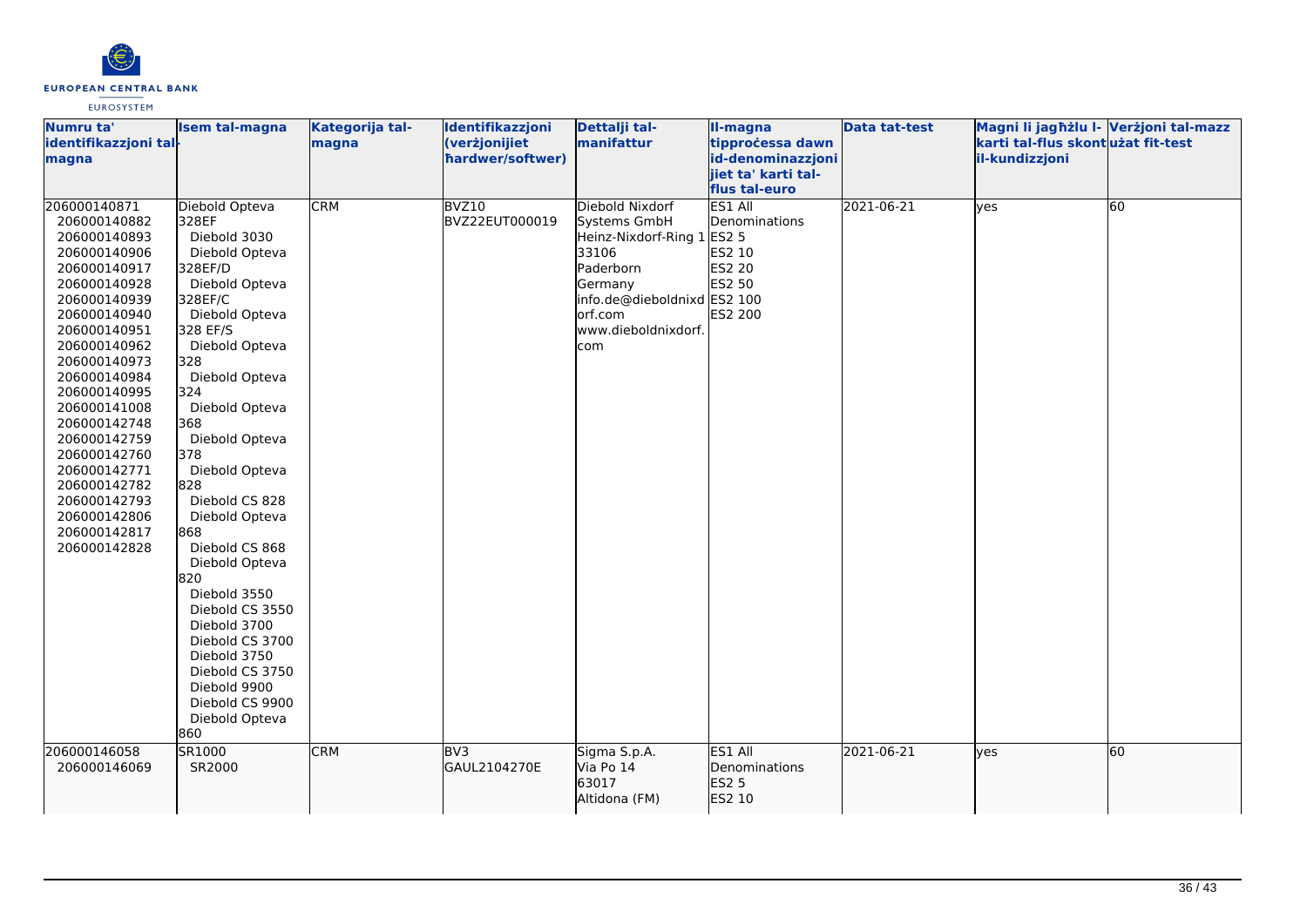

| Numru ta'<br>identifikazzjoni tal-<br>magna                  | <b>Isem tal-magna</b>                                     | Kategorija tal-<br>magna | Identifikazzjoni<br>(verżjonijiet<br>hardwer/softwer) | Dettalji tal-<br>manifattur                                                                                                                             | II-magna<br>tipprocessa dawn<br>id-denominazzjoni<br>jiet ta' karti tal-<br>flus tal-euro   | <b>Data tat-test</b> | Magni li jagħżlu I- Verżjoni tal-mazz<br>karti tal-flus skontużat fit-test<br>il-kundizzjoni |    |
|--------------------------------------------------------------|-----------------------------------------------------------|--------------------------|-------------------------------------------------------|---------------------------------------------------------------------------------------------------------------------------------------------------------|---------------------------------------------------------------------------------------------|----------------------|----------------------------------------------------------------------------------------------|----|
|                                                              |                                                           |                          |                                                       | Italy<br>www.sigmaspa.com                                                                                                                               | <b>ES2 20</b><br>ES2 50<br>ES2 100<br>ES2 200                                               |                      |                                                                                              |    |
| 208000146631                                                 | ARGO G60                                                  | <b>COM</b>               | <b>BV10</b><br><b>EU27</b>                            | <b>TRITON Systems of</b><br>Delaware, LLC<br>21405 B Street<br>MS 39560<br>Long Beach<br><b>USA</b><br>sales@triton.com<br>www.tritonatm.com ES2 50     | <b>ES15</b><br>ES1 10<br><b>ES1 20</b><br><b>ES1 50</b><br><b>ES2 5</b><br>ES2 10<br>ES2 20 | 2021-06-16           | lyes                                                                                         | 60 |
| 208000146389<br>208000146390                                 | Cineo C6010<br>CS 6010                                    | <b>COM</b>               | MOVE PWBA<br>MOVE_PWBA_EUR_1 Systems GmbH<br>047      | Diebold Nixdorf<br>Heinz-Nixdorf-Ring 1<br>33106<br>Paderborn<br>Germany<br>info.de@dieboldnixd ES2 100<br>orf.com<br>www.dieboldnixdorf.<br><b>com</b> | ES1 All<br>Denominations<br>ES2 5<br>ES2 10<br>ES2 20<br>ES2 50<br>ES2 200                  | 2021-06-09           | lyes                                                                                         | 60 |
| 208000146403<br>208000146414                                 | Cineo C6010<br>CS 6010                                    | <b>COM</b>               | MOVE PWCC<br>MOVE_PWBA_EUR_1 Systems GmbH<br>047      | Diebold Nixdorf<br>Heinz-Nixdorf-Ring 1<br>33106<br>Paderborn<br>Germany<br>info.de@dieboldnixd ES2 100<br>orf.com<br>www.dieboldnixdorf.<br>com        | ES1 All<br>Denominations<br><b>ES2 5</b><br>ES2 10<br>ES2 20<br>ES2 50<br>ES2 200           | 2021-06-09           | yes                                                                                          | 60 |
| 206000146070<br>206000146081<br>206000146092<br>206000146105 | SelfServ 32<br>Personas 74 M-<br>Series<br>Personas 76 M- | <b>CRM</b>               | lgbru<br>GBNA with GBVE-II<br>EU0901                  | <b>NCR Financial</b><br>Solutions Group Ltd<br>3 Fulton Road<br>DD2 4SW Tayside                                                                         | ES1 All<br>Denominations<br><b>ES2 5</b><br>ES2 10                                          | 2021-06-08           | lyes                                                                                         | 60 |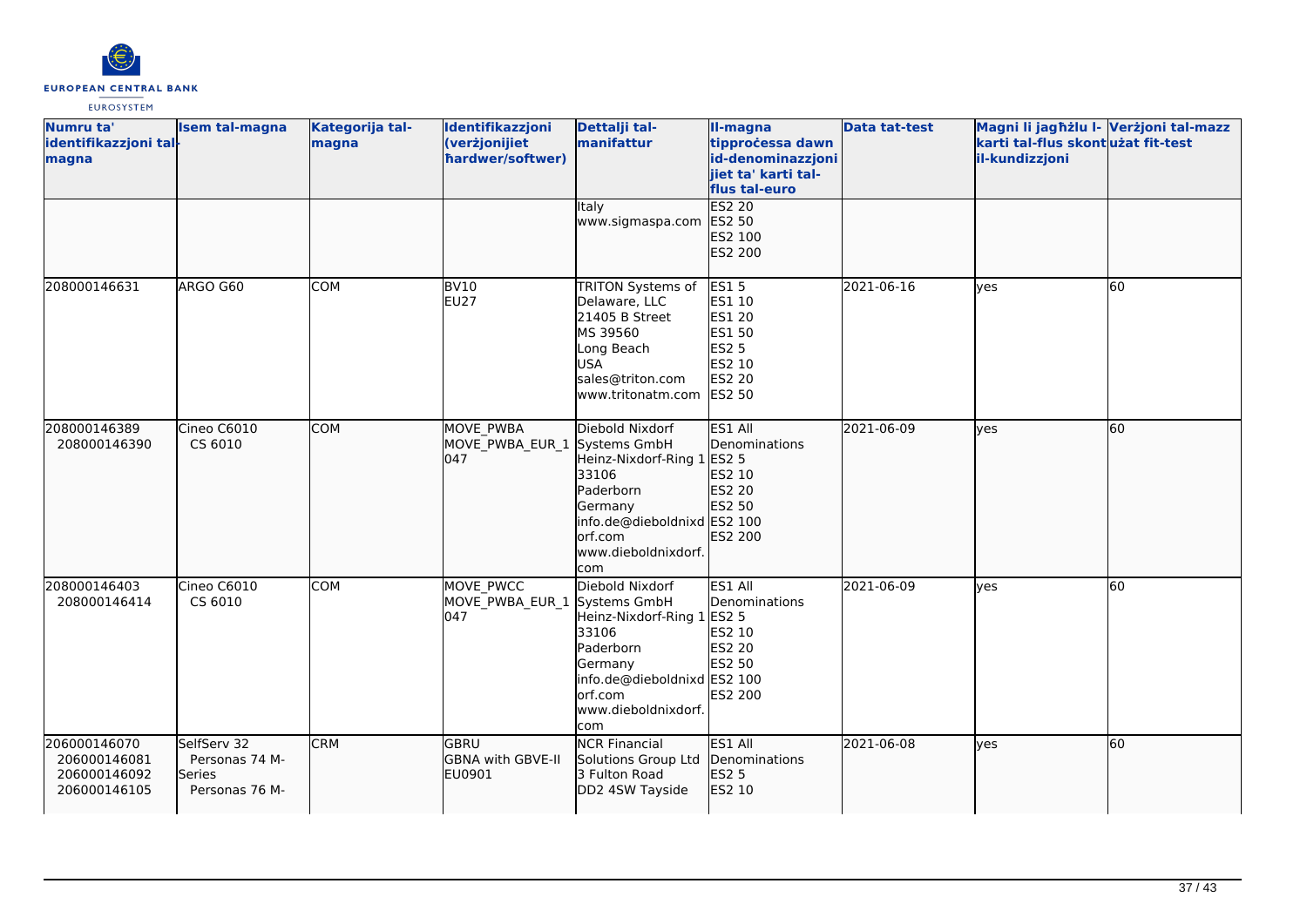

| Numru ta'<br>identifikazzjoni tal-<br>magna                                                                                                                                                  | <b>Isem tal-magna</b>                                                                                                                                                                                             | Kategorija tal-<br>magna | Identifikazzjoni<br>(verżjonijiet<br>hardwer/softwer) | Dettalji tal-<br>manifattur                                                                                                                      | Il-magna<br>tipprocessa dawn<br>id-denominazzjoni<br>jiet ta' karti tal-                        | <b>Data tat-test</b> | Magni li jagħżlu I- Verżjoni tal-mazz<br>karti tal-flus skont użat fit-test<br>il-kundizzjoni |    |
|----------------------------------------------------------------------------------------------------------------------------------------------------------------------------------------------|-------------------------------------------------------------------------------------------------------------------------------------------------------------------------------------------------------------------|--------------------------|-------------------------------------------------------|--------------------------------------------------------------------------------------------------------------------------------------------------|-------------------------------------------------------------------------------------------------|----------------------|-----------------------------------------------------------------------------------------------|----|
|                                                                                                                                                                                              |                                                                                                                                                                                                                   |                          |                                                       |                                                                                                                                                  | flus tal-euro                                                                                   |                      |                                                                                               |    |
| 206000146116<br>206000146127<br>206000146138<br>206000146149<br>206000146150<br>206000146161<br>206000146172<br>206000146183                                                                 | Series<br>SelfServ 31<br>SelfServ 34<br>SelfServ 36<br>SelfServ 38<br>SelfServ 81<br>SelfServ 82<br>SelfServ 84<br>SelfServ 88<br>SelfServ 91                                                                     |                          |                                                       | Dundee<br>United Kingdom<br>www.ncr.com                                                                                                          | ES2 20<br>ES2 50<br>ES2 100<br>ES2 200                                                          |                      |                                                                                               |    |
| 206000146252<br>206000146263<br>206000146274<br>206000146285<br>206000146296<br>206000146309<br>206000146310<br>206000146321<br>206000146332                                                 | DN Series 200<br>CS 4060<br>CS 4560<br>DN Series 250<br>DN Series 400<br>DN Series 405DT<br>DN Series 450<br>DN Series 470<br>DN Series 490                                                                       | <b>CRM</b>               | MOVEm CDAA<br>MOVEm CDAA EUR Systems GmbH<br>1015     | Diebold Nixdorf<br>Heinz-Nixdorf-Ring 1<br>33106<br>Paderborn<br>Germany<br>info.de@dieboldnixd ES2 100<br>orf.com<br>www.dieboldnixdorf.<br>com | ES1 All<br>Denominations<br><b>ES2 5</b><br>ES2 10<br><b>ES2 20</b><br><b>ES2 50</b><br>ES2 200 | 2021-06-08           | <b>l</b> ves                                                                                  | 60 |
| 206000145912<br>206000145923<br>206000145934<br>206000145945<br>206000145956<br>206000145967<br>206000145978<br>206000145989<br>206000145990<br>206000146003<br>206000146014<br>206000146025 | SelfServ 32<br>Personas 74 M-<br><b>Series</b><br>Personas 76 M-<br>Series<br>SelfServ 31<br>SelfServ 34<br>SelfServ 36<br>SelfServ 38<br>SelfServ 81<br>SelfServ 82<br>SelfServ 84<br>SelfServ 88<br>SelfServ 91 | <b>CRM</b>               | lgbru<br><b>GBNA with GBVE</b><br>EU0901              | <b>NCR Financial</b><br>Solutions Group Ltd<br>3 Fulton Road<br>DD2 4SW Tayside<br>Dundee<br>United Kingdom<br>www.ncr.com                       | ES1 All<br>Denominations<br>ES2 5<br>ES2 10<br>ES2 20<br>ES2 50<br>ES2 100<br>ES2 200           | 2021-06-07           | ves                                                                                           | 60 |
| 206000145729<br>206000145730                                                                                                                                                                 | <b>RBG-200</b><br>RZ-200                                                                                                                                                                                          | <b>CRM</b>               | <b>HVD-200</b><br>0509                                | <b>Glory Global</b><br>Solutions<br>Thomas-Edison-Platz ES2 5<br>63263                                                                           | ES1 All<br>Denominations<br><b>ES2 10</b><br><b>ES2 20</b>                                      | 2021-05-31           | <b>l</b> ves                                                                                  | 60 |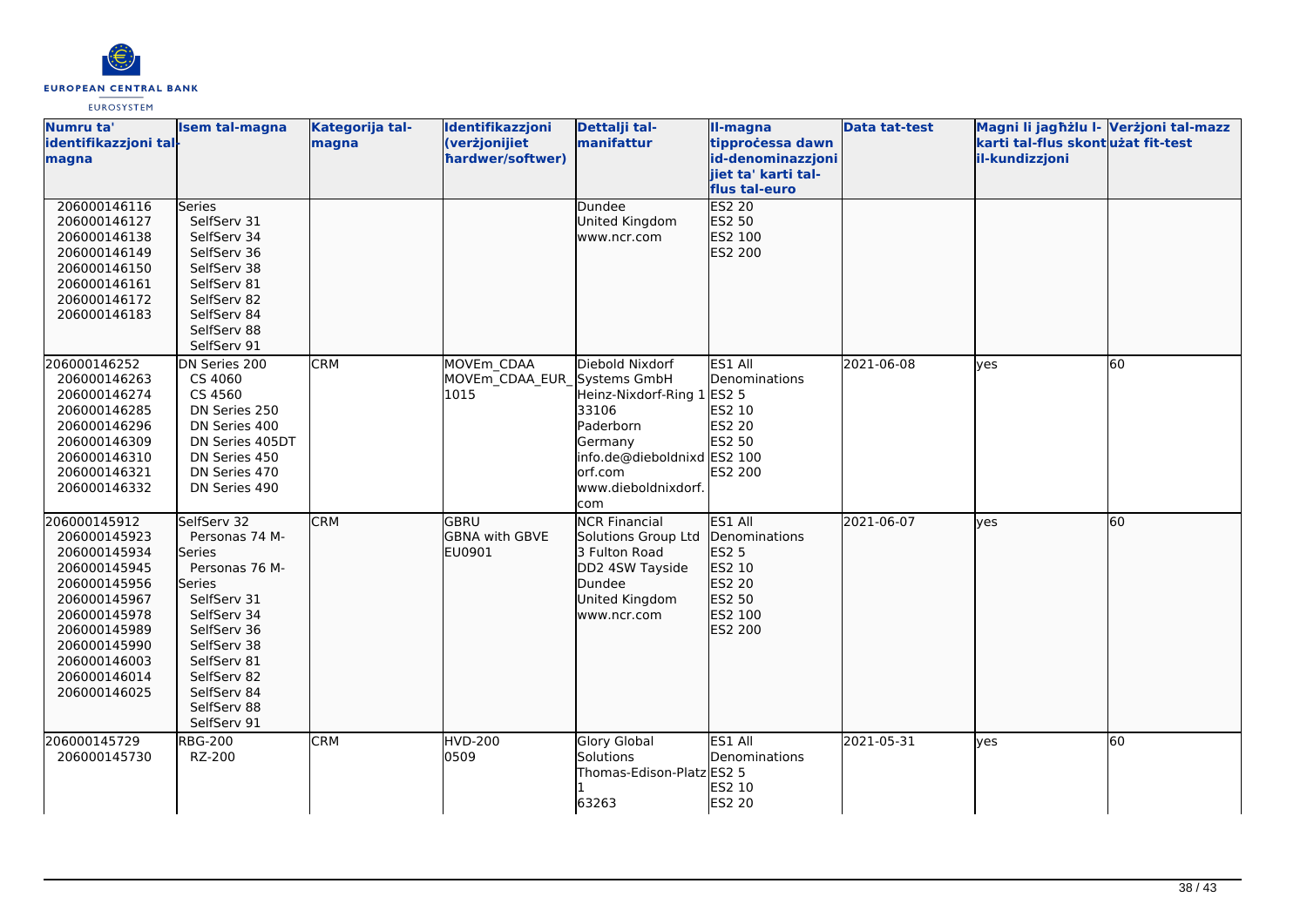

| Numru ta'<br>identifikazzjoni tal-<br>magna  | <b>Isem tal-magna</b>               | Kategorija tal-<br>magna | Identifikazzjoni<br>(verżjonijiet<br>hardwer/softwer)    | Dettalji tal-<br>manifattur                                                                                                            | II-magna<br>tipprocessa dawn<br>id-denominazzjoni<br>jiet ta' karti tal-<br>flus tal-euro    | <b>Data tat-test</b> | Magni li jagħżlu I- Verżjoni tal-mazz<br>karti tal-flus skontużat fit-test<br>il-kundizzjoni |    |
|----------------------------------------------|-------------------------------------|--------------------------|----------------------------------------------------------|----------------------------------------------------------------------------------------------------------------------------------------|----------------------------------------------------------------------------------------------|----------------------|----------------------------------------------------------------------------------------------|----|
|                                              |                                     |                          |                                                          | Neu-Isenburg<br>Germany<br>www.gloryglobalsolu ES2 200<br>tions.com                                                                    | <b>ES2 50</b><br>ES2 100                                                                     |                      |                                                                                              |    |
| 205000129842<br>205000129853                 | Cash Star 5111<br>Cash Star 5110    | <b>CIM</b>               | CashFlow SC series<br>SCNL83<br>523246432_SCN83_<br>EUR1 | Glory Global<br>Solutions<br>Thomas-Edison-Platz ES2 5<br>63263<br>Neu-Isenburg<br>Germany<br>www.gloryglobalsolu ES2 200<br>tions.com | ES1 All<br>Denominations<br>ES2 10<br>ES2 20<br>ES2 50<br>ES2 100                            | 2021-05-28           | lno                                                                                          | 60 |
| 206000145331                                 | MRX-CIS                             | <b>CRM</b>               | <b>MRX</b><br>V027 0019APR21<br>ME0001 H005F             | <b>CM Europe GmbH</b><br>Mündelheimer Weg<br>60<br>40472<br>Düsseldorf<br>Germany<br>info@jcmglobal.eu<br>www.jcmglobal.eu             | ES1 All<br>Denominations<br><b>ES2 5</b><br>ES2 10<br>ES2 20<br>ES2 50<br>ES2 100<br>ES2 200 | 2021-05-28           | <b>l</b> ves                                                                                 | 60 |
| 206000145126<br>206000145137<br>206000150431 | <b>RBG-200</b><br>RZ-200<br>$G-200$ | <b>CRM</b>               | <b>HVD-210</b><br>0612                                   | Glory Global<br>Solutions<br>Thomas-Edison-Platz ES2 5<br>63263<br>Neu-Isenburg<br>Germany<br>www.gloryglobalsolu ES2 200<br>tions.com | ES1 All<br>Denominations<br>ES2 10<br>ES2 20<br>ES2 50<br>ES2 100                            | 2021-05-21           | lves                                                                                         | 60 |
| 206000145240<br>206000145251                 | <b>RBG-200</b><br>RZ-200            | <b>CRM</b>               | <b>HVD-200</b><br>0612                                   | Glory Global<br>Solutions<br>Thomas-Edison-Platz ES2 5<br>63263<br>Neu-Isenburg<br>Germany                                             | ES1 All<br>Denominations<br>ES2 10<br>ES2 20<br>ES2 50<br>ES2 100                            | 2021-05-21           | yes                                                                                          | 60 |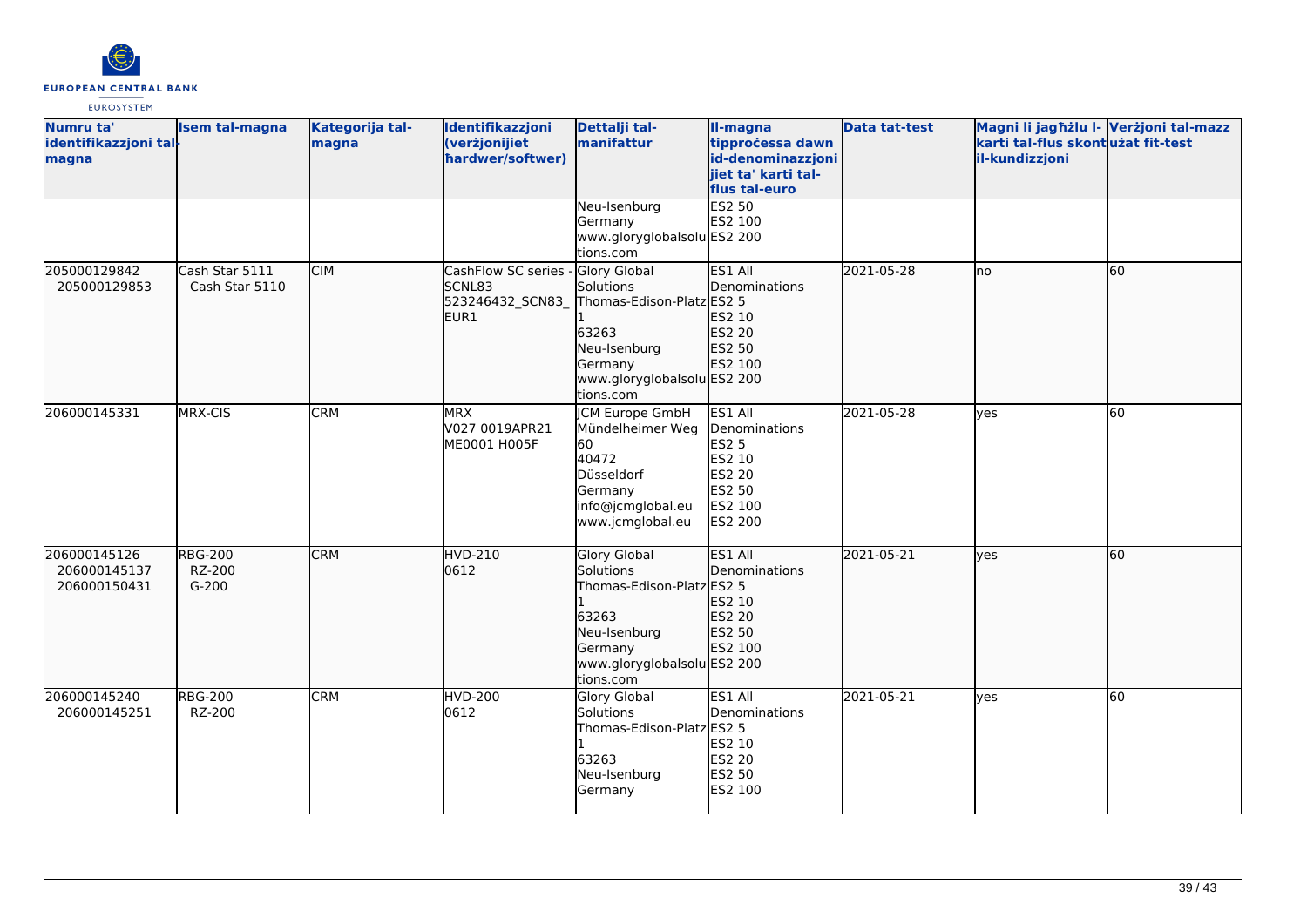

| Numru ta'<br>identifikazzjoni tal-<br>magna | <b>Isem tal-magna</b> | Kategorija tal-<br>magna | Identifikazzjoni<br>(verżjonijiet<br>hardwer/softwer) | Dettalji tal-<br>manifattur | II-magna<br>tipprocessa dawn<br>id-denominazzjoni<br>iiet ta' karti tal-<br>flus tal-euro | <b>Data tat-test</b> | Magni li jagħżlu I- Verżjoni tal-mazz<br>karti tal-flus skontużat fit-test<br>il-kundizzjoni |    |
|---------------------------------------------|-----------------------|--------------------------|-------------------------------------------------------|-----------------------------|-------------------------------------------------------------------------------------------|----------------------|----------------------------------------------------------------------------------------------|----|
|                                             |                       |                          |                                                       | www.gloryglobalsolu ES2 200 |                                                                                           |                      |                                                                                              |    |
|                                             |                       |                          |                                                       | tions.com                   |                                                                                           |                      |                                                                                              |    |
| 206000131881                                | DT-7000H68NL          | <b>CRM</b>               | SNV-001                                               | <b>GRG Banking</b>          | ES1 All                                                                                   | 2021-05-19           | lves                                                                                         | 60 |
| 206000131892                                | DT-7000H68N           |                          | V22004A0A7                                            | Equipment Co Ltd            | Denominations                                                                             |                      |                                                                                              |    |
| 206000131905                                | DT-7000H68NLR         |                          |                                                       | 9 Kelin Road Science ES2 5  |                                                                                           |                      |                                                                                              |    |
| 206000131916                                | DT-7000H68NX          |                          |                                                       | City                        | ES2 10                                                                                    |                      |                                                                                              |    |
| 206000131927                                | DT-7000P5800          |                          |                                                       | 510663                      | ES2 20                                                                                    |                      |                                                                                              |    |
| 206000131938                                | DT-7000P5800L         |                          |                                                       | Guangzhou, District         | ES2 50                                                                                    |                      |                                                                                              |    |
| 206000131949                                | DT-7000160-COMB<br>İΑ |                          |                                                       | Luogang                     | ES2 100                                                                                   |                      |                                                                                              |    |
| 206000131950<br>206000145488                | Virtual Teller Mach   |                          |                                                       | China<br>www.grgbanking.co  | ES2 200                                                                                   |                      |                                                                                              |    |
| 206000145499                                | ine(VTM)/Videokasse   |                          |                                                       | lm                          |                                                                                           |                      |                                                                                              |    |
| 206000145503                                | DT-7000160A           |                          |                                                       |                             |                                                                                           |                      |                                                                                              |    |
| 206000145514                                | DT-7000160B           |                          |                                                       |                             |                                                                                           |                      |                                                                                              |    |
| 206000145525                                | DT-7000160NL          |                          |                                                       |                             |                                                                                           |                      |                                                                                              |    |
| 206000145536                                | DT-7000160X           |                          |                                                       |                             |                                                                                           |                      |                                                                                              |    |
| 206000145547                                | DT-7000160XL          |                          |                                                       |                             |                                                                                           |                      |                                                                                              |    |
| 206000145558                                | DT-7000164A           |                          |                                                       |                             |                                                                                           |                      |                                                                                              |    |
| 206000145569                                | DT-7000164B           |                          |                                                       |                             |                                                                                           |                      |                                                                                              |    |
| 206000145570                                | DT-7000164C           |                          |                                                       |                             |                                                                                           |                      |                                                                                              |    |
| 206000145581                                | DT-7000166            |                          |                                                       |                             |                                                                                           |                      |                                                                                              |    |
| 206000145592                                | DT-7000P5800E         |                          |                                                       |                             |                                                                                           |                      |                                                                                              |    |
|                                             | DT-7000P5800L         |                          |                                                       |                             |                                                                                           |                      |                                                                                              |    |
|                                             | DT-7000P5800          |                          |                                                       |                             |                                                                                           |                      |                                                                                              |    |
| 206000144409                                | <b>RBG-200</b>        | <b>CRM</b>               | HVD-210                                               | <b>Glory Global</b>         | ES1 All                                                                                   | 2021-05-19           | ves                                                                                          | 60 |
| 206000144410                                | RZ-200                |                          | 6616                                                  | Solutions                   | Denominations                                                                             |                      |                                                                                              |    |
|                                             |                       |                          |                                                       | Thomas-Edison-Platz ES2 5   |                                                                                           |                      |                                                                                              |    |
|                                             |                       |                          |                                                       |                             | ES2 10                                                                                    |                      |                                                                                              |    |
|                                             |                       |                          |                                                       | 63263                       | ES2 20                                                                                    |                      |                                                                                              |    |
|                                             |                       |                          |                                                       | Neu-Isenburg                | <b>ES2 50</b>                                                                             |                      |                                                                                              |    |
|                                             |                       |                          |                                                       | Germany                     | ES2 100                                                                                   |                      |                                                                                              |    |
|                                             |                       |                          |                                                       | www.gloryglobalsolu ES2 200 |                                                                                           |                      |                                                                                              |    |
|                                             |                       |                          |                                                       | tions.com                   |                                                                                           |                      |                                                                                              |    |
| 206000144784                                | CINEO C4060           | <b>CRM</b>               | MOVE CWCA                                             | Diebold Nixdorf             | ES1 All                                                                                   | 2021-05-18           | lyes                                                                                         | 60 |
| 206000144795                                | <b>CINEO C4040</b>    |                          | MOVE_CWAA_EUR_1 Systems GmbH                          |                             | Denominations                                                                             |                      |                                                                                              |    |
| 206000144808                                | CS 4040               |                          | 047                                                   | Heinz-Nixdorf-Ring 1        | <b>ES2 5</b>                                                                              |                      |                                                                                              |    |
| 206000144819                                | <b>CINEO C4080</b>    |                          |                                                       | 33106                       | ES2 10                                                                                    |                      |                                                                                              |    |
| 206000144820                                | CS 4080               |                          |                                                       | Paderborn                   | ES2 20                                                                                    |                      |                                                                                              |    |
| 206000144831                                | <b>CINEO C4560</b>    |                          |                                                       | Germany                     | ES2 50                                                                                    |                      |                                                                                              |    |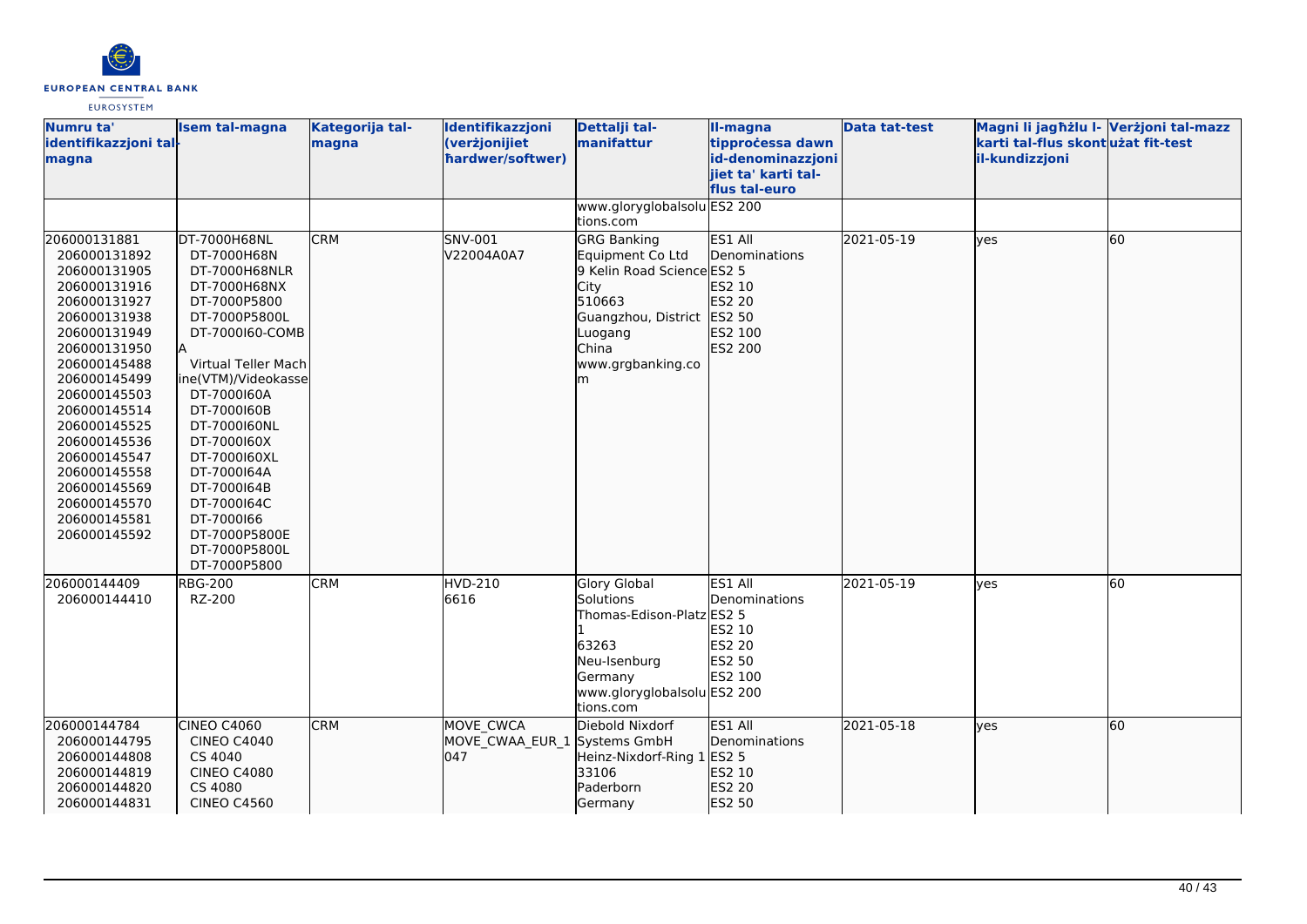

| Numru ta'             | <b>Isem tal-magna</b> | Kategorija tal- | Identifikazzjoni | Dettalji tal-               | II-magna            | <b>Data tat-test</b> | Magni li jagħżlu I- Verżjoni tal-mazz |    |
|-----------------------|-----------------------|-----------------|------------------|-----------------------------|---------------------|----------------------|---------------------------------------|----|
| identifikazzjoni tal- |                       | magna           | (verżjonijiet    | manifattur                  | tipprocessa dawn    |                      | karti tal-flus skontużat fit-test     |    |
| magna                 |                       |                 | hardwer/softwer) |                             | id-denominazzjoni   |                      | il-kundizzjoni                        |    |
|                       |                       |                 |                  |                             | jiet ta' karti tal- |                      |                                       |    |
|                       |                       |                 |                  |                             | flus tal-euro       |                      |                                       |    |
| 206000144842          | CS 4560               |                 |                  | info.de@dieboldnixd ES2 100 |                     |                      |                                       |    |
| 206000144853          | <b>CINEO C4580</b>    |                 |                  | orf.com                     | ES2 200             |                      |                                       |    |
| 206000144864          | CS 4580               |                 |                  | www.dieboldnixdorf.         |                     |                      |                                       |    |
| 206000144875          | <b>CINEO C2090</b>    |                 |                  | com                         |                     |                      |                                       |    |
| 206000144886          | CS 2090               |                 |                  |                             |                     |                      |                                       |    |
| 206000144897          | <b>CINEO C4090</b>    |                 |                  |                             |                     |                      |                                       |    |
| 206000144900          | CS 4090               |                 |                  |                             |                     |                      |                                       |    |
| 206000144911          | <b>CINEO C2080</b>    |                 |                  |                             |                     |                      |                                       |    |
| 206000144922          | CS 2080               |                 |                  |                             |                     |                      |                                       |    |
| 206000144933          | CINEO C6040           |                 |                  |                             |                     |                      |                                       |    |
| 206000144944          | CS 6040               |                 |                  |                             |                     |                      |                                       |    |
| 206000144955          | CINEO C6040           |                 |                  |                             |                     |                      |                                       |    |
| 206000144966          | Compact               |                 |                  |                             |                     |                      |                                       |    |
| 206000144977          | CS 6040 Compact       |                 |                  |                             |                     |                      |                                       |    |
| 206000144988          | <b>CINEO C6030</b>    |                 |                  |                             |                     |                      |                                       |    |
| 206000144999          | CS 6030               |                 |                  |                             |                     |                      |                                       |    |
| 206000145002          | <b>CINEO C6050</b>    |                 |                  |                             |                     |                      |                                       |    |
| 206000145013          | CS 6050               |                 |                  |                             |                     |                      |                                       |    |
|                       | CS 4060               |                 |                  |                             |                     |                      |                                       |    |
| 206000144546          | <b>CINEO C4060</b>    | <b>CRM</b>      | MOVE CWAA        | Diebold Nixdorf             | ES1 All             | 2021-05-17           | <b>l</b> ves                          | 60 |
| 206000144557          | <b>CINEO C4040</b>    |                 | MOVE CWAA EUR 1  | Systems GmbH                | Denominations       |                      |                                       |    |
| 206000144568          | CS 4040               |                 | 047              | Heinz-Nixdorf-Ring 1 ES2 5  |                     |                      |                                       |    |
| 206000144579          | <b>CINEO C4080</b>    |                 |                  | 33106                       | ES2 10              |                      |                                       |    |
| 206000144580          | CS 4080               |                 |                  | Paderborn                   | ES2 20              |                      |                                       |    |
| 206000144591          | <b>CINEO C4560</b>    |                 |                  | Germany                     | ES2 50              |                      |                                       |    |
| 206000144604          | CS 4560               |                 |                  | info.de@dieboldnixd ES2 100 |                     |                      |                                       |    |
| 206000144615          | <b>CINEO C4580</b>    |                 |                  | orf.com                     | ES2 200             |                      |                                       |    |
| 206000144626          | CS 4580               |                 |                  | www.dieboldnixdorf.         |                     |                      |                                       |    |
| 206000144637          | <b>CINEO C2090</b>    |                 |                  | com                         |                     |                      |                                       |    |
| 206000144648          | CS 2090               |                 |                  |                             |                     |                      |                                       |    |
| 206000144659          | <b>CINEO C4090</b>    |                 |                  |                             |                     |                      |                                       |    |
| 206000144660          | CS 4090               |                 |                  |                             |                     |                      |                                       |    |
| 206000144671          | <b>CINEO C2080</b>    |                 |                  |                             |                     |                      |                                       |    |
| 206000144682          | CS 2080               |                 |                  |                             |                     |                      |                                       |    |
| 206000144693          | CINEO C6040           |                 |                  |                             |                     |                      |                                       |    |
| 206000144706          | CS 6040               |                 |                  |                             |                     |                      |                                       |    |
| 206000144717          | <b>CINEO C6040</b>    |                 |                  |                             |                     |                      |                                       |    |
| 206000144728          | Compact               |                 |                  |                             |                     |                      |                                       |    |
| 206000144739          | CS 6040 Compact       |                 |                  |                             |                     |                      |                                       |    |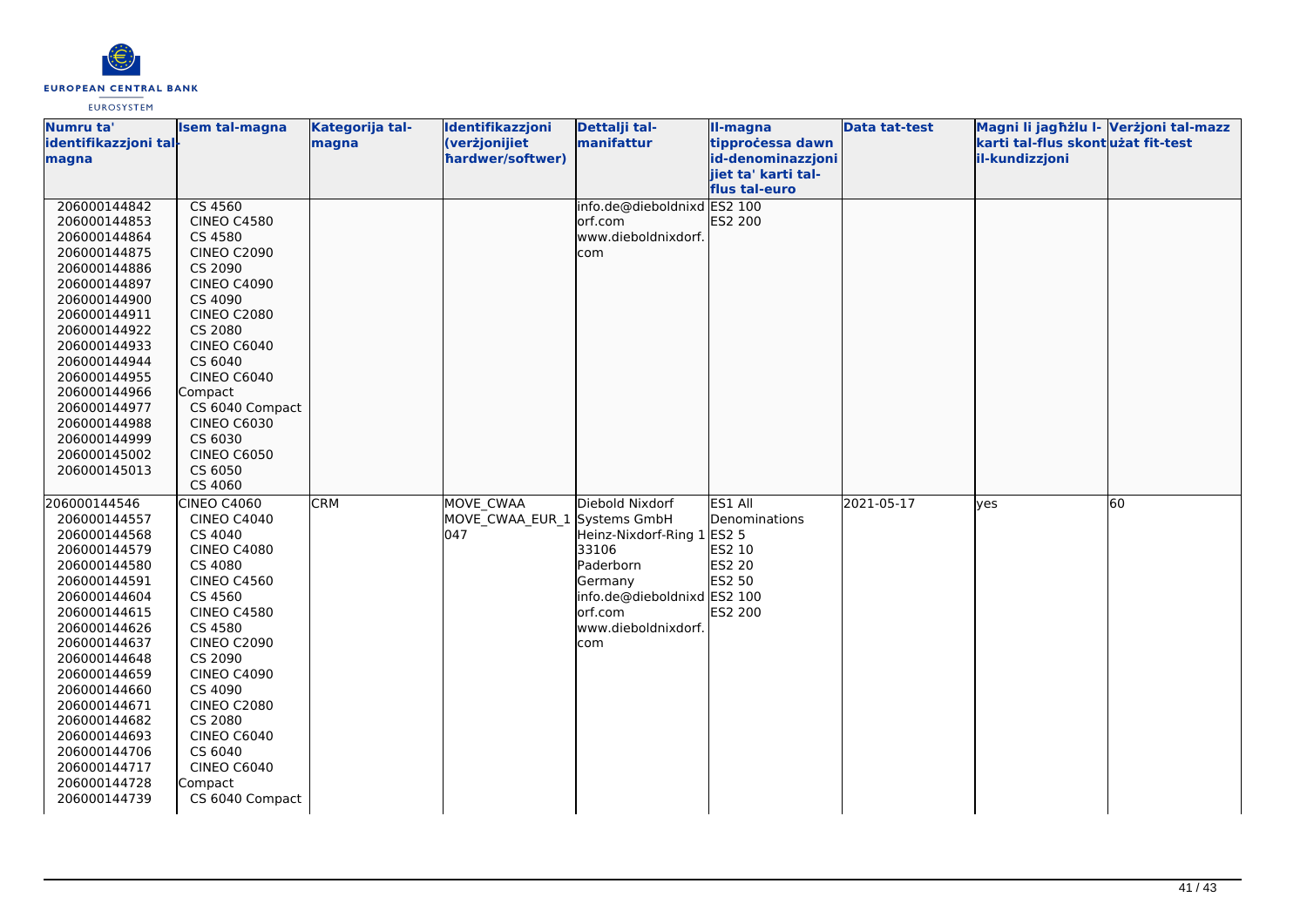

| Numru ta'<br>identifikazzjoni tal-<br>magna                                                                                                                                                  | <b>Isem tal-magna</b>                                                                                                                                                                                      | Kategorija tal-<br>magna | Identifikazzjoni<br>(verżjonijiet<br>hardwer/softwer) | Dettalji tal-<br>manifattur                                                                                                                          | II-magna<br>tipprocessa dawn<br>id-denominazzjoni<br>jiet ta' karti tal-<br>flus tal-euro | <b>Data tat-test</b> | Magni li jagħżlu I- Verżjoni tal-mazz<br>karti tal-flus skontużat fit-test<br>il-kundizzjoni |    |
|----------------------------------------------------------------------------------------------------------------------------------------------------------------------------------------------|------------------------------------------------------------------------------------------------------------------------------------------------------------------------------------------------------------|--------------------------|-------------------------------------------------------|------------------------------------------------------------------------------------------------------------------------------------------------------|-------------------------------------------------------------------------------------------|----------------------|----------------------------------------------------------------------------------------------|----|
| 206000144740<br>206000144751<br>206000144762<br>206000144773                                                                                                                                 | <b>CINEO C6030</b><br>CS 6030<br><b>CINEO C6050</b><br>CS 6050<br>CS 4060                                                                                                                                  |                          |                                                       |                                                                                                                                                      |                                                                                           |                      |                                                                                              |    |
| 206000145024<br>206000145035                                                                                                                                                                 | <b>RBG-200</b><br>RZ-200                                                                                                                                                                                   | <b>CRM</b>               | <b>HVD-210</b><br>0509                                | <b>Glory Global</b><br><b>Solutions</b><br>Thomas-Edison-Platz ES2 5<br>63263<br>Neu-Isenburg<br>Germany<br>www.gloryglobalsolu ES2 200<br>tions.com | ES1 All<br>Denominations<br>ES2 10<br>ES2 20<br>ES2 50<br>ES2 100                         | 2021-05-17           | lves                                                                                         | 60 |
| 206000143589<br>206000143590<br>206000143603<br>206000143614<br>206000143625<br>206000143636<br>206000143647<br>206000143658<br>206000143669<br>206000143670<br>206000143681<br>206000143692 | SelfServ 32<br>Personas 74 M-<br>Series<br>Personas 76 M-<br>Series<br>SelfServ 31<br>SelfServ 34<br>SelfServ 36<br>SelfServ 38<br>SelfServ 81<br>SelfServ 82<br>SelfServ 84<br>SelfServ 88<br>SelfServ 91 | <b>CRM</b>               | GBRU<br><b>GBNA with GBVE-II</b><br><b>EU0899IB</b>   | <b>NCR Financial</b><br>Solutions Group Ltd Denominations<br>3 Fulton Road<br>DD2 4SW Tayside<br>Dundee<br>United Kingdom<br>www.ncr.com             | ES1 All<br><b>ES2 5</b><br>ES2 10<br><b>ES2 20</b><br>ES2 50<br>ES2 100<br>ES2 200        | 2021-05-06           | lves                                                                                         | 60 |
| 207000143717<br>207000143728<br>207000143739<br>207000143740<br>207000143751<br>207000143762<br>207000143773<br>207000143784<br>207000143795<br>207000143808                                 | SelfServ 34<br>SelfServ 31<br>SelfServ 32<br>SelfServ 36<br>SelfServ 38<br>SelfServ 91<br>SelfServ 81<br>SelfServ 82<br>SelfServ 84<br>SelfServ 88                                                         | <b>CCM</b>               | EUR-IBVM-CN-15N_1 NCR Financial                       | Solutions Group Ltd<br>3 Fulton Road<br>DD2 4SW Tayside<br>Dundee<br>United Kingdom<br>www.ncr.com                                                   | ES1 All<br>Denominations<br>ES2 5<br>ES2 10<br>ES2 20<br>ES2 50<br>ES2 100<br>ES2 200     | 2021-05-06           | lno                                                                                          | 60 |
|                                                                                                                                                                                              |                                                                                                                                                                                                            |                          |                                                       |                                                                                                                                                      |                                                                                           |                      |                                                                                              |    |